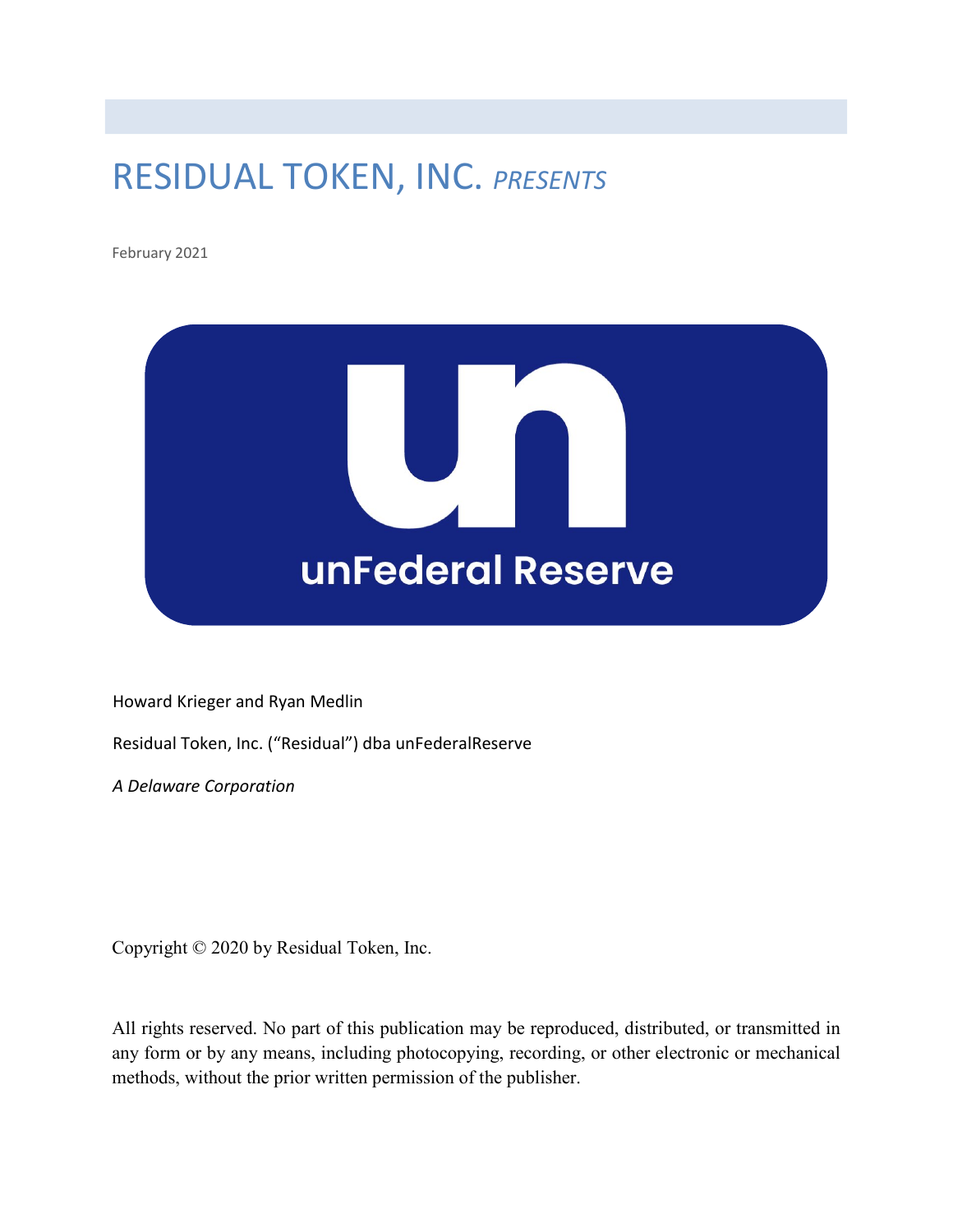#### DISCLAIMER

DISCLAIMER: This whitepaper is intended for distribution solely on information purposes. Residual Token, Inc. ("Residual") dba unFederalReserve does not guarantee the accuracy of the conclusions and statements reached in this whitepaper. Moreover, this white paper is provided "as is" with no representations and warranties, express or implied, whatsoever, including, but not limited to: (i) warranties of merchantability, fitness for a particular purpose, title or noninfringement; (ii) that the contents of this whitepaper are free from error or suitable for any purpose; and (iii) that such contents will not infringe third-party rights. All warranties are expressly disclaimed. Residual Token, Inc. and its affiliates expressly disclaim all liability for and damages of any kind (direct or indirect, including loss of profit) arising out of the use, reference to, or reliance on any information contained in this whitepaper, even if advised of the possibility of such damages. Under no circumstances Residual or its affiliates will be liable to any person, entity, partners, partner's customer or end-users for any consequential, incidental, direct, indirect, special or punitive damages, including without limitation damages for lost profits, revenues, lost business or loss of use of products whether or not Residual advised in this whitepaper or any of the content contained herein, that such damages will or may occur, and whether such damages are claimed based on breach of contract, negligence, strict liability in tort or any other legal or equitable theory. No action regardless of form, arising out of this whitepaper may be brought against Residual. **This is not an offer to sell or purchase or solicit for sale or purchase securities. This whitepaper has not been filed or provided to the Securities and Exchange Commission.**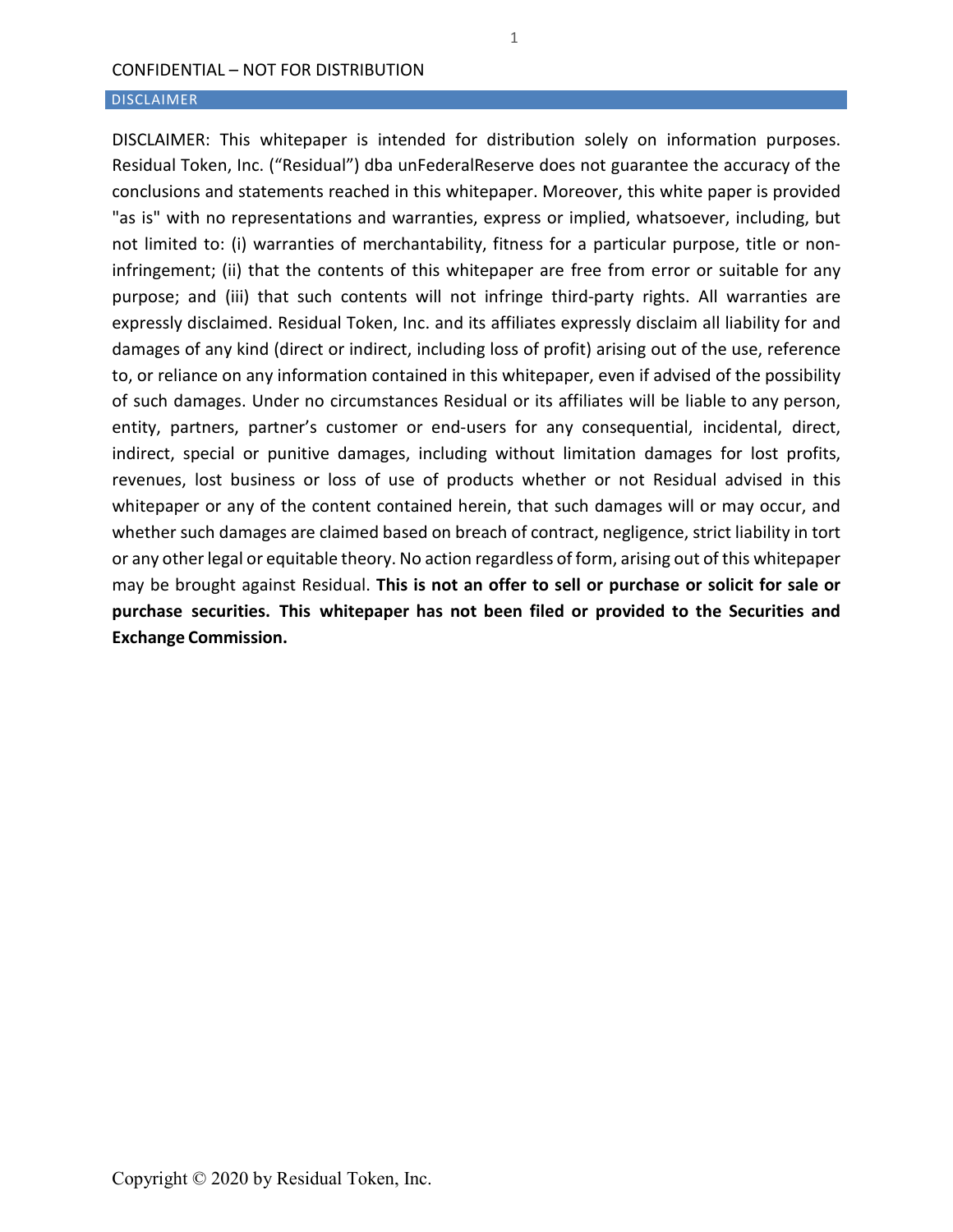# **TABLE OF CONTENTS**

| SYNOPSIS <sup>1</sup>                                      |    |
|------------------------------------------------------------|----|
|                                                            |    |
|                                                            |    |
|                                                            |    |
|                                                            |    |
|                                                            |    |
|                                                            |    |
|                                                            |    |
|                                                            |    |
|                                                            |    |
|                                                            |    |
|                                                            |    |
|                                                            |    |
|                                                            |    |
|                                                            |    |
|                                                            |    |
|                                                            |    |
| KNOW YOUR CUSTOMER AND ANTI-MONEY LAUNDERING COMPLIANCE 32 |    |
|                                                            |    |
|                                                            |    |
|                                                            | 33 |
| PLATFORM TO INCENTIVIZE COMMUNITY.                         | 33 |
|                                                            |    |
|                                                            |    |
|                                                            |    |
|                                                            |    |
|                                                            |    |
|                                                            |    |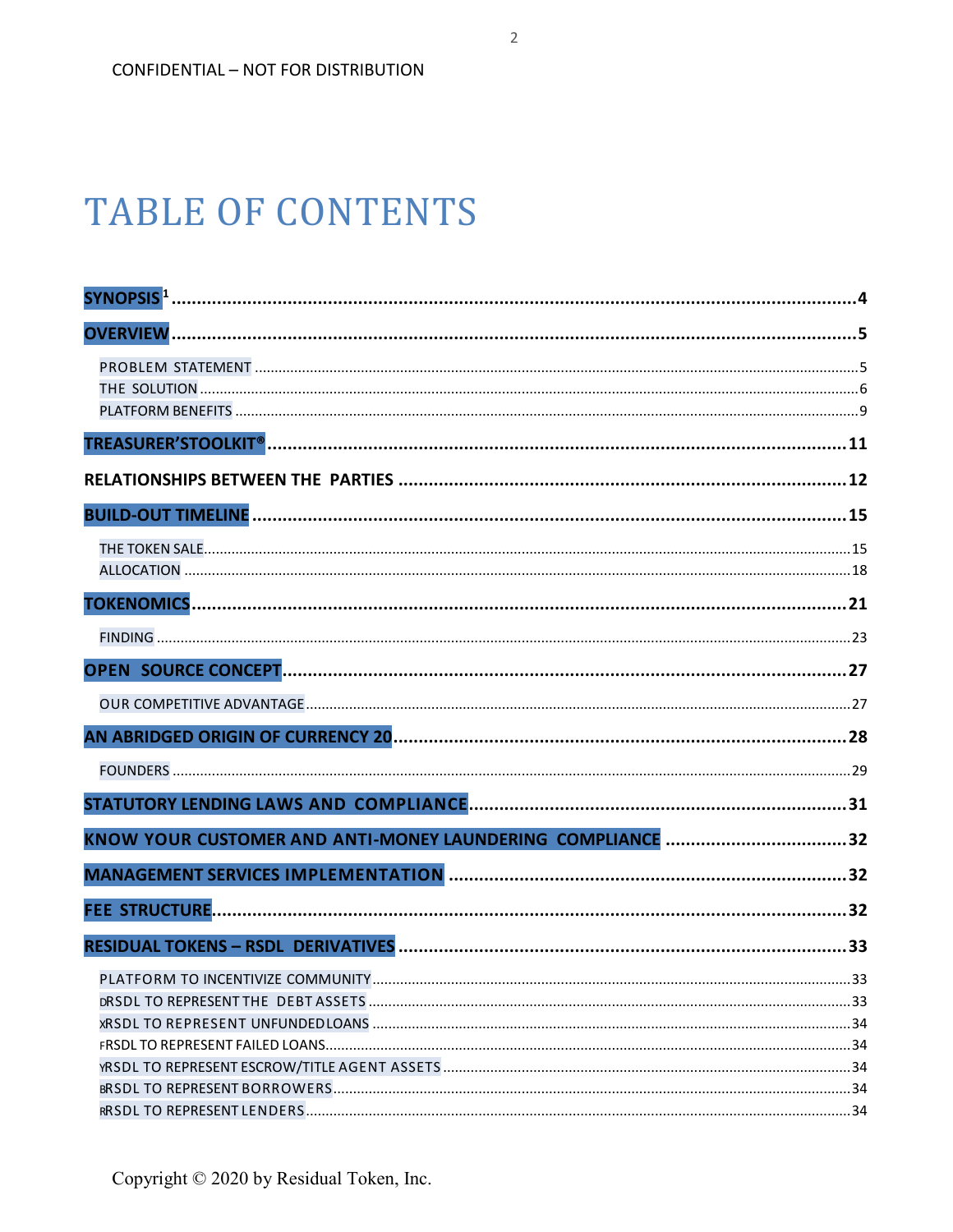| .44 |
|-----|
|     |
|     |
|     |
|     |
|     |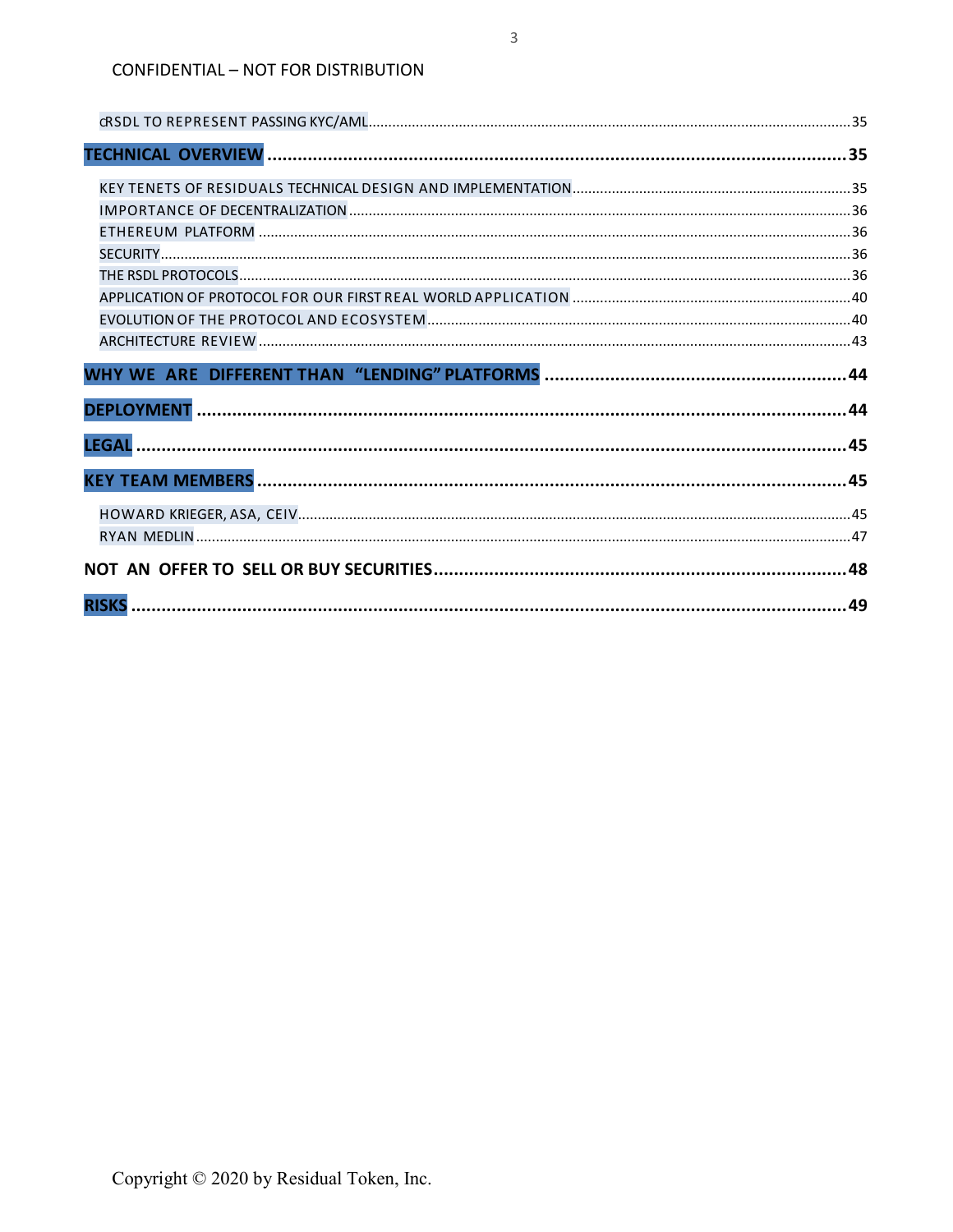## <span id="page-4-0"></span>SYNOPSIS<sup>[1](#page-5-2)</sup>

We are a banking product software development company, with deep roots in finance, project management and IT. We use DeFI protocols to replace traditional deposit and lending operations. Our first demonstration of the power of blockchain technology to more efficiently handle customer deposits and loans will be described herein. Please note additional banking products easily stem from this initial development.

We are using various new and existing to build a:

- Decentralized Finance (DeFI) platform,
- Cash management dashboard,
- Credit vs Cash Spot Market, and a
- Banking ALCO dashboard to monitor product's usage

This web platform is for:

- For bona fide **Business-to-Business Lenders** with excess capital or cash deficits resulting from short-term, funding timing mismatches;
- For **Commercial Enterprises** seeking liquidity, security and best in class execution; and
- For anyone interested in the data associated with digital asset-backed lending counterparties, transaction data and participant performance.

The platform is designed for small to medium-sized banking and non-bank lenders ("Participants") looking to put fallow cash to work and lower costs of capital on a platform more secure than traditional treasury management products. It will be simply be another liquidity line for them, and open the doors to tremendous stores of assets and production.

Debt was civilization's first currency and medium of exchange. Economies were multishot games, largely with the same, well-known counterparties (e.g. food stuffs, goods and services) and relied on trust over long periods of time. The transition to fiat currency required multiple parties to trust in the same sovereign backer. This development freed up parties to transact globally through a common exchange. These transactions occur among centralized data aggregators or ledgers and require massive human labor to manage, monitor, and maintain. And still gaps in information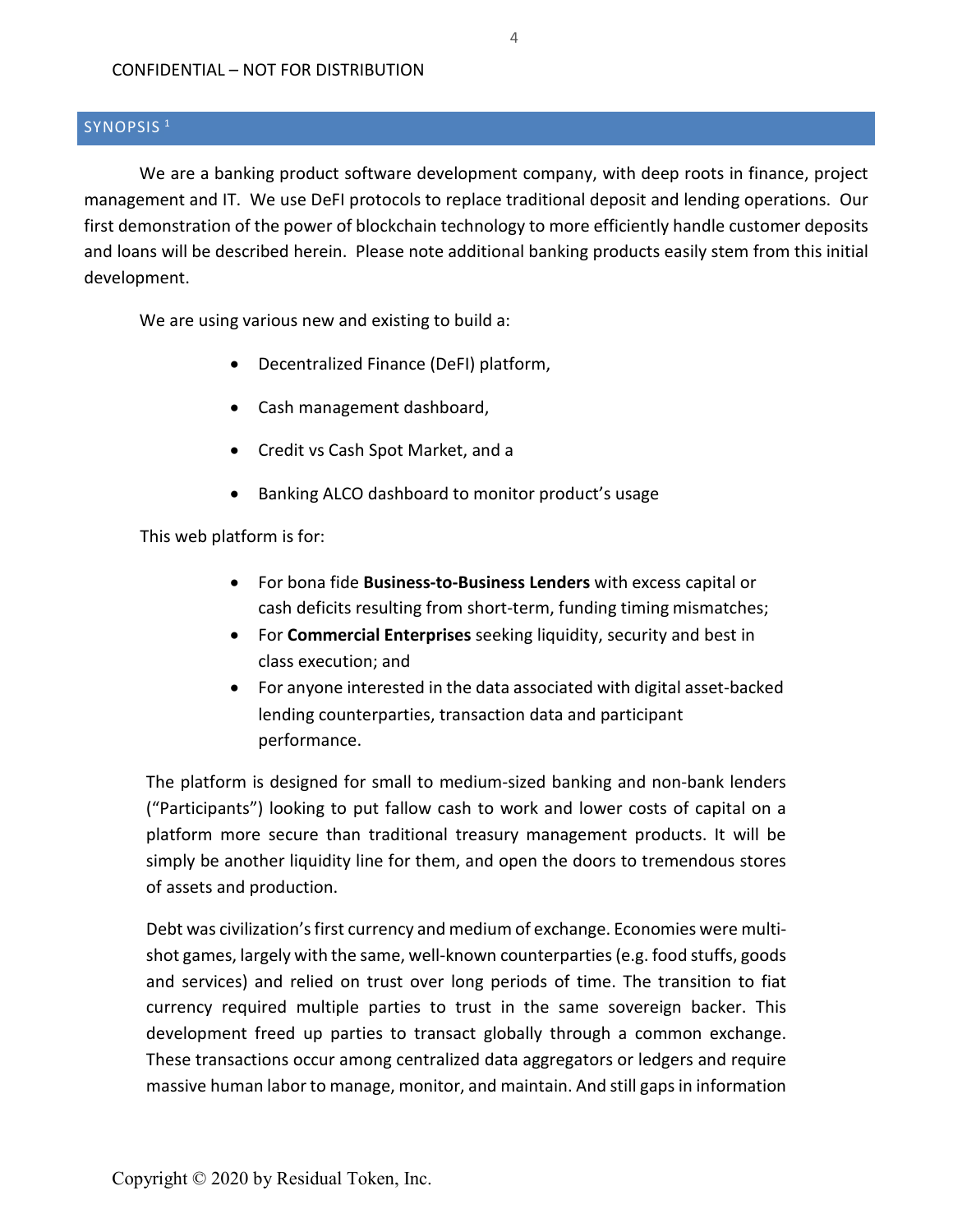exist. By putting assets on the Blockchain everyone can track custody of discrete packets of information across decentralized ledgers. This is why we encourage digital assets (e.g. Bitcoin<sup>®</sup>, Ethereum<sup>®</sup>, etc.,) in our economy. Trustless systems and global scalability will decrease cost of borrowing and increase security. We expect the positive rate of change for the global economy to be consistent with the rate resulting from prior major financial innovations.

Residual promotes debt financing to expand access to liquidity by empowering sophisticated Lenders with a network of like entities with a shared pain. A simple and intriguing bridge from old to new.

<span id="page-5-2"></span>1 If you are reading this document in connection with an anticipated purchase or staking of of eRSDL or other token produced by Residual Token, Inc., please read the RISKS section first. This document is not intended to be used as a solicitation to purchase or offer to sell any securities, tokens or other instruments. The large, established lenders, banks, and other financial institutions are racing to develop blockchain solutions to payment and other processes. All lenders try to lower lending costs, increase security, increase profitability and obtain market share.

#### <span id="page-5-0"></span>**OVERVIEW**

A gap exists between traditional fiat lending and digital asset-backed lending. The divide is marked by safe, long-standing, centralized, regulated lending practices on the one side, and democratized, oracle-less, secure peer-to-peer lending on the other. Our open-source, lending management protocols and vast traditional fiat lending experience bridges this gap. Our protocols expand traditional lenders' existing liquidity options. Built on the blockchain, our system is mostly trustless with the exception of certain assessment protocols, information privacy modules and fund transfer activity.

#### <span id="page-5-1"></span>PROBLEM STATEMENT

 $\overline{a}$ 

In the United States, there are approximately 4,000 commercial banks. Of the approximate \$17 trillion in assets held by these banks, four banks control approximately 35 percent of those assets, and the top 10 control more than 50 percent of those assets. There are an additional 20,000 non-bank lenders<sup>[1](#page-5-3)</sup>. In

<span id="page-5-3"></span><sup>1</sup> Source: https://ilsr.org/charts-distribution-deposits-and-assets-size-bank-19952009/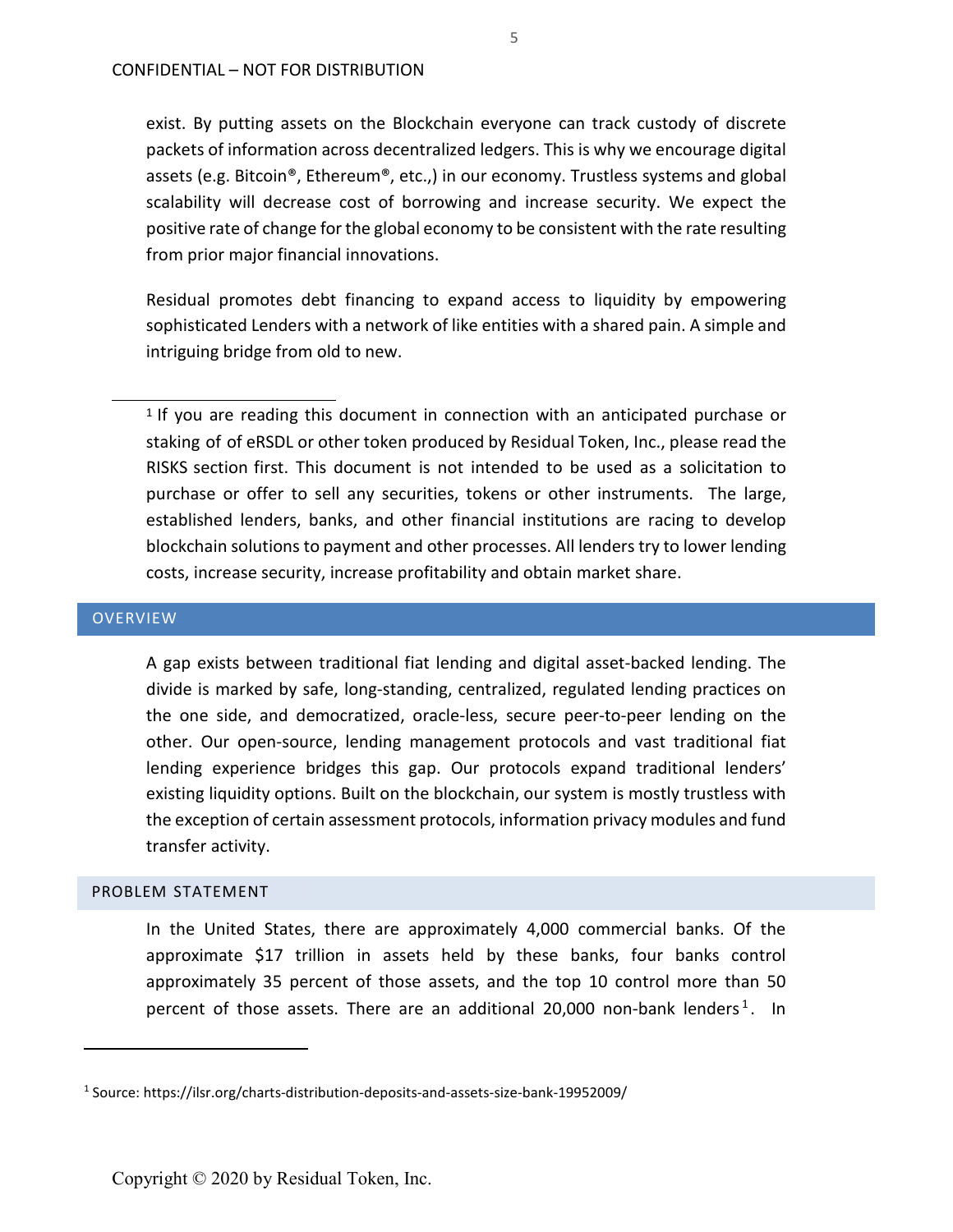practice smaller banks find it more affordable to structure financing with larger banks, leaving only a few very large banks from taking advantage of the Federal Reserve's ("Fed's") discount window for meeting short-term cash needs.

In the instances where a non-bank lender or smaller bank has excess cash, often those funds are swept into zero-interest bearing accounts. The follow illustrates the dilemma:





## <span id="page-6-0"></span>THE SOLUTION

Two banking products:

- Thunder® a high yield deposit, money market account
- Lightning® a low rate, short term, unsecured line of credit

The sponsor bank and Residual Token, Inc. monitor the platforms usage by means of a platform dashboard "ALCO Weather Tracker®" designed by former big 10 U.S. bank consumer lending division ALCO facilitators.

A Middle market B2B lender (the "Participants") that may license our Treasury cash management dashboard (the "Dashboard") and gain access to a short-term liquidity product. Participants have been dealing with issues of lowering cost of capital and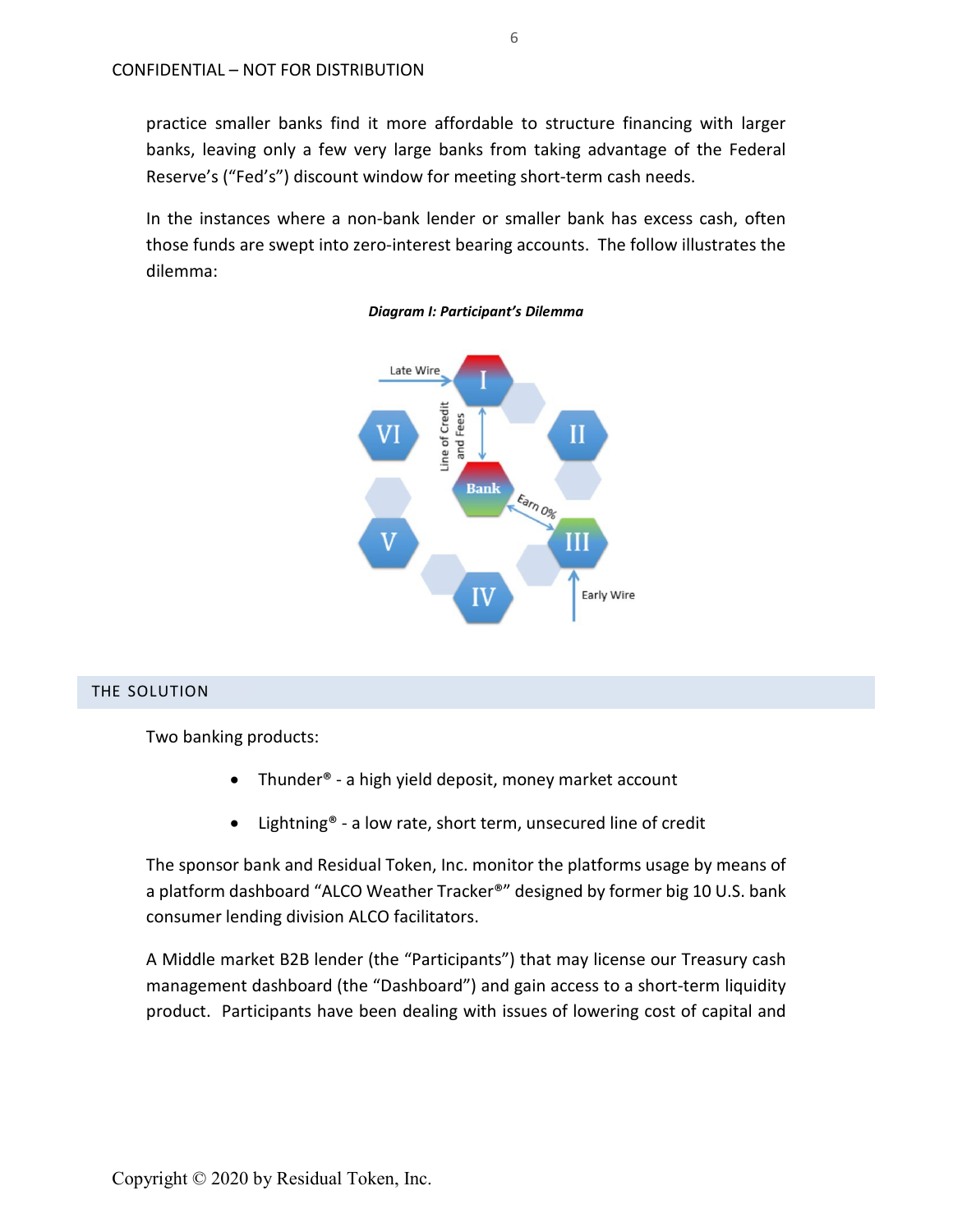streamlining cash flow and payment operations for centuries. Ever constrictive lending regulations and rising borrowing costs challenge profitability.

From extensive personal experience and based on feedback from our Advisors, we isolated four Participant hot-spots which encapsulate some medium- and long-term concerns:

- Wire and funding delays are not atypical;
- Fallow cash earns nothing and last minute cash draws crush costs of capital;
- Liquidity options covering different terms are highly sought;
- Increased information data security; and
- Pressure to automate processes while disruptive technology takes market share.



*Diagram II: Participant's Dilemma*

Our series of protocols are for:

- **Participant Borrowers**: Entities that make loans and offer lines of credit to companies to meet consumer finance or commercial working capital needs (e.g. mortgage bankers, accounts receivable, medical billings, export/import bills of lading, etc.) experiencing a short term cash deficit, and
- **Participant Lender[s3:](#page-10-0)** Participants are those middle market lenders with excess cash looking to earn a higher yield on their short-term deposits than available via traditional sweep products.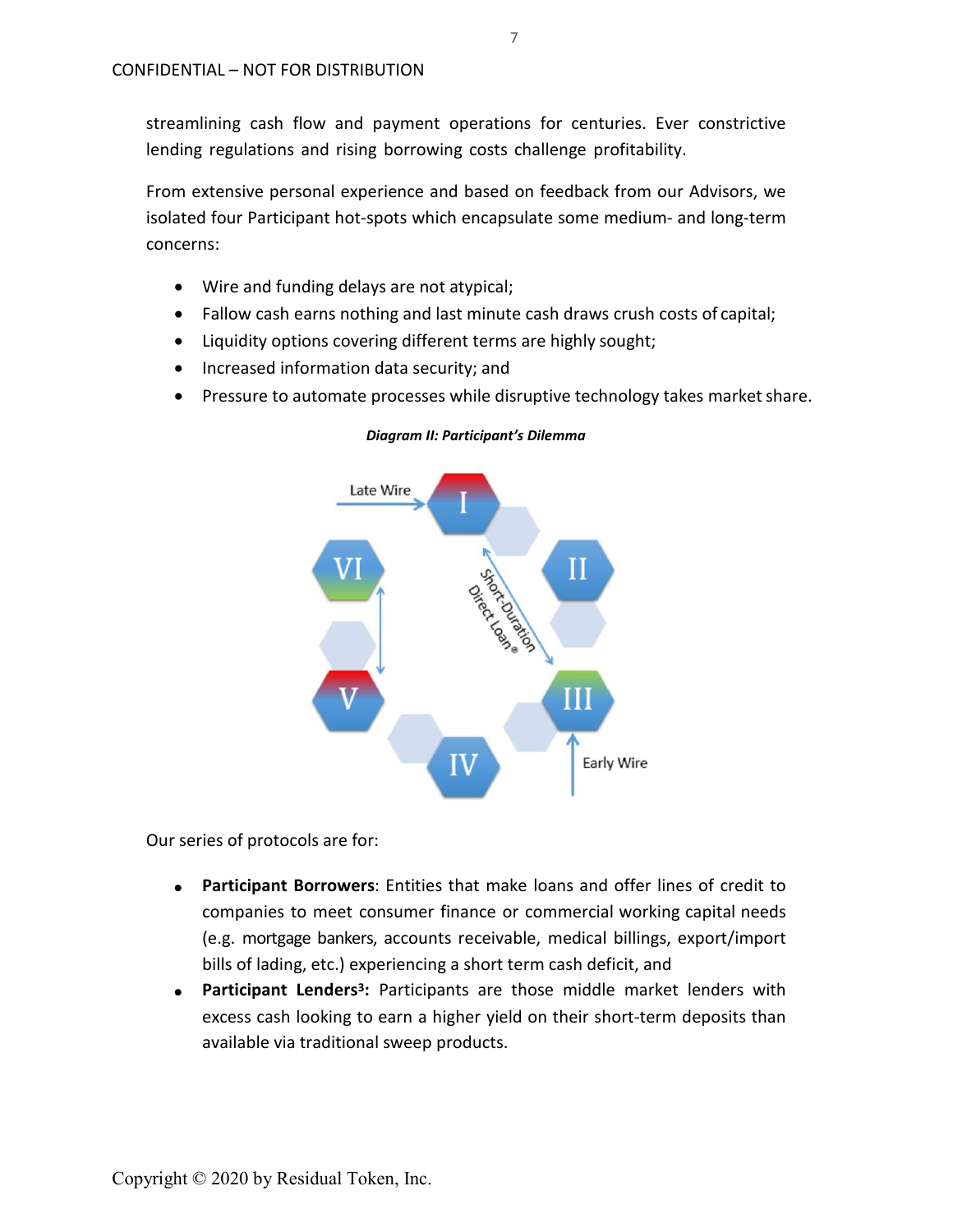2https:/[/www.mba.org/2017-press-releases/march/independent-mortgage-bank](http://www.mba.org/2017-press-releases/march/independent-mortgage-bank-)volumes-decrease-production-profits-drop-in-4th-quarter-2016

3 Residual Token, Inc. is NOT a Lender. All participating Lenders are required to meet and maintain current regulatory requirements to operate as a Lender in its jurisdiction and in accordance with its local laws and customs. Residual Token, Inc. is not responsible for Lender compliance with applicable laws and restrictions.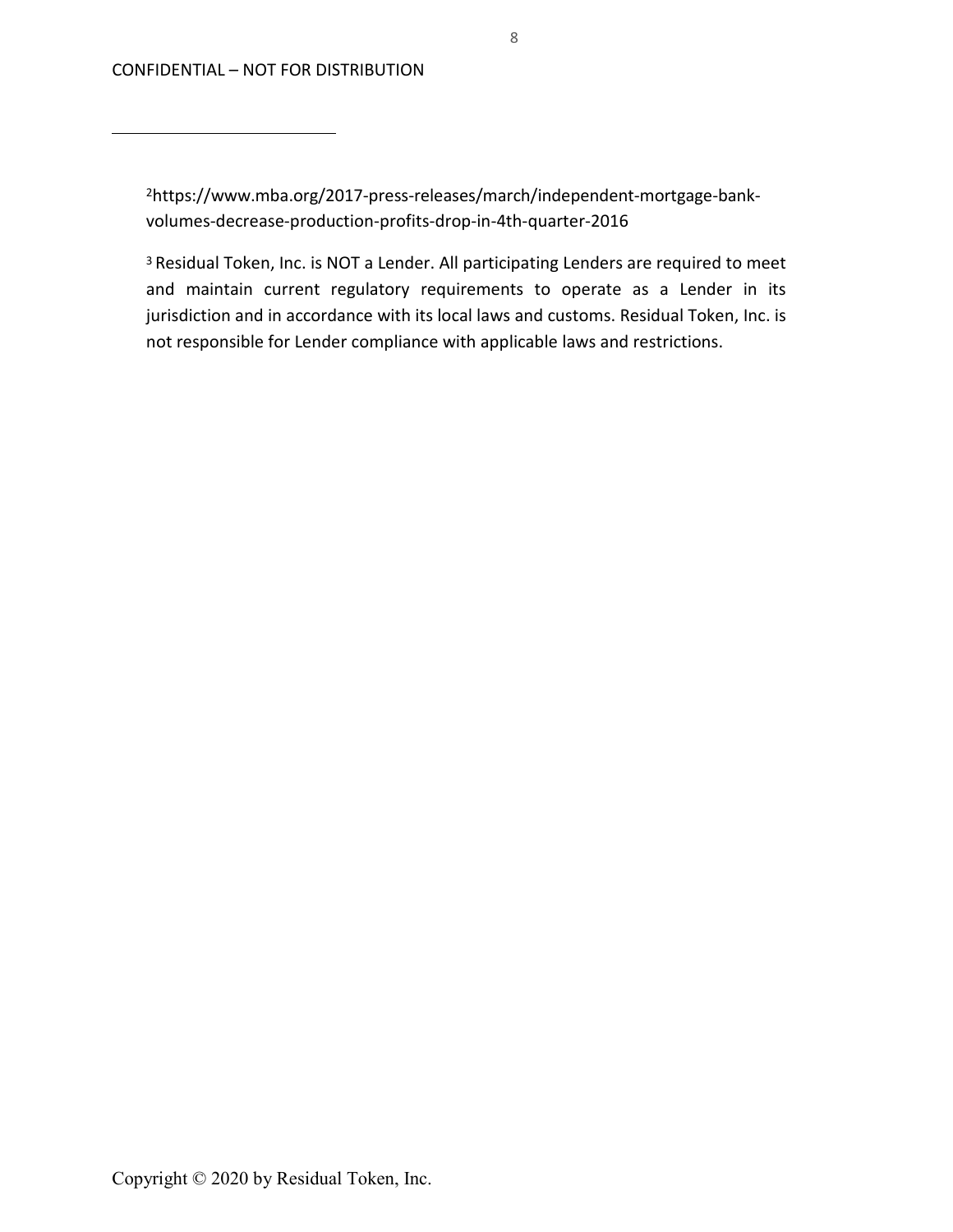## <span id="page-9-0"></span>PLATFORM BENEFITS

All Participants have the ability to license the Dashboard that provides data specific to its current assets and current liabilities. In addition,

- As it relates to the application:
	- 24/7 technical support from live persons;
	- Robust interfacing with the various decentralized and centralized systems;
	- Technical training and documentation sufficient to support audit requirements;
	- FAQs
- Market Dynamics:
	- Ability to charge financing rates tied to uncertain collateral value and limited market participants;
	- Post-crisis generation appeal Target market likes holding assets and to optimize financing charges;
- Shared technology investment
	- No single Participant need fund in its entirety the IPRD related to this new product;
	- A decentralized, encrypted platform running on security protocols which exceed the current mandate; and
- Significant Potential
	- Additional products;
	- Global market participation (assuming KYC/AML requirements are met);
	- Phased build-out; and
	- Borrower education plans expand market.

NewCo will be our example Participant, and we will document throughout this narrative its relationship to the ecosystem created by unFederalReserve and its protocols. By late fall/early winter of 2021, our basic, open source protocols will be in place and operational. Our strong lender partnerships will adopt the open source structure, and we expect to have in place at least 10 lenders by November 2021 if not exponentially more.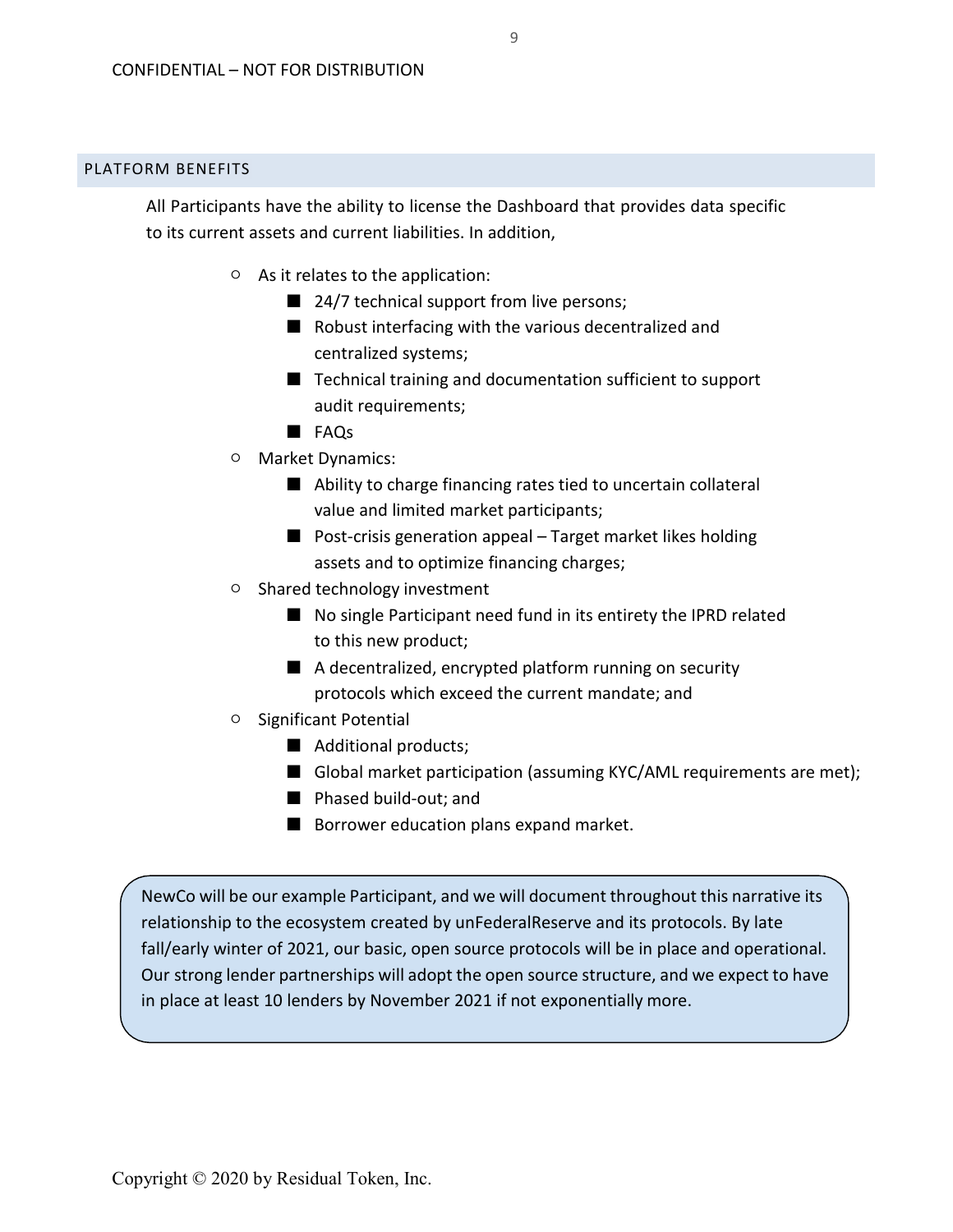- **Insurance:** Participants will be transacting in an insured environment given that proper operation and protection of the Participants capital is necessary.
- **Custodians/Escrow Agents**: Participants seek and entitled to secure and expeditious funds transfer upon execution of a loan agreement or as it pertains to the disposition of collateral. Participants want to focus on making good loans and staying in compliance with rules and regulationsregarding the management of loan collateral. Residual uses bona fide, licensed escrow and custody agents to support the flow of capital in conjunction with the goals of a decentralized platform. Residual's future state will allow for services providers in this area to compete for business on the platform, while currently one such national provider is helping us design/implement the system out of the gate.
- <span id="page-10-0"></span>• **Servicing**: Residual intends to service the initial population of loans originated. We use established loan origination and servicing protocols in place with U.S. banks today to leverage their success (as opposed to reinventing the wheel.) Part of the rationale of insourcing the servicing includes being able to produce useful information for eRSDL token holders, the short-term nature of the loans, and to manage some of the higher order data requirements necessary to maintain the Treasurer's Toolkit[®4](#page-12-1) described in the token sale section of the document. Residual'sfuture state will allow for services providers<sup>5</sup> in this area to compete for business on the platform, while currently one such national provider is helping us design/implement the system out of the gate.

The decentralized ledger blockchain model cuts out intermediaries and provides a trustless yet fully auditable framework. Adding liquidity to the nascent digital asset economy, adds monetary velocity, allows for the diversification of risk and increases the entire digital asset economy's valu[e6.](#page-13-0)

Residual Token, Inc. designs the protocols, writes the protocols, provides documentation, and offers training to adopters of the platform. As an additional ecosystem feature, all eRSDL token holders, described later in this document, will have access to articles, blog post, videos and limited performance and environmental dat[a7.](#page-12-3)

Our ecosystem simply consists of:

• An operating company to act as technology provider and servicer;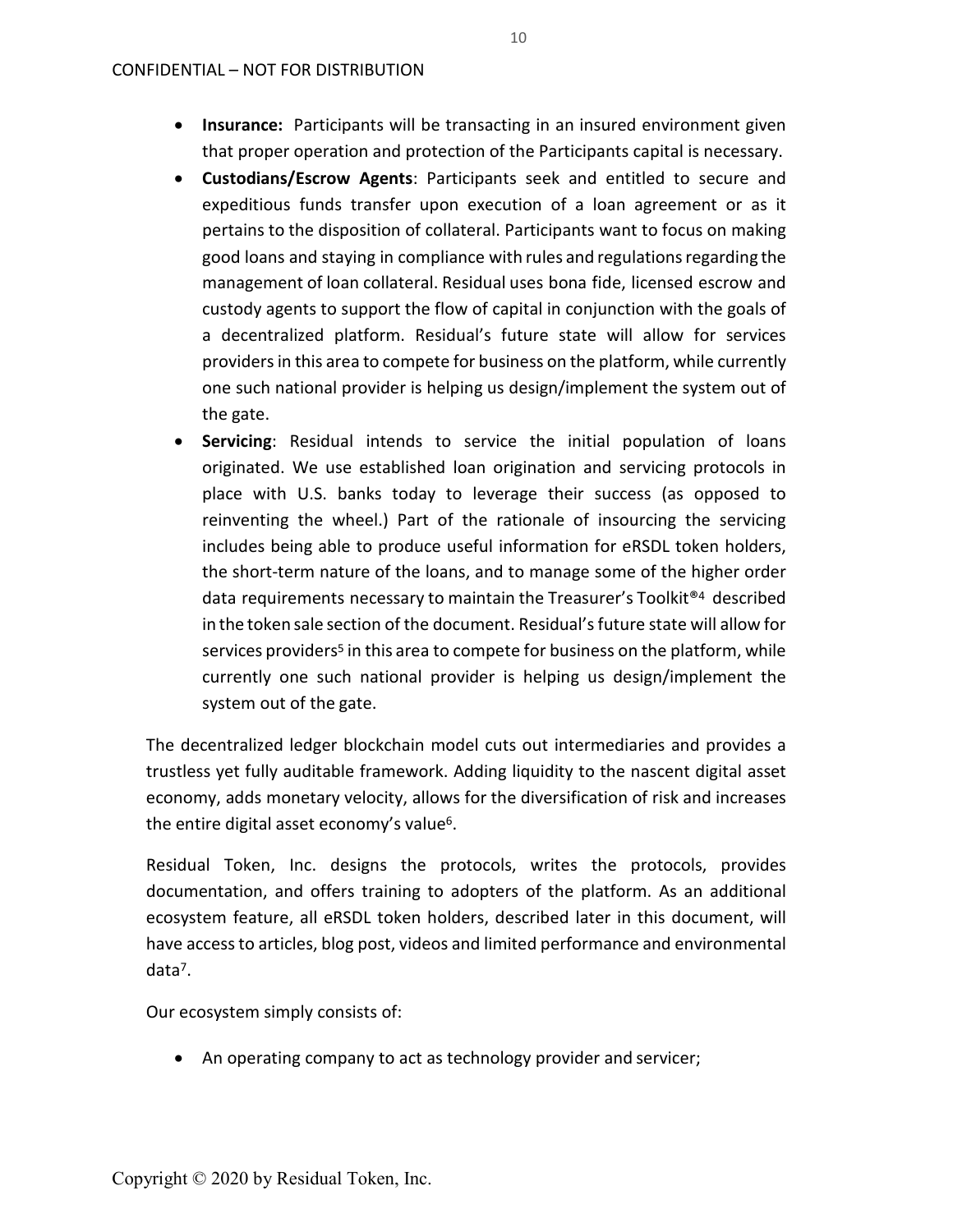- A distributed app to the SPV or host of the middle market DeFI platform with licensing capabilities;
- Open source protocols;
- Relationships with various professional services companies, and
- Non-large or giant banks and non-bank lenders with like risk-asset bases.

The user experience is:

- (optional) A cash management dashboard
- A deposit account
- A line of credit

The sponsor bank's or host's experience

- Bear responsibility for the banking product
- As part of the Saas Package:
	- $\Box$  Host liquidity pool for making and taking of loans
	- ❑ Onboard new Participants
	- ❑ Monitor and maintain the ecosystem
	- $\Box$  Collect a spread between loan and deposit rates
	- $\Box$  Manage relationship with insurance agents and others
	- ❑ Communicate performance to Board

## <span id="page-11-0"></span>TREASURER'STOOLKIT®

The sum of the code needed to effect a middle market defi platform is referred to herein as the Treasurer's Toolkit ®.

Our protocols are open-source, but the execution of a depository account and lending platform requires services beyond what is currently available via simple programming. Manual processes, quality control procedures, regulatory and compliance needs all have to be considered in delivering the complete package.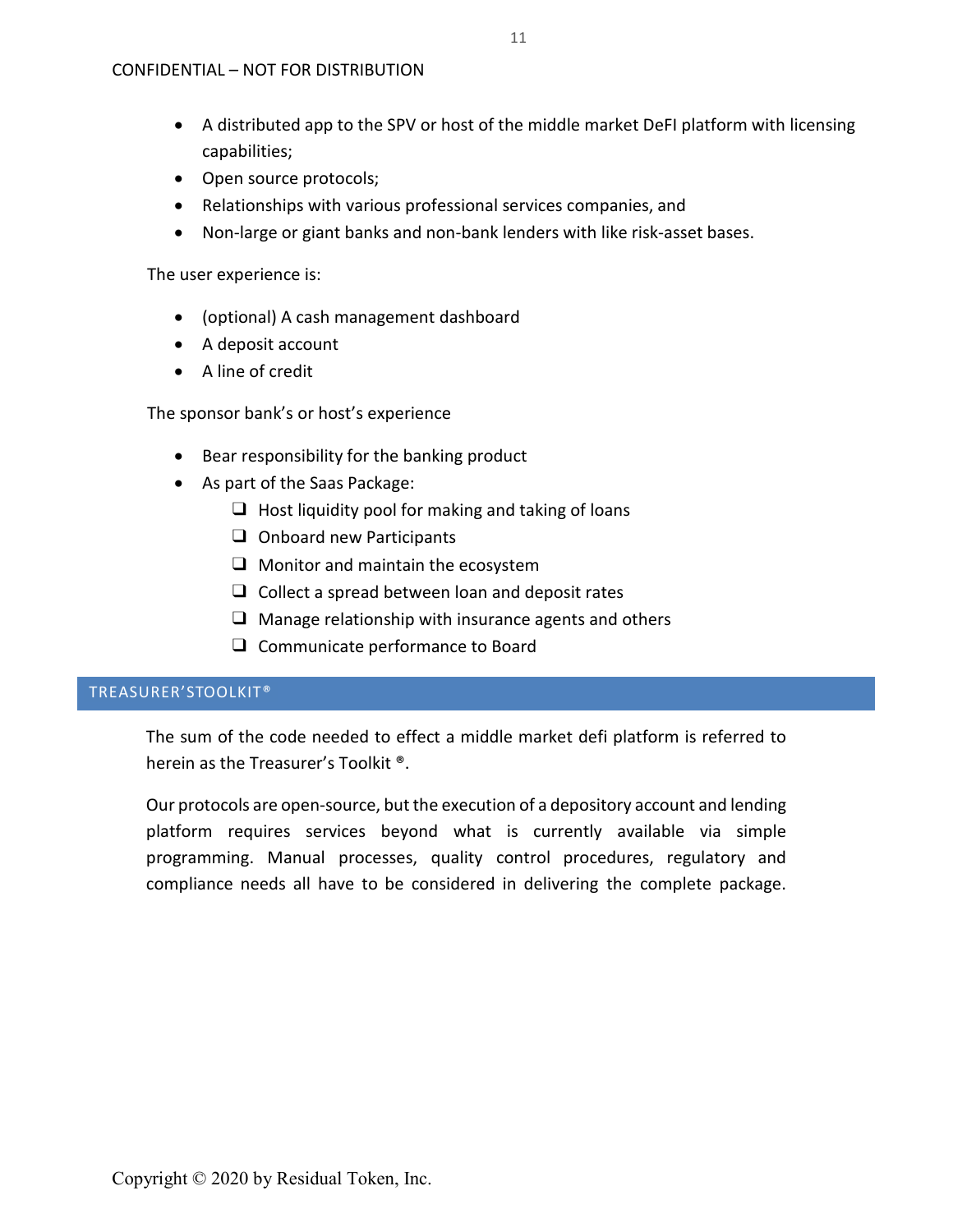Participants are supported by Residual to accomplish and meet those other considerations on a best efforts basis.

4 The Treasurer's Toolkit® consists of a series of enterprise-grade protocols designed to facilitate the origination and servicing of digital unsecured and asset backed loans. This will be licensed to the host by Residual Token, Inc.

5 Data and information transfer between the banks allow for numerous bolt-on opportunities. (We will work with your product development team.)

<span id="page-12-1"></span><sup>6</sup> Modern economic theory holds that an ecosystem with too much debt decreases monetary velocity as debt service costs rise; however, the digital asset ecosystem should be multiple generations away from this being an issue.

<span id="page-12-3"></span><span id="page-12-2"></span><sup>7</sup> Subject to privacy and copyright restrictions.

Anyone can download the open source code and procedure manual (also available online) to begin operating a deposit account/short-term lending platform that runs off the eRSDL token.

**We want people and entities to use our technology to innovate new technologies and solve problems.** However, for those Participants seeking a more comprehensive solution, we are developing a customized framework for those demands in the form of the Treasurer's Toolkit®. The features of the Dashboard are described throughout this document and mainly consist of functions meant to observe current asset and liability levels, expected vs necessary estimated cash, and historical cash sources and uses.

## <span id="page-12-0"></span>RELATIONSHIPS BETWEEN THE PARTIES

The following steps document the relationship between Residual Token, Inc., and the Sponsor or SPV owning bank:

Step 1- document the terms and conditions of the relationship between RT and the Sponsor

Step 2 – SPV licenses technology and enters into a management agreement with RT

Step 3- The banks legal agreements and back-off systems map to the Treasury Tookit®

Step 4 – the ALCO Tool<sup>®</sup> is made available to the sponsor bank or SPV to monitor the program

The following steps document the relationship between the various entities.

Step 1: Participant downloads Treasury Tookit ® (optional)

Copyright © 2020 by Residual Token, Inc.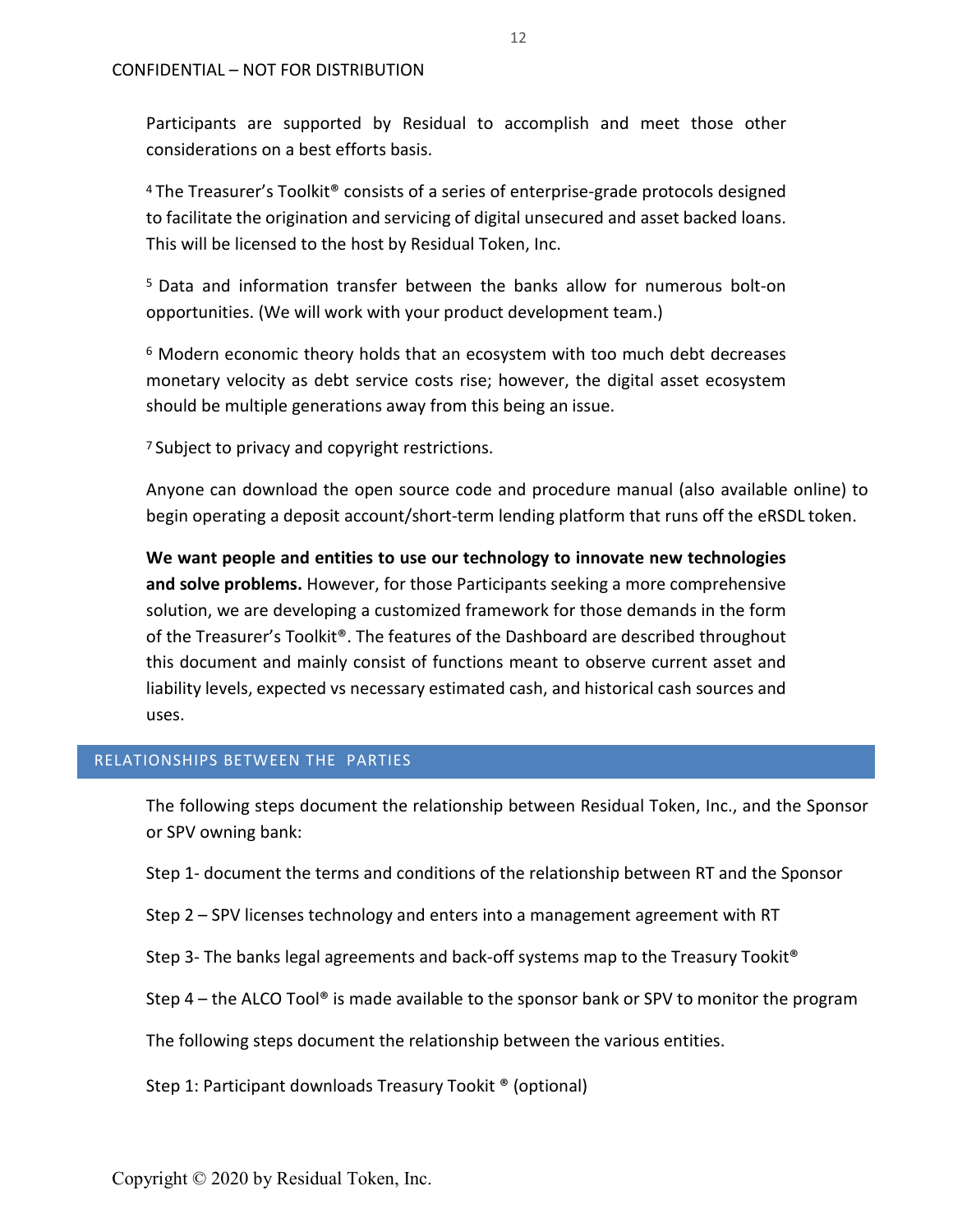Step 1b: Our click-through API/SDK allows for the connection of various bank accounts and accounting systems in place. (Please note: Basic option comes with minimal features function at no charge. More advanced features available with Premier option unlocked by holding a sufficient amount of eRSDL.)

Step 3: The highest level, the Elite option (collectively with Basic and Premier, the "Member Level"), is the opening of a Thunder and Lightning account. Each account has a fee denominated in USD but evidenced through purchase of eRSDL. Example: If the licensing fee is \$50,000, then Participant will pay the SPV the funds, and Residual Token, Inc. will purchase and hold eRSDL in that amount. (Please note: Participants may receive a rebate up to their original cost depending upon platform usage.)

## **Thunder and Lightning**

Step 4: Participant is prompted to open a Bank Account / Line of Credit with our sponsor bank<sup>[2](#page-13-1)</sup>

Step 5: Participant opens a Bank Account / Line of Credit combination included passing KYL/AML procedures<sup>[3](#page-13-2)</sup> (Please note: Passing KYC/AML earns one of the non-fungible cRSDL.)

Step 6: User may select from the Dashboard entry to get to their savings/line of credit accounts or navigate via the web. There, users can select to deposit, draw, get reports, communicate with us, etc. (Please note: deposit rates and borrowing rates are subject to change and specific terms and conditions in place at the time.)

Residual's platform will perform traditional loan servicing responsibilities; including, the transfer of loan proceeds from Lender to Borrower, processing of payments from Borrower to Lender and disposition of collateral/remittance of proceeds to appropriate

<span id="page-13-0"></span>Integrating our Dashboard® is simple through our software developer kits (SDKs) and application protocol interfaces (APIs). All blockchain related technology is behind the scenes and will be covered by our SOC 1 or SOC 2 opinion.

 $\overline{a}$ 

<span id="page-13-1"></span><sup>2</sup> Currently IFEB.bank

<span id="page-13-2"></span><sup>&</sup>lt;sup>3</sup> Currently, KYC-Chain and SELFKEY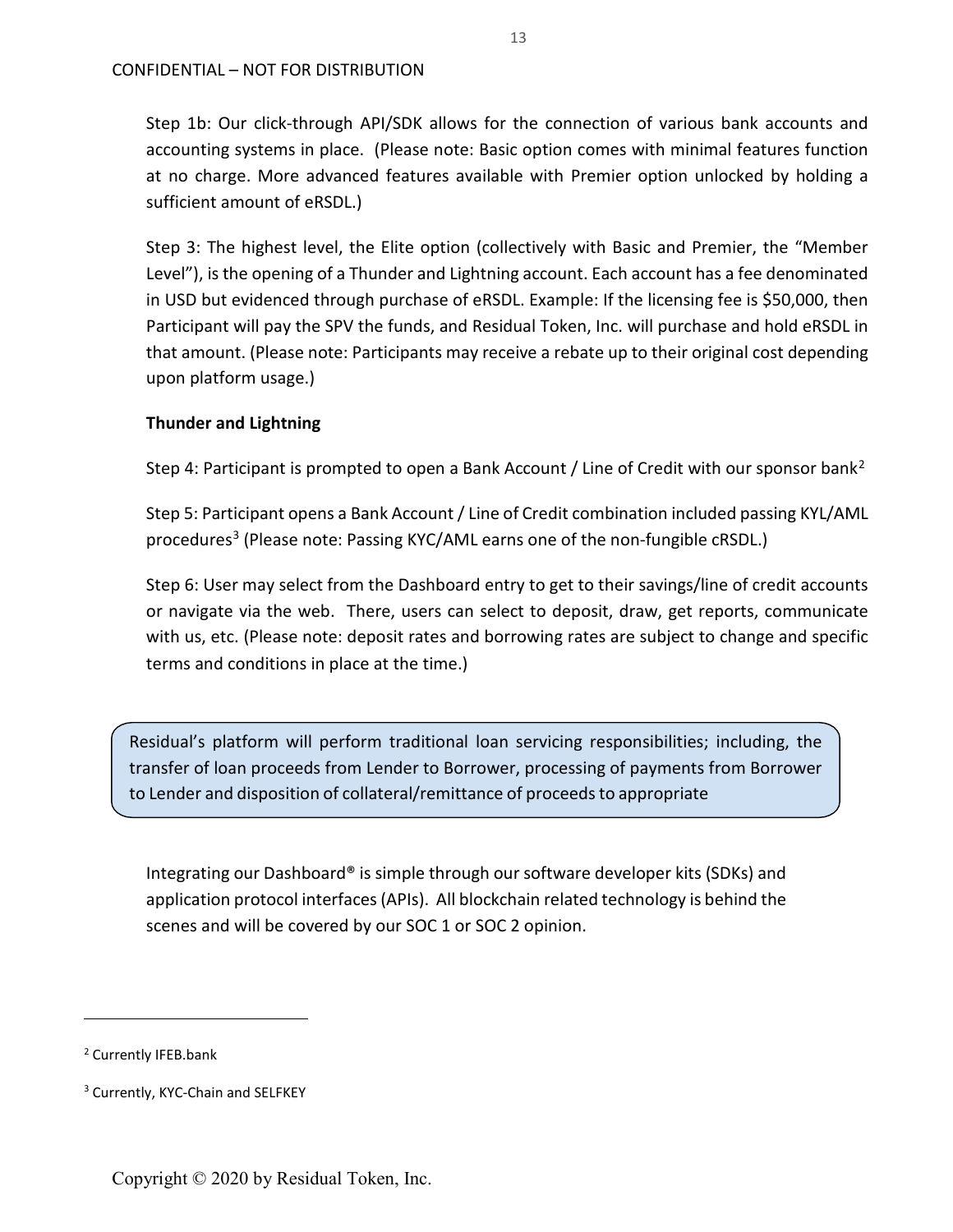In some cases setup is as simple as downloading an app and, for the Elite option, opening a bank account (and simultaneously a line of credit.) Our front end DApps using our protocols can be co-branded or exclusive to the sponsor bank.

Borrowers may or may not pledge assets as collateral, depending on the product, against local currency<sup>8</sup>, accept terms and oblige themselves to those conditions or risk collateral forfeiture, where applicable. Pledged collateral may remain in escrow/title agent custody for the duration of the loan and managed via smart contracts. In all cases, all Participants will have legal recourse against thank sponsor bank and the obligor of the debt in the event of fraud or negligence on the part of either party. Participants and the sponsor banks will be insured against defaults where caused by something other than ordinary operating conditions<sup>[4](#page-14-0)</sup>.

**Residual Token, Inc. ("Residual")** is a registered Delaware corporation. Its Board consists solely of Founders and certain Advisors. In the spirit of supporting DAO initiatives, eRSDL-

Residual Token, Inc. will develop and implement protocols for NewCo to fit out first use cases. It is likely that initial relationships will be in a data monitoring capacity. Residual provides training on protocol implementation and documentation for end users. Our plan is to have a SOC1/2 audit performed over the protocols at such time as sufficient volume is running through the ecosystem to warrant this attestation.

Providing open source protocols will allow our ecosystem members, with a collective goalto improve liquidity and monetary velocity, to use these protocols to design their own set of lending parameters.

At first, protocols that best fit our beta test candidate's like entities' needs will be built, and we expect to see the protocols setup for future interoperability in a broader lending ecosystem. Residual will support and facilitate this growth. More assets are added to the environment daily and with those additions, there is increased demand for increased liquidity. Custom extensions using these protocols can be written to perform the same function for assets selected by the adopter.

 $\overline{a}$ 

<span id="page-14-0"></span><sup>&</sup>lt;sup>4</sup>8 Depending upon the currencies the sponsor bank allows its customers to hold token holders will have the opportunity to vote on referenda related to Board representation, including the election of an observer position.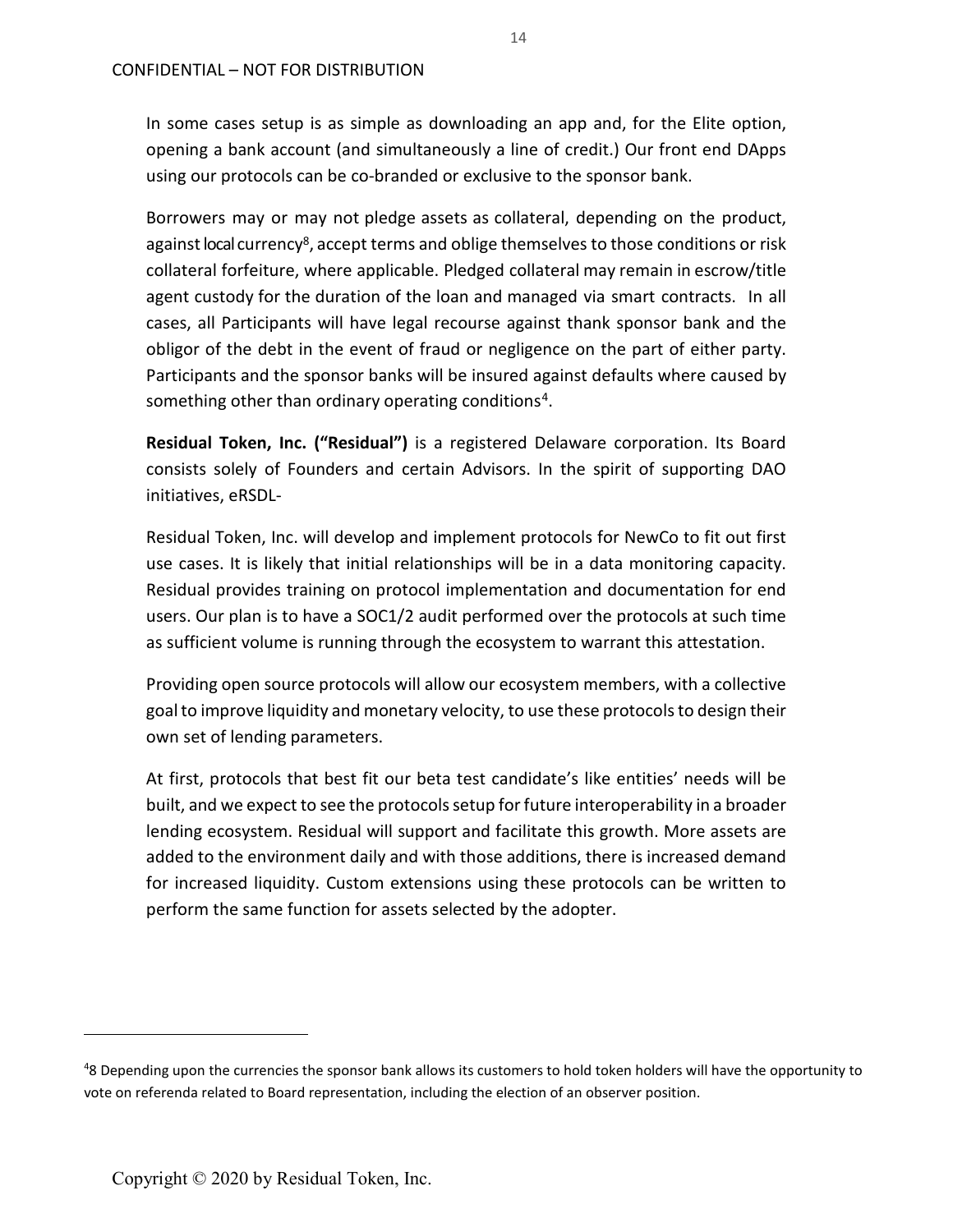## <span id="page-15-0"></span>BUILD-OUT TIMELINE

Residual may develop protocols to support deposits and lending against other assets even if no Participant has provided these services themselves by implementing the protocols on its own. Likely, this instruction would come from Residual once it determines sufficient demand for the illiquid asset exists.

It is our belief that by providing a set of trustless workflows to facilitate this type of lending, more middle market lenders would have great access to liquidity, and interest in tokenized assets and blockchain concepts. Thus, the platform accelerates innovation and use case development in this rapidly evolving economic ecosystem. Together, Residual users are bringing liquidity to an illiquid environment. We are creating monetary velocity where there currently is very little. When you create monetary velocity, you create value.

The eRSDL token described herein is required to be held by participating Lenders in order to activate the protocols. Much like Certificates of Public Need ("CPNs"), or for example, taxi- cab medallions, only a finite number of these tokens will be produced. The eRSDL token allows for certain voting rights, use of open source protocols, and myriad other rights and privileges.

<span id="page-15-2"></span>Those interested in using the Dashboard® will be required to stay in good standing with Residual Token, Inc., the sponsor bank and the eRSDL voting community as reflected by ownership of a non-fungible cRSDL token awarded only to Lenders under strict voting procedures or assignment by Management. cRSDL is non-transferable.

## <span id="page-15-1"></span>THE TOKEN SALE

From time-to-time we intend to offer for sale a portion of the minted eRSDL tokens. Our rationale for doing so is multi-faceted as stated below. The token sale will:

- Provide Founders data as to the validity of the overall concept;
- Act as an alternative source of capital for use in legal, build-out, marketing and talent acquisition/retention;
- Educate the market on the benefits and uses of a digital asset-backed lending system;
- Encourage early Participant entrants into the ecosystem; and
- Allow Residual Token, Inc. to monitor global preferences and

interests. eRSDL will not come with attached rights or preferences

beyond: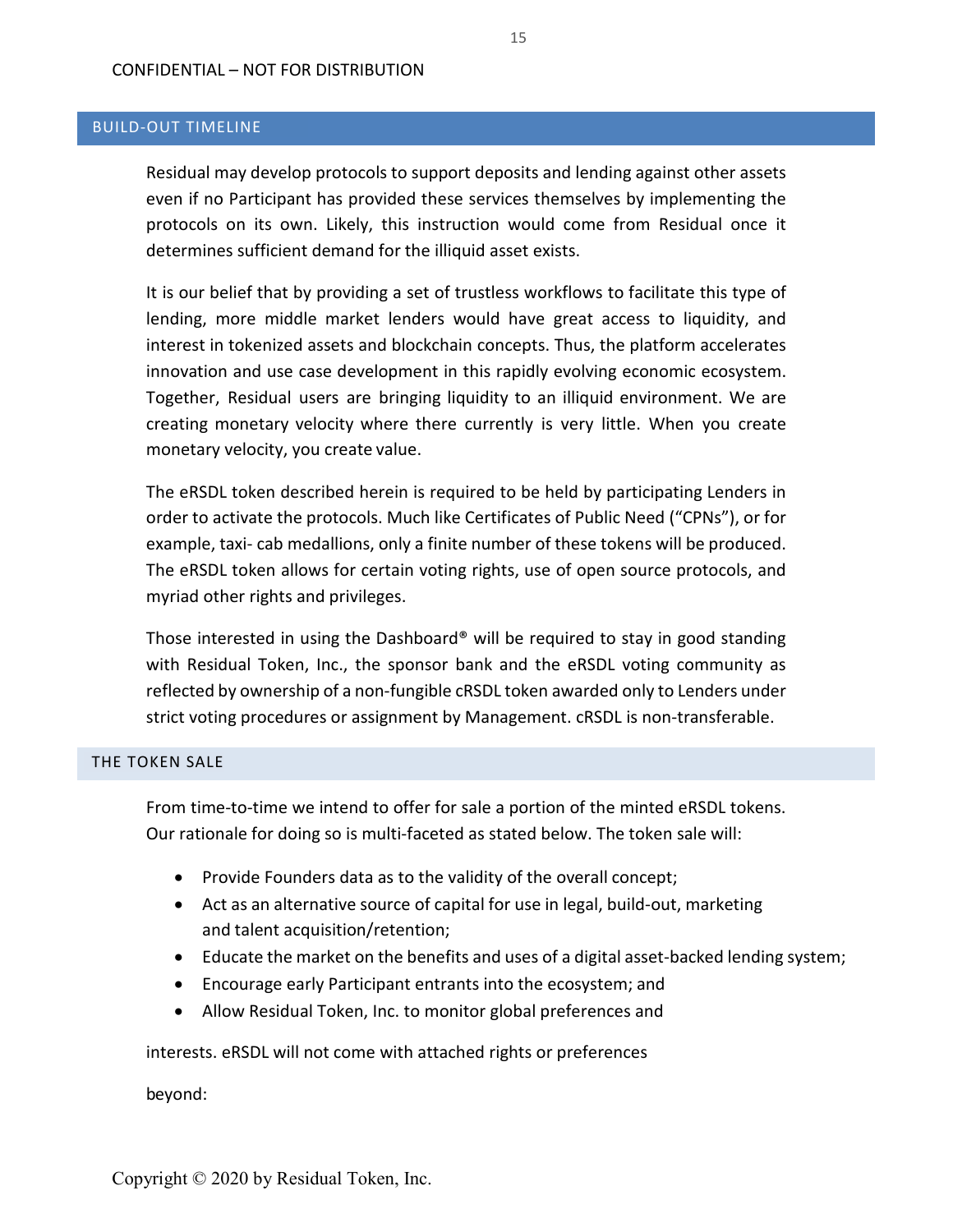- Time-to-time community activities including sequestered content, surveys, exclusive interviews with advisors and more
- Certain voting rights
- For qualified Participants, entitlement to a pro-rata rebate <sup>[9](#page-18-1)</sup> distribution not to exceed its licensing fee on a per annum basis using proceeds collected from funded loans[;10;](#page-18-2)
- Access to ecosystem data $^{11}$ ;
- Open source protocols usage; and,
- Policy & procedure manuals.

For those that wish to fund loans alongside bona fide, market participant, our open source protocols can be used and will operate with a single eRSDL token. Anyone using our protocols to make or take loans needs to be compliant with local and federal lending rules and regulations<sup>12</sup>. For a more turnkey solution, a minimum quantity of eRSDL tokens is one key in a two-key system required to activate the lending / borrowing lounge protocols. As of this printing the token count required for each Member Level is not established. Changes to the minimum will be subject to review and comment by eRSDL token holders that wish to participate<sup>13</sup> and management.

<sup>9</sup> As of this printing, we intend to pool and hold for rebate distributions of 0.25 basis points per funded loan dollar to eRSDL holders in accordance with terms contained in the eRSDL Offering Memorandum, accompanying documents and any amendments. This program will only be in place for a limited time and will cease at a point in time determined by Residual management

10 Funded loans, as included in the bullet point above, are limited to those funded loans where Residual Token, Inc. collects a fee. Funded loans where Residual Token, Inc. does not collect a fee are excluded for the purposes of calculating the amounts to be pooled or distributed

<sup>11</sup> Subject to privacy rules and copyright restrictions

 $12$  Residual Token, Inc., its subsidiaries, agents and affiliates assume no responsibility as it relates to its protocol users compliance with required rules and regulations.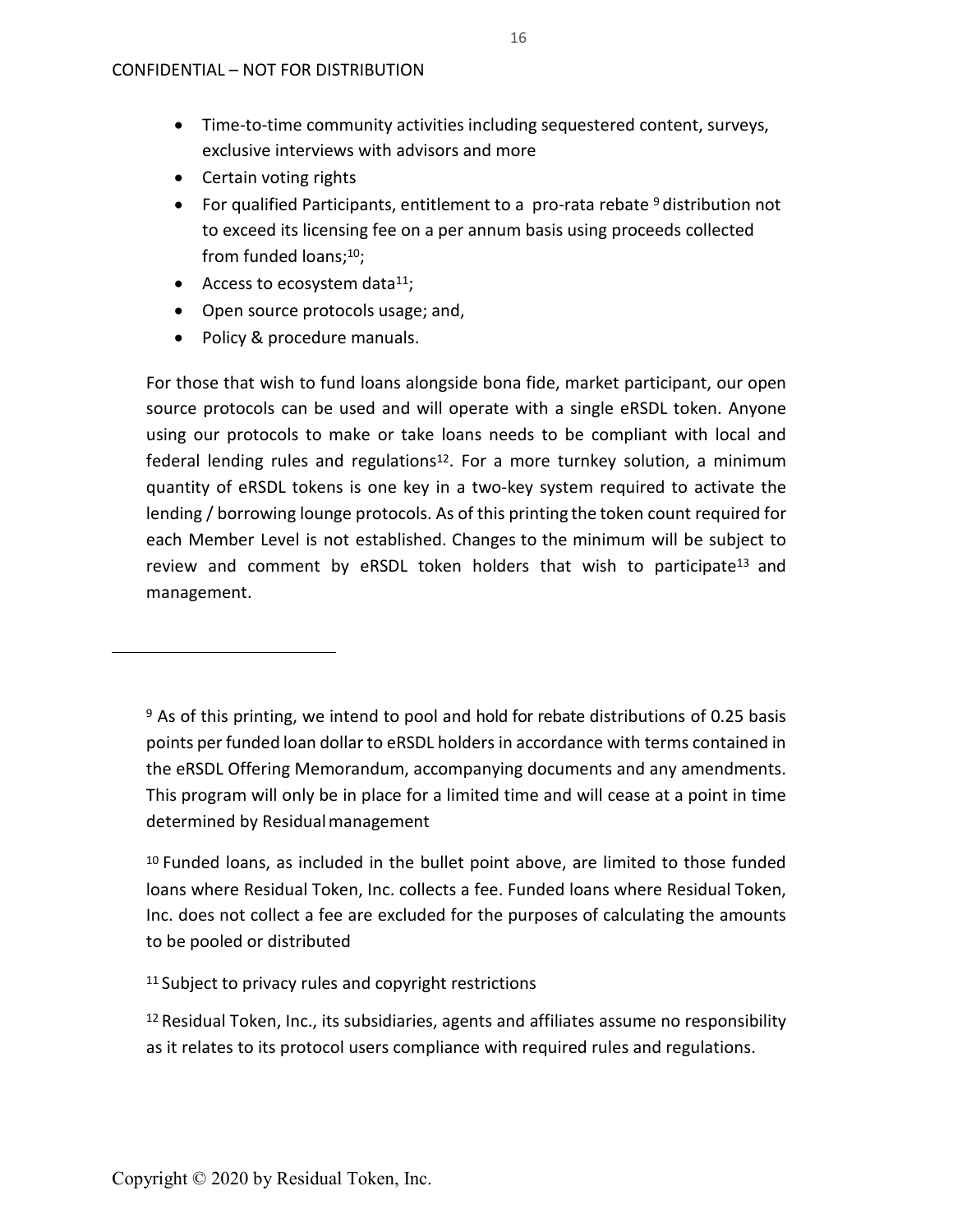13 Rules covering minimum eRSDL token requirements will be developed and disseminated pre-platform launch. Changes will likely be governed by a combination of token holders voting and Residual management decision-making to optimize the customer experience.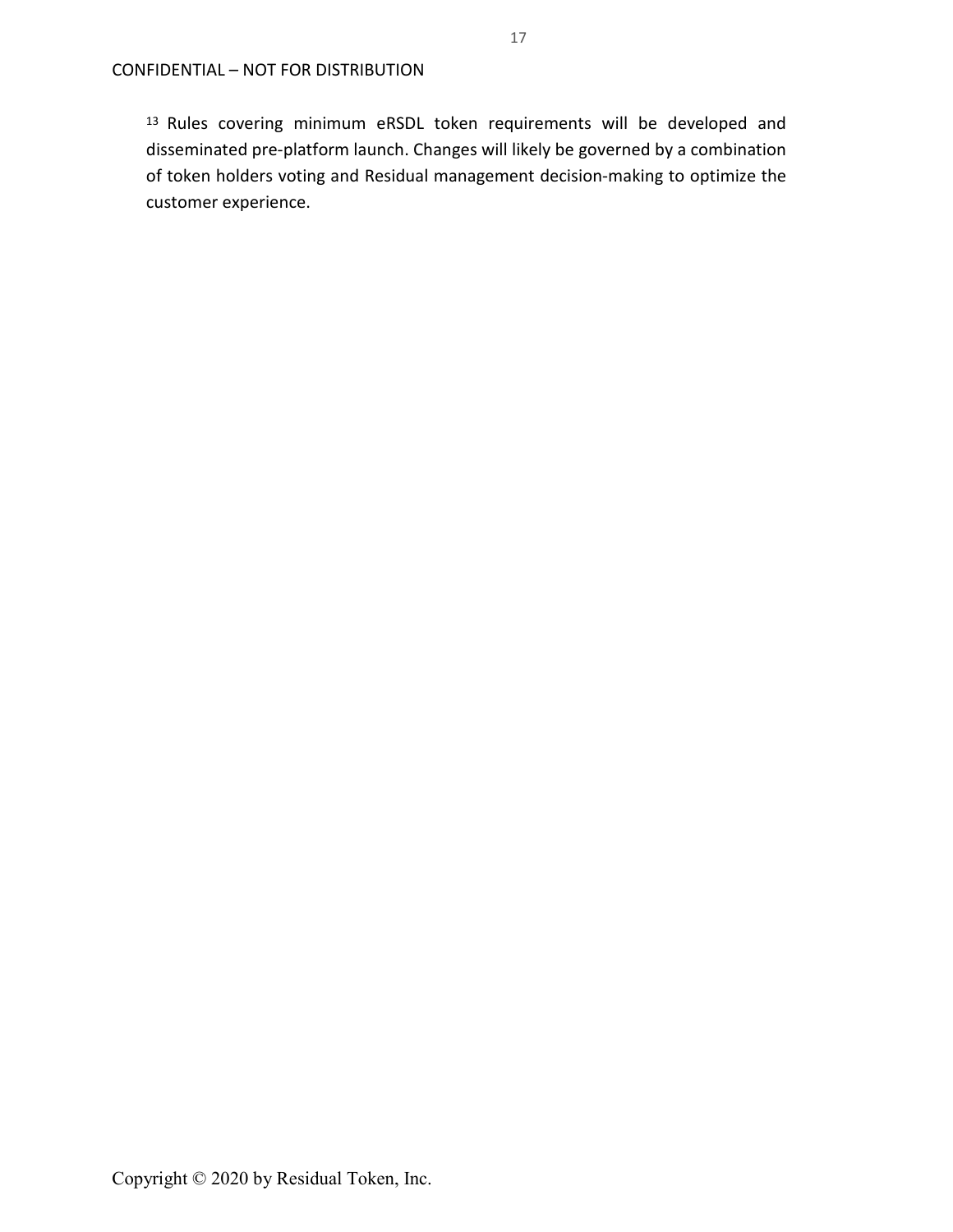Residual does not believe there is particular economic incentive to owning or staking eRSDL beyond its meeting a basic protocol usage pre-requisite. We cannot predict whether conditions would occur or not occur or what the risks associated with that condition occurring or not would imply about the perceived value of thistoken.

Time-to-time token sales enable us to hire new talent, cover the cost for marketing/legal as well as for business and product development so that we can be the best digital asset-backed lending and (eventually) securitization platform available. Having enough runway to develop and try various workflows and technologies that work, are secure, and scale for this new space will be of utmost importance. Cautious spending of the token sale funds will be our guiding principle. One goal is to create a great experience for our token holders and Lenders. We will continually strive to meet that goal and revise our business model if feedback indicates that we are not meeting this objective. We welcome participation from our tokenholders.

#### <span id="page-18-0"></span>ALLOCATION

We intend to mint the approximate 475,000,000 eRSDL tokens under the SushiSwap<sup>®</sup> dilution methodology. Approximately 30,000 non-large banks and non-bank lenders are providing some type of commercial finance in the U.S. We have not developed in its entirety how various token aggregation levels relate to Member Levels' services allowed, functionality increase and/or production limits (i.e. geography, dollar volume, count, etc.)

#### USE OF RESIDUAL POOL

The rationale behind structuring this liquidity platform on the eRSDL token is in our belief that our protocols provide the best option to provide part liquidity, mitigate risk and provide reasonable Participants returns.

<span id="page-18-1"></span>eRSDL is a vehicle to promote commerce, and it is supported by its enterprise grade protocols. The protocols are designed by industry participants or those with expert levels of experience. We believe that the potential of digital asset technology will be realized by those who understand the specific risks and regulations associated with their area of specialization. While recreating the entire vertical is not impossible, the risks its exposes itself to are tremendous, and result in inefficientpricing.

<span id="page-18-2"></span>It is the mission of Residual Token, Inc. to support its platform. The Residual company pool ("RCP") will be used for two purposes: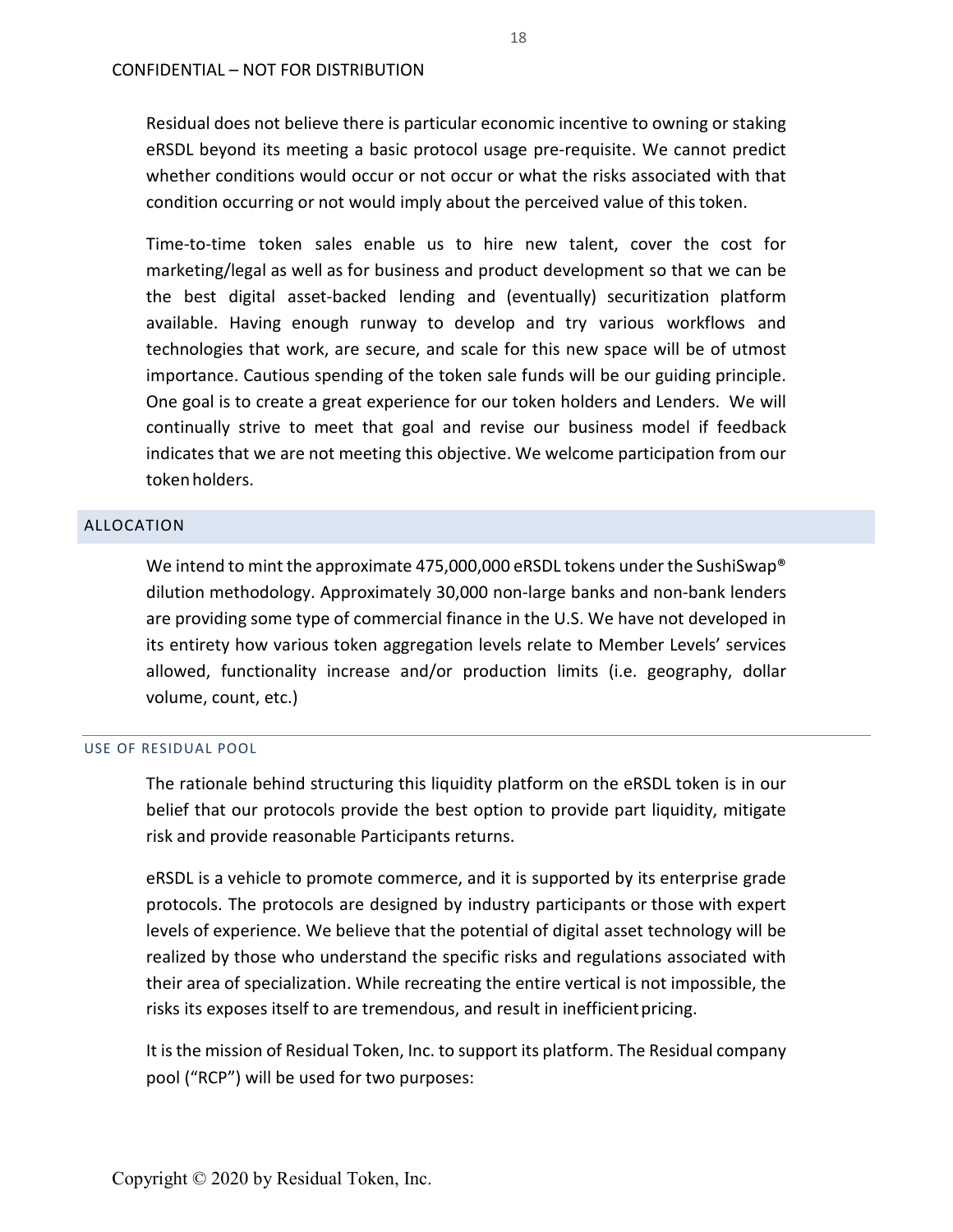- ❑ 80 percent will be to onboard Lenders, onboard participants or provide bonuses per the section above;
- <span id="page-19-2"></span><span id="page-19-1"></span><span id="page-19-0"></span>❑ 20 percent will be used for capital expenditures, SG&A and other sundry operations-related expenses; and
	- $\Box$  Capital Expenditures to achieve the future state, a number of protocols will need to be developed. These protocols include securitization modules, hand-off protocols so others can launch lending platforms, and information systems for reporting (e.g. investor, management and regulatory.)
	- ❑ General and Administrative Residual's mission will require marketing eRSDL to everyone so that they may experience the open source benefits, performing due diligence on digital assets (to increase the library of available virtual property), and meeting regulatory (i.e. Federal, State, Local and International) needs as they may arise.
	- ❑ Residual Token capability expansion For Residual to expand its capabilities, some amount of investment will need to be made. More robust servicing capabilities decrease investor risk, increase pull- through on collections, and improve the platform's robustness.
	- ❑ Talent acquisition The Founders and Advisors are leaders in blockchain, digital assets and lending. As Residual expands its capabilities, subject matter experts and global thought leaders will be required along with competent staff to deliver effective, innovative solutions to the marketplace. Identifying, screening, acquiring and retaining talent is the most important factor in our success.

Check the official website: [https://www.unfederalreserve.com](https://www.unfederalreserve.com/) details our concepts around DeFI and need forsafe harbors in an open ocean of peer-to-peer lending and borrowing.

## HOW CAN I PARTICIPATE?

Detailed instructions along with the staking address will be posted on the official website: [www.unfederalreserve.com.](http://www.unfederalreserve.com/)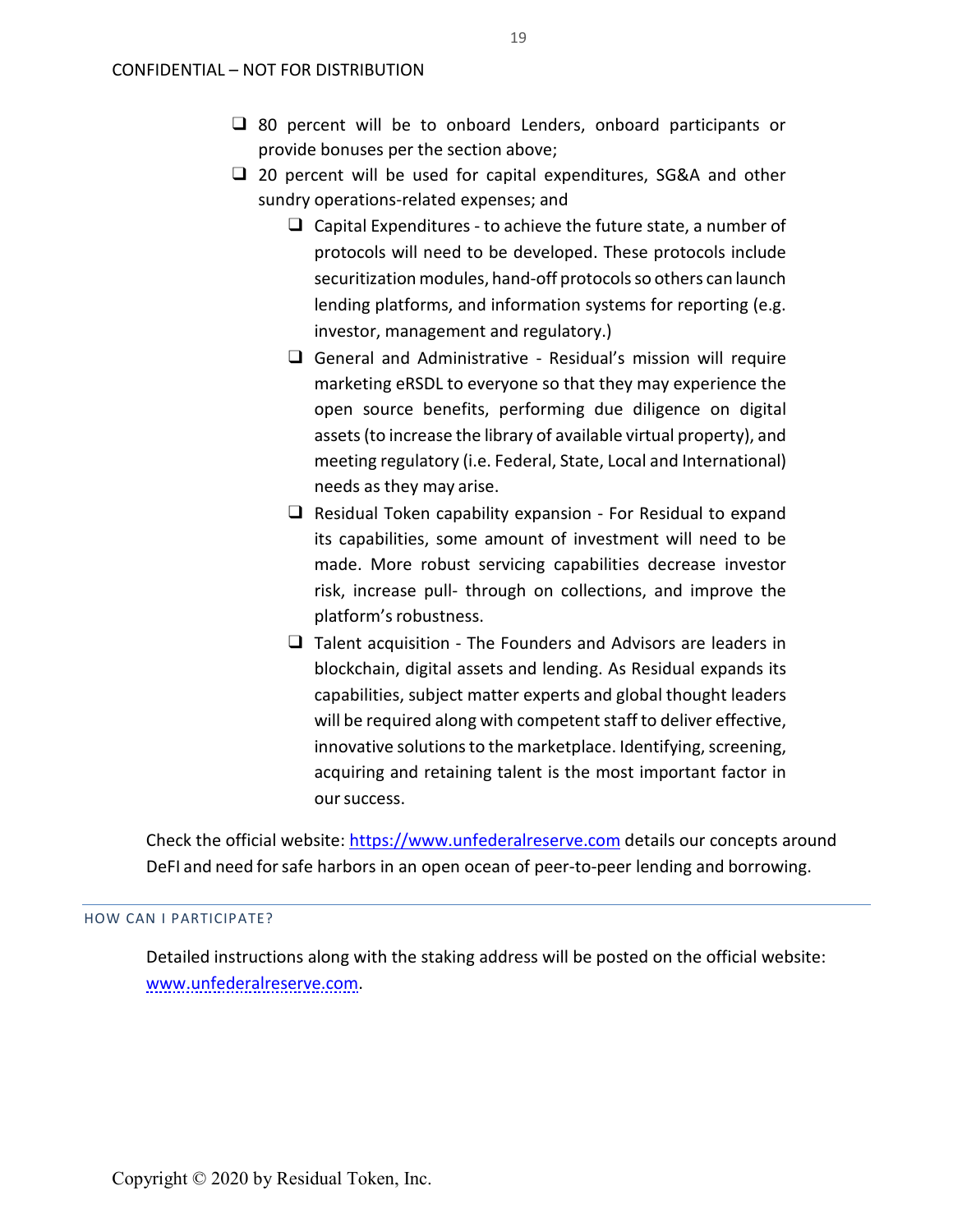#### FUNDING ALLOCATION

All funds derived from the staking of eRSDL tokens will be used solely for the development, promotion, and growth of Residual ecosystem. Below is the preliminary allocation and the distribution and may be subject to change.

## 50% DEVELOPMENT

This refers to the development and operational costs of all technology described in this whitepaper, including smart contracts, wallets, SDKs, APIs, game plugins, third party plugins, and any other Residual Token-related updates. This will also cover hiring additional full-time developers and consultants to accelerate development so that we meet or exceed the roadmap goals and expansion goals.

#### 20% MARKETING

The marketing budget allows for a constant and relentless promotion of Residual Token to Lenders in multiple target countries and lending segments. This will be used for video and other advertising, promotional events, sponsorships, mobile & social media ads, and to liaison with studios.

## 5% SECURITY

We are taking the necessary steps to ensure that optimal security standards are followed in every release. This includes professional code audits and penetration testing on all APIs, smart contracts, Mobile and PC wallets, plugins and SDKs.

## 5% LEGAL

Residual will obtain the appropriate legal advice to always ensure that we operate in accordance with the laws and regulations of each jurisdiction that we do business in. Funds will be held in reserve for any future issues or challenges that may arise in any region.

## 5% HOSTING & INFRASTRUCTURE

We predict increased costs required for expansion of the web servers, firewalls, load balancers, DDOS protection and network for anticipated increases in traffic to the web platform and public APIs.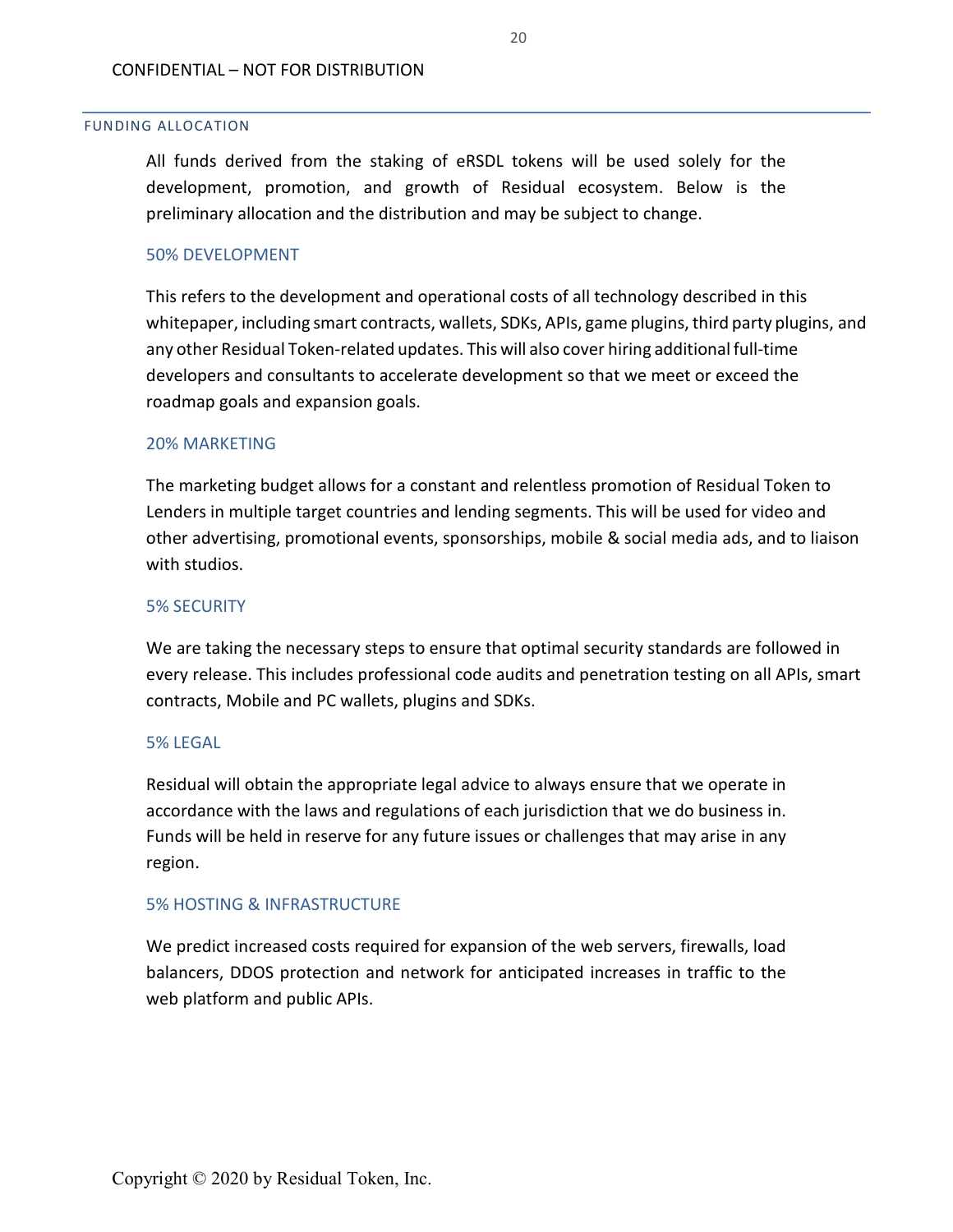## CONFIDENTIAL – NOT FOR DISTRIBUTION

## <span id="page-21-0"></span>**TOKENOMICS**

The eRSDL token affords many privileges, including the limited ability to participate in the development and execution of Residual's business plan regardless of the number of tokens one holds. Further, certain aggregation levels afford specific privileges; namely in conjunction with Residual's permission, aggregation levels allow access to differing Residual Token, Inc.'s protocols. The following table illustrates a number of open resources for all token holders and the limited features available to those wish to qualify as Participants.

| <b>Feature</b>                                           | <b>Basic</b>       | <b>Premier</b> | <b>Elite</b> |
|----------------------------------------------------------|--------------------|----------------|--------------|
| Available News, Updates, Articles                        | $\mathsf{X}$       | X              | X            |
| <b>Open Forum Discussions</b>                            | X                  | X              | X            |
| Access to Manuals, Policy and<br><b>Procedure Guides</b> | X                  | X              | X            |
| Source Code for Base Model                               | $\pmb{\mathsf{X}}$ | X              | $\sf X$      |
| Access to Flowcharts,<br>Presentations, etc.             |                    | X              | X            |
| Loan Performance Dashboard Information*                  |                    | $\sf X$        | $\mathsf{X}$ |
| Lending Demographic Data <sup>14</sup>                   |                    | X              | X            |
| On-chain Governance                                      | $\mathsf{X}$       | $\sf X$        | $\mathsf{X}$ |
| Voting Rights <sup>15</sup>                              | X                  | Χ              | X            |
| Potential Committee Appointments <sup>16</sup>           |                    | $\sf X$        | $\mathsf{X}$ |
| Dashboard                                                |                    |                | X            |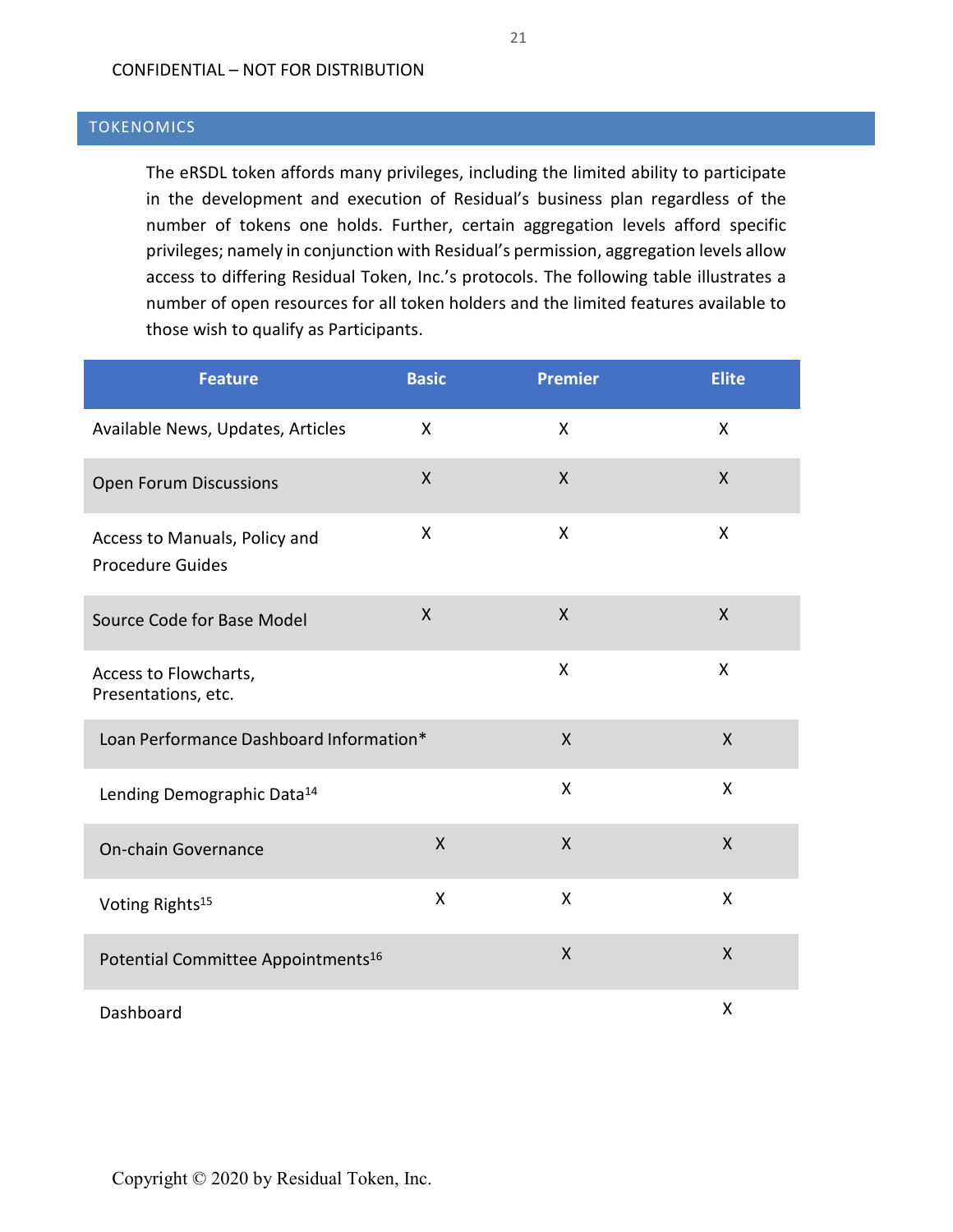PLEASE NOTE: That Participants need the aggregate amount of tokens and pass KYC/AML compliance (which may include, in some instances, public polling results) in order to use the Dashboard or maker/taker protocols. A basic version of the platform and an accompanying manual will be made available for those who wish to start their own eRSDL -based platform.

The Residual ecosystem, and thus the protocols, consist of a combination of decentralized public and private ledgers, centralized systems and manual processes. One of Residual's goals is for the back-office and middle-office parts of the platform to operate largely autonomously. Overall, if the products created by Participants and those using the basic toolkit are good deposits and loans, then the ecosystem will thrive. Competiveness as it relates to structuring, marketing, custody/title, and collateral disposition will only serve to make the pricing of products run through the platform better. The open source reporting and performance metrics will favor high quality ecosystem participants.

We established the price and quantity of the tokens based on the following assumptions and conditions:

- The number of potential Participants is unknown
- The initial number of Participants is probably 2 or 3
- Initially we will have one service level (binary [e.g. you either have (X or more) or you have less than X]

 $14$  Subject to privacy restrictions

<sup>15</sup> Voting rights for certain issues will likely require a one-year lock-up for the number of votes sought in order to maximize participation from those interested in the longer term success of the Company  $^{16}$  Large block token holders and Participants may be invited to participate on special committees tasked with generating various referendums subject to Residual management's fiduciary responsibilities to debt and equity holders.

- Entrants may enter at any time; Depending on the manner with which they enter the system, token holders may be subject to lock-up periods
- Exiters may exit at any time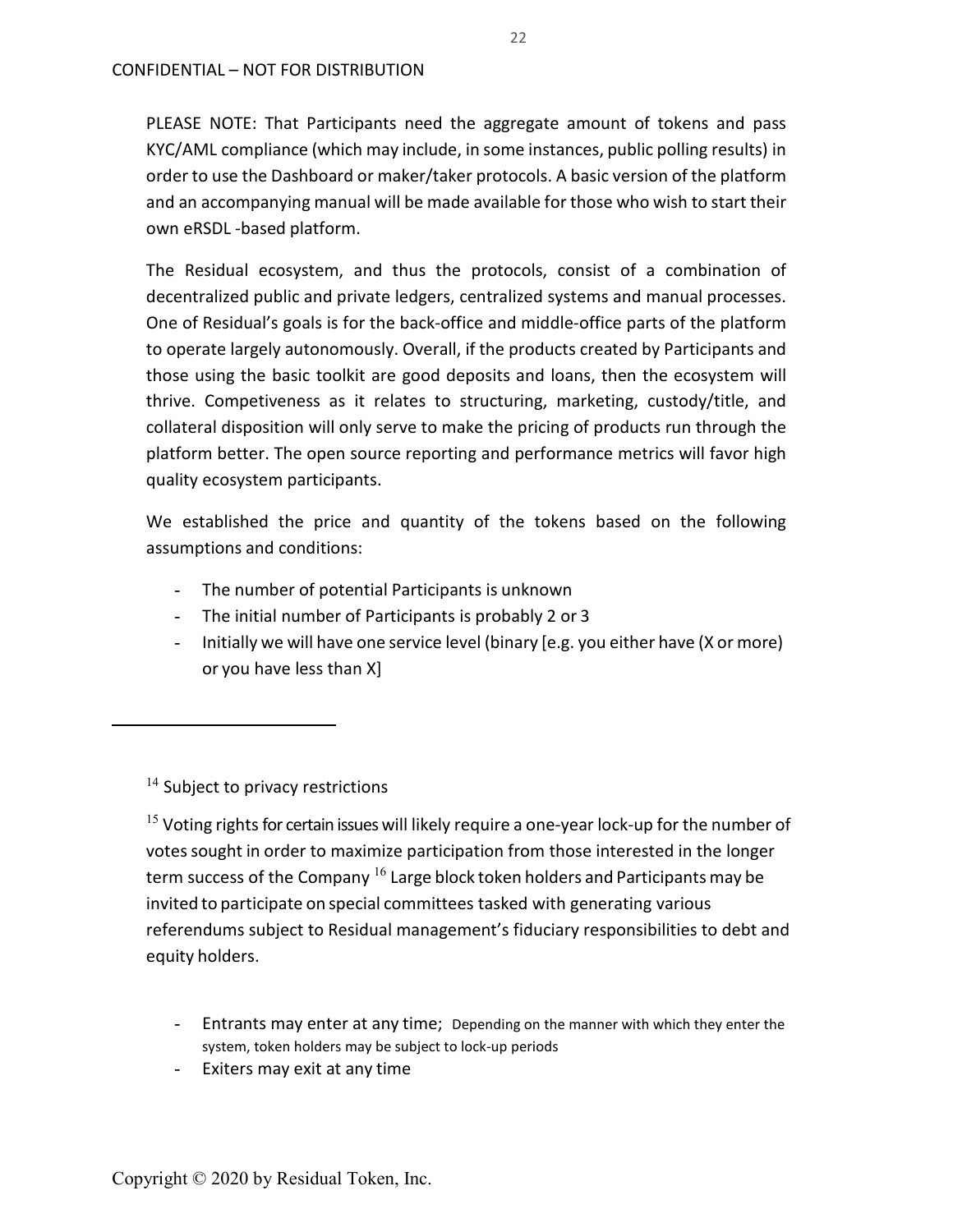The protocols governing access would be able to have the following information in verifying a Participant and a service level:

- Amount of tokens held by a Participant
- The purchase timing and average price paid by the Participant for his tokens
- Market Value currently of the Participants tokens
- The price paid by the last verified Participant (indicated by a separate token type provided by Residual)
- Count of Participants (using our token)
- All the above factors for all Participants (e.g. timing, cost basis, fmv, quantity)
- Total minted tokens
- Total available to be minted tokens
- Current required Member Levels (defined below)

## DISTRIBUTION TO eRSDL HOLDERS

As an incentive to hold eRSDL tokens and for a limited time, Residual Token, Inc. intends to distribute a rebate based on proceeds earned and collected by the Company to qualified Participants. As discussed elsewhere in this document, part of Residual's revenue model includes collecting a nominal fee for each funded loan.

We cannot guarantee that programmers will use our open source protocol versions and bypass this feature of the platform. In such cases, Residual may not collect any fee related income on those loans generated on our system.

For those funded loans where Residual collects a platform usage fee, a portion of the usage fees collected will be pooled. After tax, operational expenses and other fees associated with this pool are paid, the remainder will be distributed on a quarterly basis to all qualified eRSDL token holders who are currently Participants. The platform usage fee may change time-to-time as determined by a combination of eRSLD token holders, Residual management or Board members. This program will cease at point in time determined by Residual management and purchasers of the eRSDL token should consider this when making a purchase or sale decision.

## <span id="page-23-3"></span><span id="page-23-2"></span><span id="page-23-0"></span>FINDING

There are two issues contemplated here:

- <span id="page-23-1"></span>1. One, the at the token sale date, and subsequent dates; and,
- 2. Two, voting rights.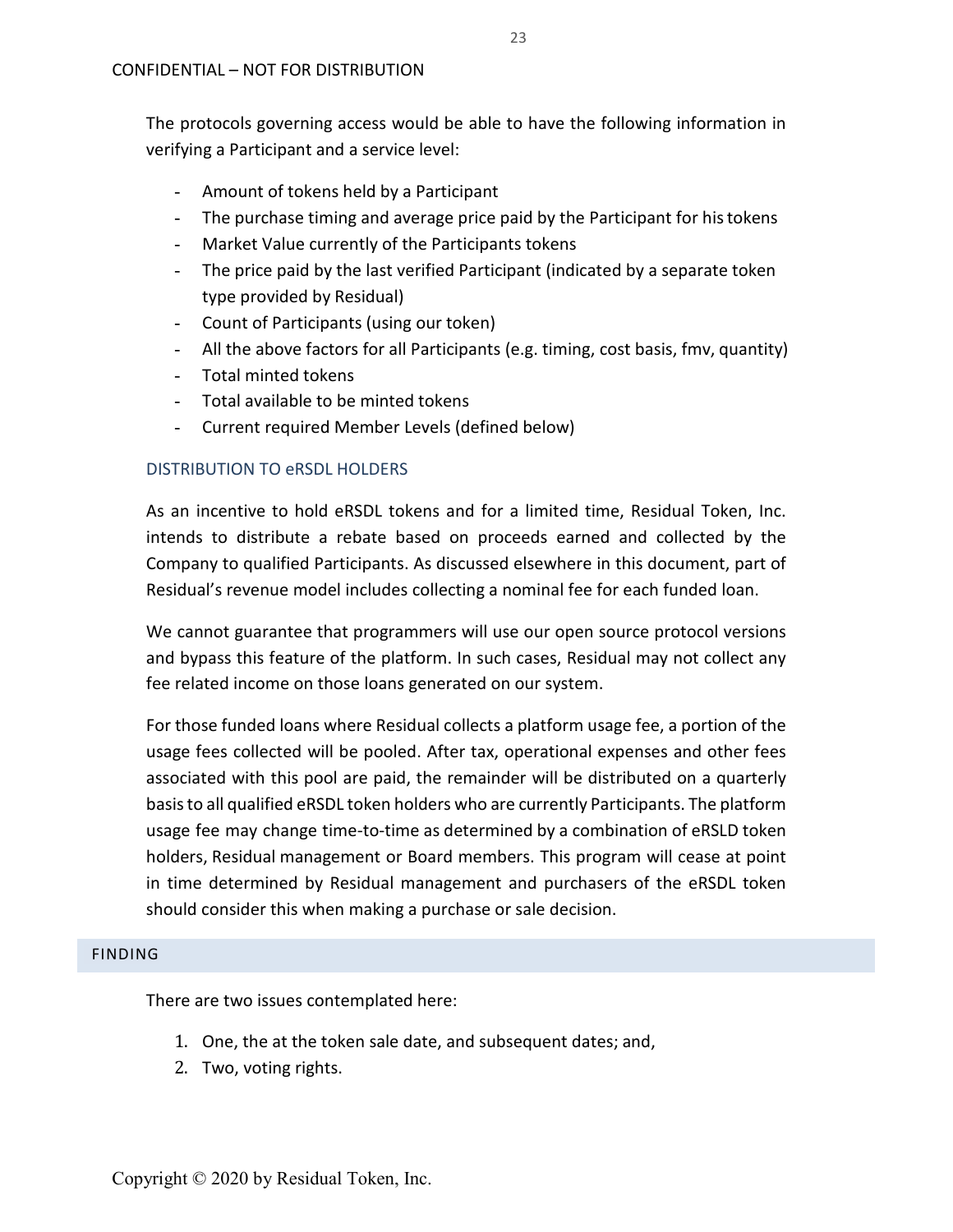The following sections contain information related to the PROPOSED governance of the Residual ecosystem. Actual functions, parameters and descriptions related the Residual ecosystem, Residual Token, Inc., unFederalReserve and eRSDL (or other digital assets produced or contemplated by Residual) are subject to change.

#### MEMBER LEVELS AND TOKEN MINIMUMS

- 1. Develop an OR-based requirement for the business. Member Levels token-based fee will consist of:
	- a. A fixed number of tokens (X), or
	- b. A set percentage (Y%) of all issued tokens
	- c. **Note:** As of the writing of this memo, at issuance these two will be the same number (I.e.  $X = Y\% * Total number of tokens minted)$ , or
	- d. 2,000,000 tokens or 0.5% of the estimated 400,000,000 tokens minted
- 2. Management or token holders, subject to the 10% ownership of then circulating and voting eRSDL referendum threshold and in a manner consistent with the one described in the Voting Rights section below, may put forth for vote a new Member Level:
	- a. Token holders elect to change the Member Levels token-based fee
	- b. Presumably, New X = New Y%  $*$  Total number of tokens outstanding, but this is not a requirement
	- c. Changes will go into effect a minimum of 60 days after the change is approved or on a date selected by the token holders not be less than 60 days or greater than 120 days.
- 3. Selected Member Level options will be based on market conditions, are subject to change, and must respect Management's fiduciary responsibility to existing debt and equity holders.

## VOTING RIGHTS

- 4. eRSDL token holders will have **voter rights** with limited privileges;
	- a. Unlocked token holders in some cases, must elect to lock their tokens for a period of 1-year to vote
	- b. One token, one vote
	- c. Any tokens held by Residual Token, Inc. are considered abstentions, unless there is an unclear majority, and not factored in the totals counted
	- d. In the event there is an unclear majority, tokens held by Residual Token, Inc., will be considered in the totals counted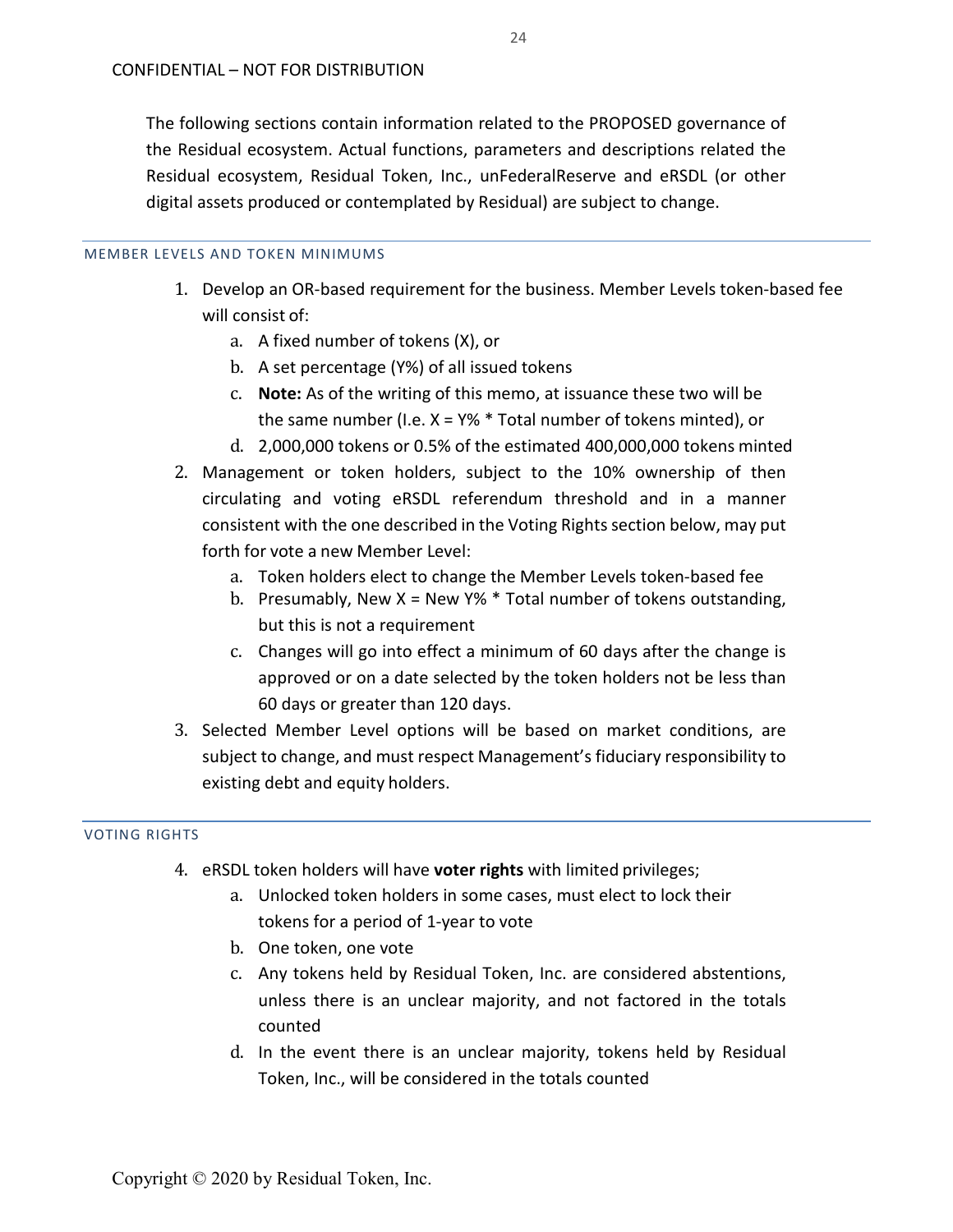- e. Generally will be able to vote on issues. For instance, under varying circumstances or through aggregation of a enough tokens to float a referendum, token holders may elect<sup>5</sup>;
	- i. Members of the board of directors,
	- ii. Changes to the Member Level options and cost
	- iii. The onboarding of a new Participant, and
	- iv. The establishment of corporate objectives and policy.
- 5. A super-majority, which as of the writing of this memo is **60%** of the circulating tokens, is necessary to pass any token-related referendum;

## CERTIFICATES OF PUBLIC NEED – AN ANOLOGY

The eRSDL Member Level license is akin to a taxi-cab medallion or other type of Certificate of Public Necessity (CPN); meaning, that in order for a Participant to operate the Treasury Toolkit® protocols each must purchase, either directly or through Residual Token, Inc., a defined quantity of the token. If a taxi-cab company wishes to make money ferrying passengers, its drivers and vehicles must be licensed and registered, respectively. Similarly, Participants wishing to use the platform must pass KYC/AML and obtain certification from Residual Token, Inc. (cRSDL or in certain cases other token holders as described in the Voting section above). The combination of this permission and Member Level license allows the Participant to make regular deposits and draw loans through the Company's platform. The basic lending platform software is available, and we encourage market participants to leverage that software for their own eRSDL-based lending system.

There is an active market for CPN speculators, and we suspect the same behavior will be present in our ecosystem. The token value, of which Residual is agnostic, will be most correlated to the performance of the people and entities using the platform, the entry demand from additional Participants, the Member Level license fee and the supply of eRSDL.

We will ensure that the number of tokens needed to be a Participant demonstrates consistency with the costs of other enterprise software solutions. Take for instance financial services firms that use Bloomberg®, Thomson Reuters® or S&P Capital IQ® for market data. These platforms run on annual subscription for anywhere from

 $\overline{a}$ 

<span id="page-25-0"></span><sup>&</sup>lt;sup>5</sup> Subject to the basic consideration that Management not be compelled by vote to take any action that would be contrary to itsfiduciary responsibility to its debt or equity holders, take any action that is illegal nor pursue an objective outside its core business model as a consumer and commercial lending platform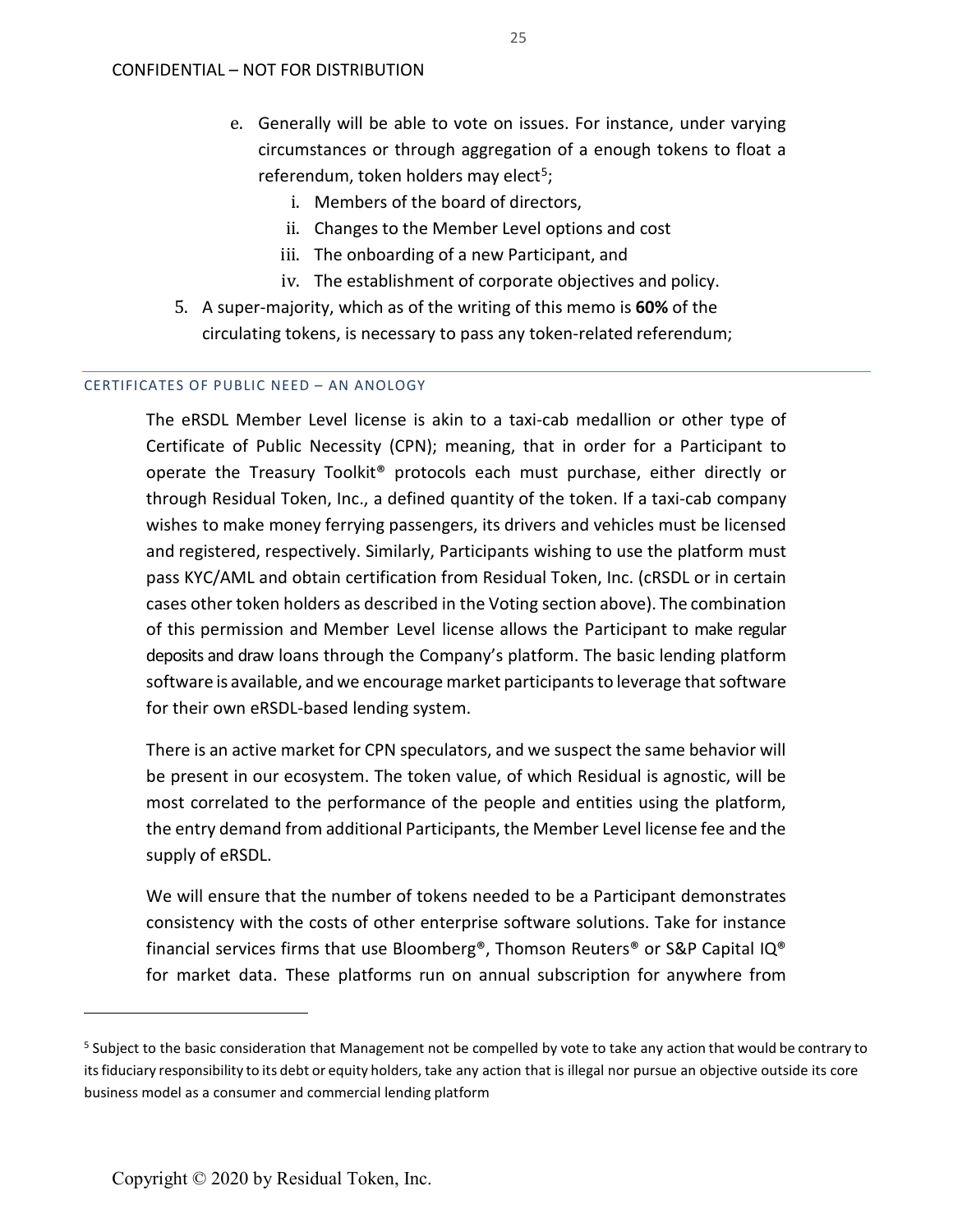\$50,000 to \$100,000 depending on the number and type of licenses and features. Moody's RiskCalc®, and product technology software may easily run in this price range. Those are annual fees and re-upping would require additional token purchases.

The per token price can vary substantially based on a variety of external and internal factors on the run. For instance, should the regulatory environment prohibit the existence of these instruments or Residual is unable to deliver a platform consistent with market expectations, the value of the token could easily be \$0. However, should non-Participant demand or Participant demand exceed expectations, then the supply of tokens originally contemplated will be absorbed by this population and cause the perceived value of the token to rise. Token purchasers should have no expectation of profit, and instead make the decision based on whether the features afforded eRSDL holders make sense to them, personally or from a business perspective.

#### ECONOMIC THEORY

Melcalfe's Law:  $n \times (n-1) = n2 - n$  the value of the network goes up as the square of the number of users. This is an indication or rule of thumb as opposed to a law. If 10 people use a network, its value is 100, but 100 people use the system then its value will be 10,000. This graph illustrates this behavior for Bitcoin wallets relative to a lognormal growth chart in market capitalization:



*Graph I: Blockchain Market Capitalization and Number of Wallets*

In the case of Residual, we would consider the number of Participants on the ecosystem the true driver of value for the eRSDL token, as non-lenders will not be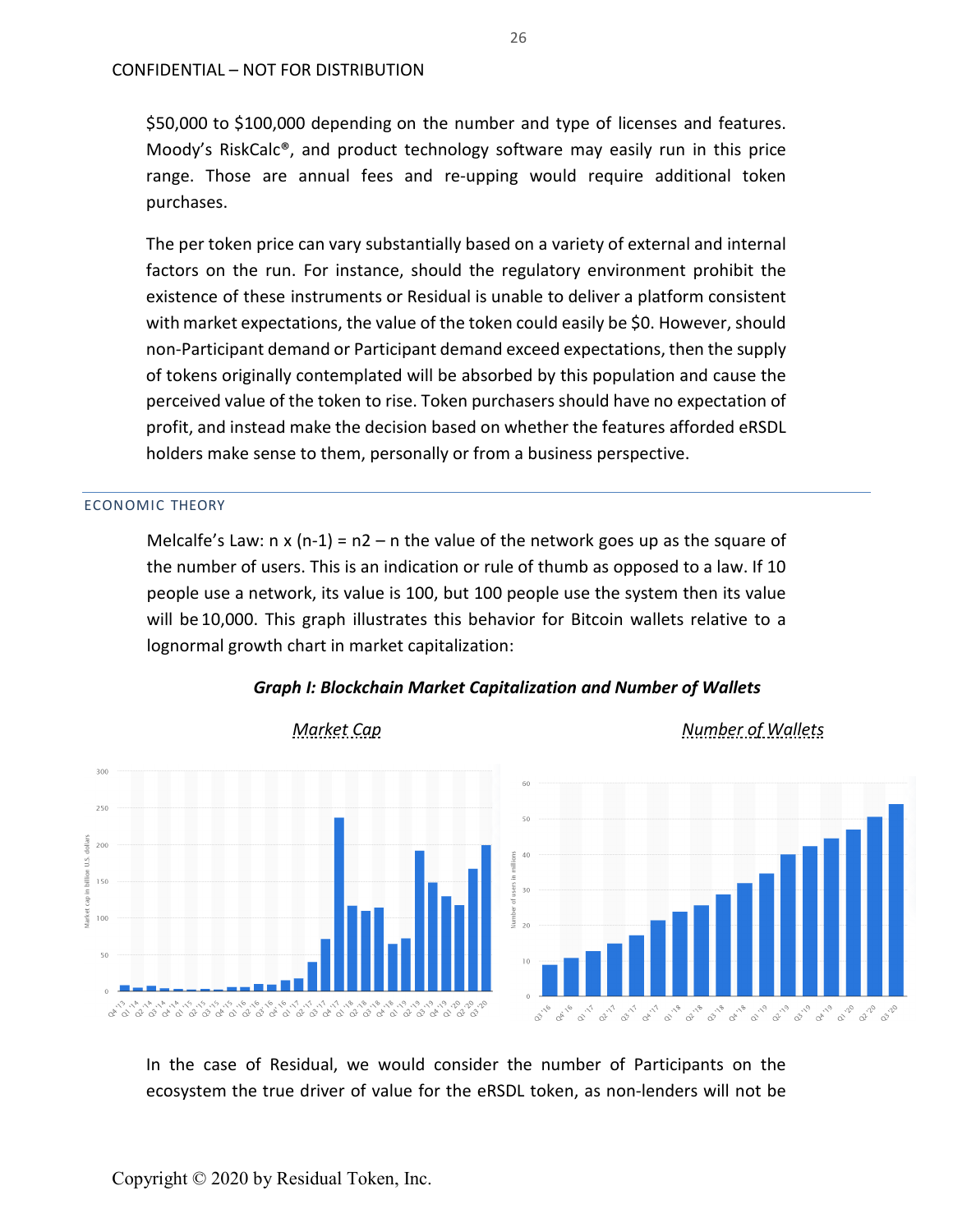able to generate earnings using the lending protocols. If there is reduced risk resulting from a vetted system, more accepting marketplace and additional digital assets available as collateral, access to the platform becomes more valuable. It is not the intention of Residual to focus on the absolute value of the eRSDL token, but rather provide robust protocols and support the participation of as many Participant is possible in consideration of the limited number of tokensminted.

## <span id="page-27-0"></span>OPEN SOURCE CONCEPT

Residual fosters innovation and creativity. The limits of Residual's application in specialty finance are defined by the programmers' imagination.

Qualifying companies may use Residual and its protocolsto define and expand its own digital asset-backed lending program. This expandability is Residual's key value proposition; namely, as distributed lending networks expand its secure lending portfolios and adds liquidity to the system, more adopters means greater innovation scaling and lower lender costs. Residual has an economic incentive to evolve the platform and protocols to increase its value. Residual may provide consulting services to protocol developers or Participants looking to optimize their processes. Additionally, Residual receives a nominal transaction fee triggered by loan funding, loan payoffs and collateral disposition, if applicable. These transaction amounts are proxy licensing fees and not significant relative to the Participant's return in the vast majority of instances.

Residual will create open source, customizable extensions of the protocols driven by the commonly accepted digital assets. The protocols developed may be bolt-ons to the existing platform or may be wholly new and separate applications. We support creativity and as Residual's mission is to maintain and enhance the value of ecosystem.

#### <span id="page-27-1"></span>OUR COMPETITIVE ADVANTAGE

The Founders and Advisors have been in specialty finance, consumer and commercial lending in aggregate for over 100 years. A few key lending principles include:

- $\Box$  Accurately assessing the borrower's willingness and ability to pay;
- $\Box$  Estimating the probability of default and likelihood of recovery;
- $\Box$  Responsible and appropriate collection practices;
- $\Box$  Mechanisms for regress and addressing grievances;
- ❑ Structuring and Pricing loans such that: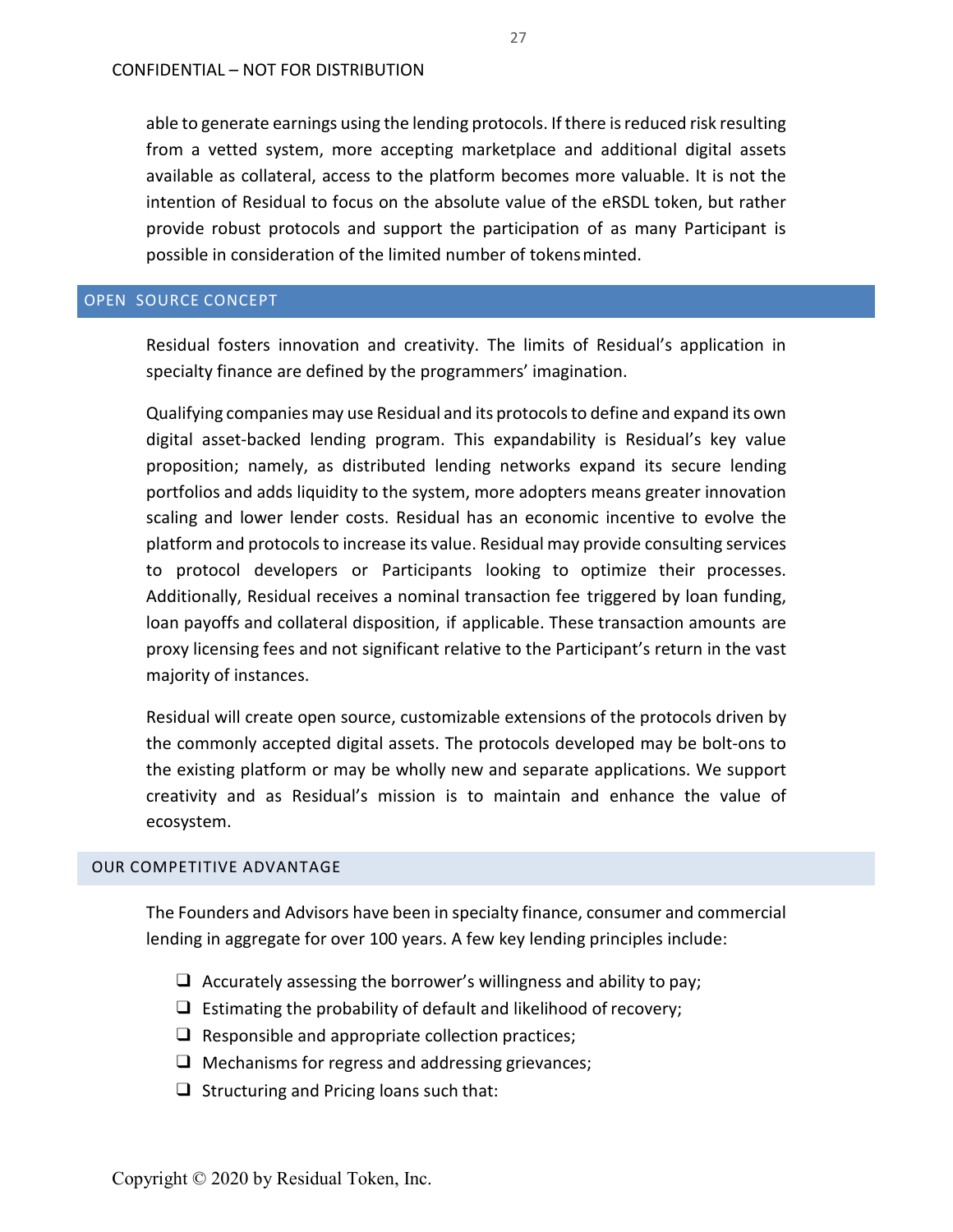- ❑ Pull-through and funding are competitive;
- $\Box$  The risks in the first two bullets are adequately covered;
- ❑ Servicing and borrowing costs are covered; and
- ❑ Investors are compensated for their risk. Our collateralized lending protocols draw on lending concepts documented by Frank Fabozzi, and the principles of loss and recovery captured by Hull-White's Risk Neutral Probability Default papers[.181](#page-29-1)9

## <span id="page-28-0"></span>AN ABRIDGED ORIGIN OF CURRENCY 20

Either as a result of our nature or our ability to generate profit from reducing inefficiencies, humans have evolved various forms of exchange throughout the millennia. According to varioussources,most early economieswerebasedondebt and gifting. Bartering as a method of exchange was likely limited to scenarios where the parties to the transaction either met infrequently or potential combatants in the future. The earliest money was set equal to some amount of an agricultural good and could be used in exchange for certain commodities.

18 Fabozzi, Frank, "Fixed Income Mathematics, 4E: Analytical & Statistical Techniques", January 2006

<sup>20</sup> Source:

[http://www.telegraph.co.uk/finance/businessclub/money/11174013/The](http://www.telegraph.co.uk/finance/businessclub/money/11174013/The-history-of-money-from-barter-to-bitcoin.html)[history-of-money-from-barter-to-bitcoin.html](http://www.telegraph.co.uk/finance/businessclub/money/11174013/The-history-of-money-from-barter-to-bitcoin.html)

<sup>19</sup> John Hull, Mirela Predescu, and Alan White, "Bond Prices, Default Probabilities and Risk Premiums", 2005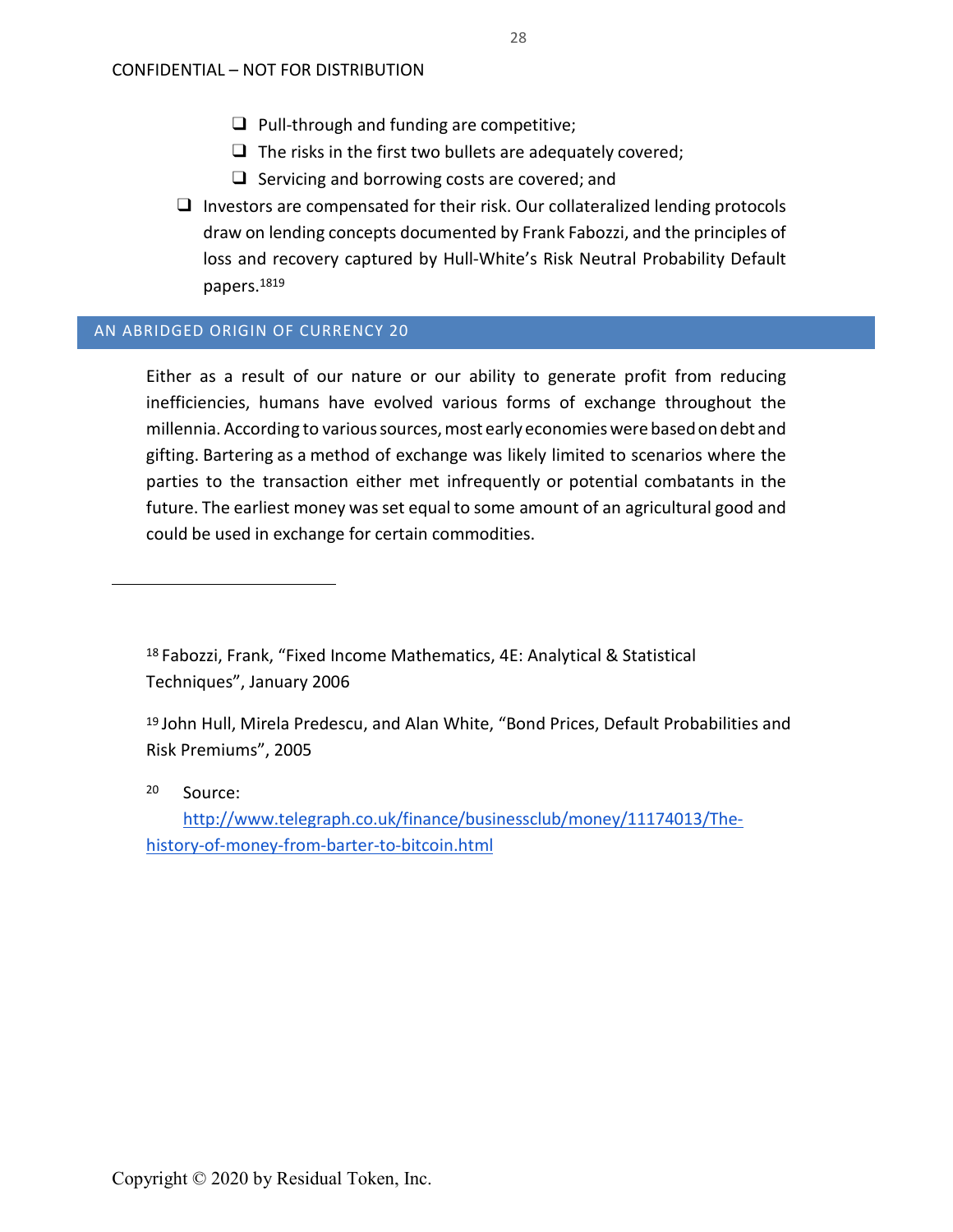According to the World Bank, the GDP in the U.S in 2018 was approximately \$21.5 trillion dollars. According to the New York Federal Reserve Bank, \$1.2 trillion dollars is in actual circulation. While the GDP measures transaction volume, it would be impossible for the

\$1.2mn hard currency to be involved in the \$21.5 trillion in transactions annually. Society has become reliant on credit, ledgers and means other than hard currency to transact. According to one article, about 11 percent of transactions are made using actual hard currency<sup>[6](#page-29-2)</sup>, and the majority of transactions occur online with stored credit card data or purchase with a credit card at a live retailer.

Digital assets and trustless ledger systems are the natural extension in our monetary evolution. Much like early currencies were tied to specific measures of a commodity to remove the need to 'trust' the value of the currency would be there in the future, trustless distributed ledgers provide equal transparency. The reliance on government backing a currency or other appeal to authority stems from a trust-necessary system. Ours is trustless.

Our platform, a set of modular economic protocols, mimic a multi-millennia old system of providing debt to add liquidity to a system. We start with a simple lending model, and encourage programmers to develop customized economic modules. In time, a distributed system of spoke and hub micro-economies on the platform will arise addressing the local micro-economic needs of the economies where the customized protocol systems serve.

## <span id="page-29-0"></span>FOUNDERS

Howard and Ryan met while both involved in the financial industry in the Charlotte, North Carolina area and have known each other in a professional capacity for almost 16 years.

## HOWARD KRIEGER

 $\overline{a}$ 

<span id="page-29-1"></span>Howard is a Managing Director in CBIZ Valuation Group, LLC ("CBIZ"). He specializes in the valuation of complex financial instrumentsincluding digital asset loans, interest rate swaps, agency and non-agency mortgage-backed securities (MBS), and collateralized debt obligations (CDOs). He is a former Big-4 Senior Manager

<span id="page-29-2"></span><sup>6</sup> Source: https://www.creditcards.com/credit-card-news/payment-method-statistics- 1276.php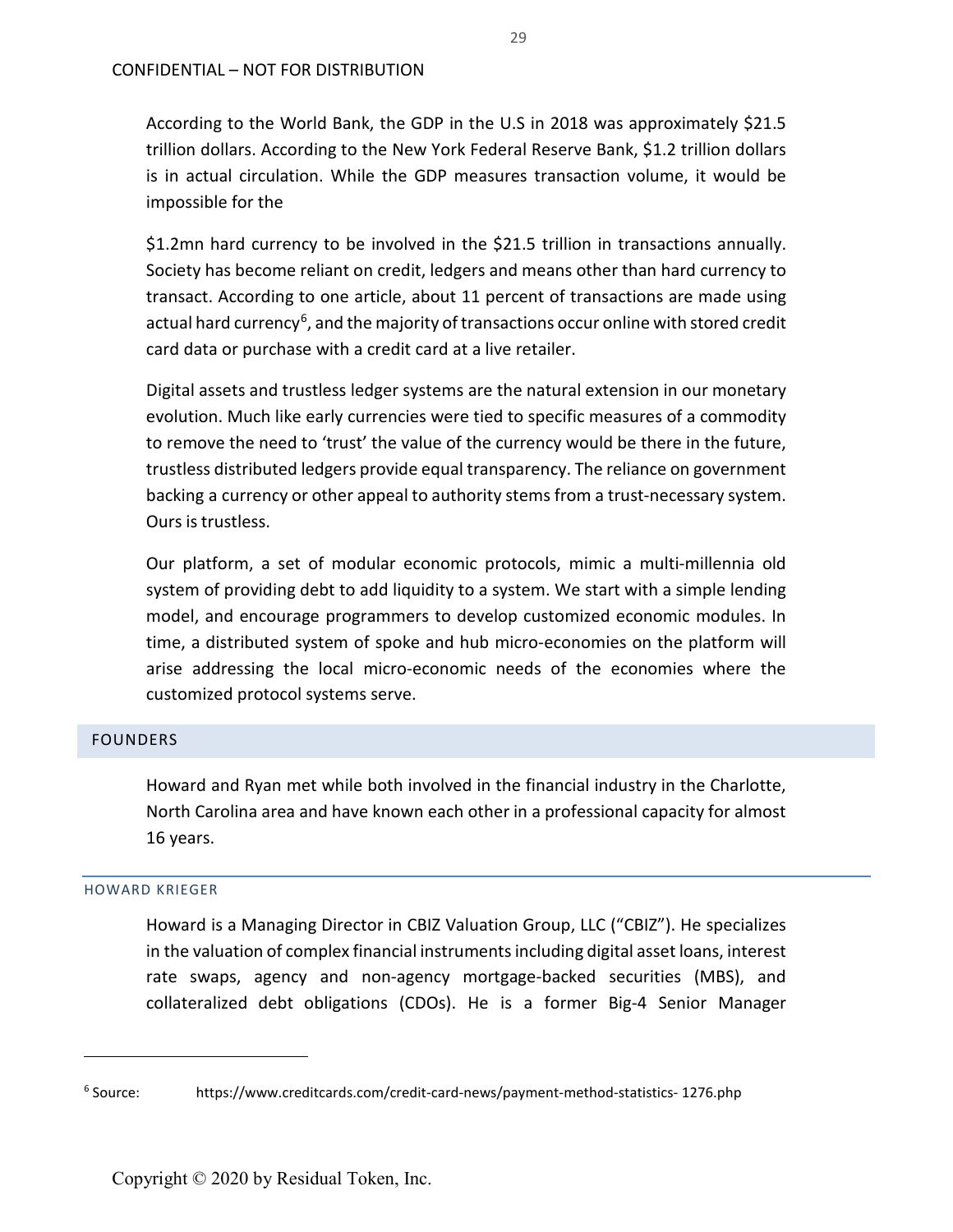responsible for a variety of assignments including: intangible business valuation, intellectual property valuation, financial modeling, valuation of equity participating instruments and other exotic financial assets/liabilities with almost 20 years' experience. Howard has an MBA from Rutgers Business School with a concentration in Quantitative Finance.

#### RYAN MEDLIN

Ryan Medlin is a seasoned Silicon Valley entrepreneur and technologist. His most recent exit was the sale of his proximity tracking and measurement company Datasnap.io in 2015 to Neustar where he then led a team of engineers to build out Neustar's IoT Identity initiatives. This included a product for IoT which was an improvement over normal PKI providing cryptography based policy enforcement and Identity Management in a highly distributed architecture. As part of this responsibility for the past 2 years, many Blockchain and DLT based prototypes and concepts were given a lot of resources and review. Platforms and protocols included: IoTA, Ethereum, Hyperledger, Rootstock, Lisk, NEO and many lower level protocols including things such as Telehash, Cothority, and Dfinity.

His previous experience was building financial systems for large financial companies while working for Accenture in the Charlotte, NC area and he also provided independent consulting expertise for companies such as Well Fargo Securities (formerly Wachovia Securities).

#### KEY ADVISORS (ALPHABETICALLY LISTED)

| Alan Alford, PhD – International Business ( <i>Economics and Risk Management</i> ) |
|------------------------------------------------------------------------------------|
| Katy Atkinson - Product Development                                                |
| Scott Banks - Middle Office / Back Office Treasury and                             |
| <b>Operations</b>                                                                  |
| Melissa Barbera - Legal Strategy                                                   |
| Edward Eaton - Front Office / Middle Office - Lending                              |
| <b>Operations Michael Forester - Compliance</b>                                    |
|                                                                                    |
|                                                                                    |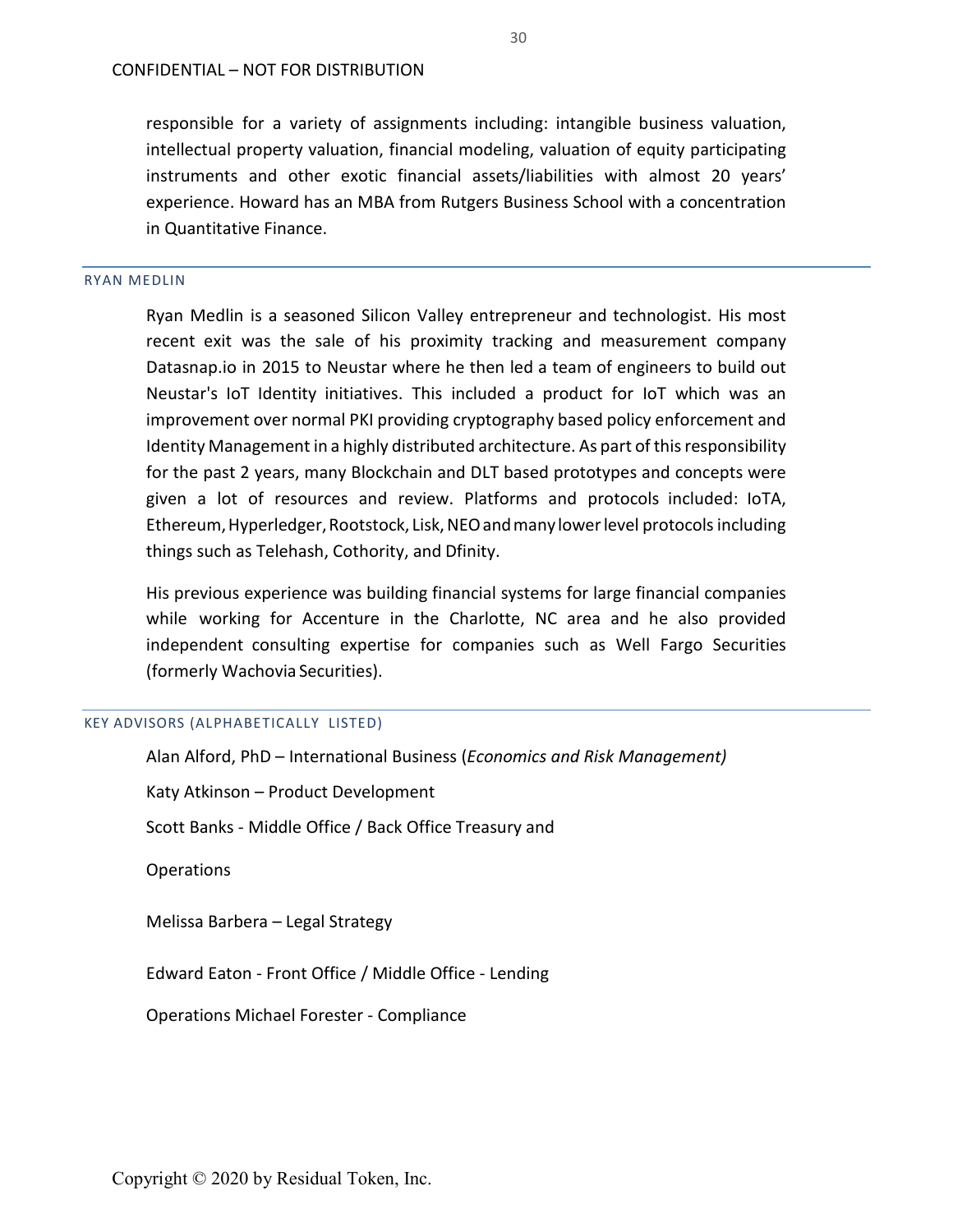CONFIDENTIAL – NOT FOR DISTRIBUTION

Michael Gale – International Tax Stanley Krieger

Stanley Krieger - IT System Test and Tax

Alex Li - Relationships

Dan Love - Operations

John Owens – Front Office / Compliance

Rosslyn Smith – Project Manager

Kumar Sriram – Information Technology, Encryption, Blockchain

Kevin Thompson – Business Development

Martin Williams – Loan Origination Architecture / Front Office

## ENGINEERING TEAM

We are engaged with Pro Webdevelop LLC for the design and construction of our webtools and protocols. In addition, Ryan spent a year touring Southeast Asia meeting with various developer teams in anticipation of our future resources needs. We are also engaged with Enterprise Digital Resources, the global leader in blockchain and crypto placement services.

## <span id="page-31-0"></span>STATUTORY LENDING LAWS AND COMPLIANCE

It is our opinion that while regulations around digital asset-backed lending have not been explicitly codified by the Office of the Comptroller of the Currency ("OCC") or other government agency, all protocols must comply with existing fiat currency lending regulations. Residual will **NOT** be responsible for protocol users obtaining or maintaining required licensure. However, we can document how its existing documentation maps to the protocol framework. Customized reporting designed to support your existing lending compliance procedures, and MIS consistent with other product in-place KYC and KPI reporting.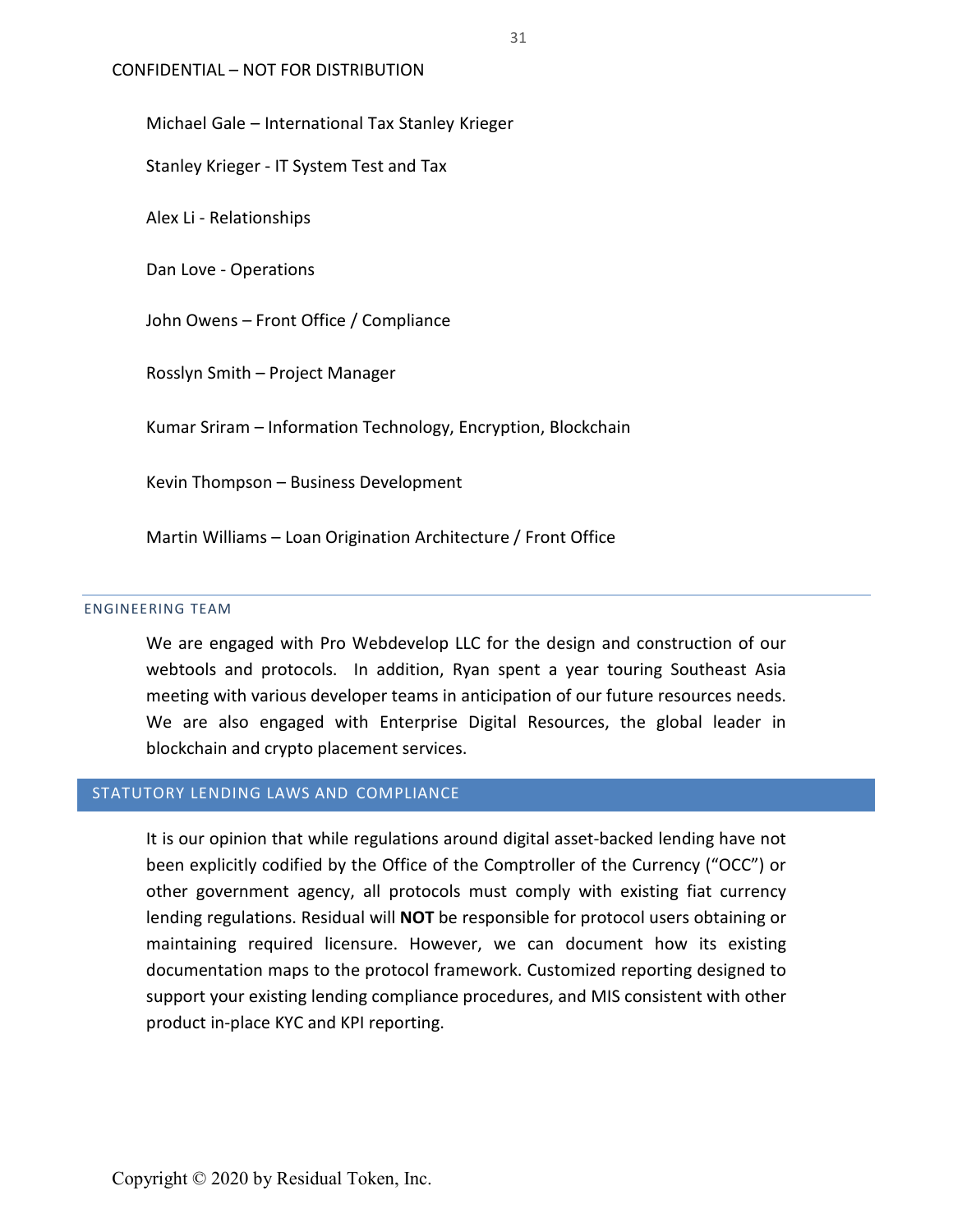Our statutory compliance is not limited to lending laws. We strictly adhere to securities' laws and guidance set forth by the SEC, IRS, CFTC, CFPB and any number of federal and state agency with a vested interest in the future of digital assets. We welcome any opportunity to work with or comment on behalf of industry participants in developing these principles, best practices, recommendations, regulations or laws.

## <span id="page-32-0"></span>KNOW YOUR CUSTOMER AND ANTI-MONEY LAUNDERING COMPLIANCE

Our Know Your Customer ("KYC") process applies to both borrowers and currency aggregators. We cannot enforce our protocol users' adherence to relevant regulations. We intend to strictly adhere to the rules and regulations governing KYC/AML processes in the countries of incorporation. The immediate population upon which KYC monitoring matters are critical are the Borrowers. Residual will use commercially available verification protocols to support KYC/AML requirements for our Participant' borrowers. Participants ultimately bear the responsibility for vetting customers and maintaining appropriate levels of licensure.

We have partnered with KYC Chain® to handle our customized KYC and AML processes.

## <span id="page-32-1"></span>MANAGEMENT SERVICES IMPLEMENTATION

Ongoing management services for the Participant population include developing, enhancing and maintaining protocols for application processing, loan pricing, loan servicing, key performance indicator ("KPI") reporting, collections, portfolio management and general administration. eRSDL holders, regardless of token aggregation amounts, will have access to system data subject to privacy and copyright restrictions.

The entire structure is managed through the open architecture and underwritten using established, well-credentialed pay-for-play vendors operating on a robust, secure architecture.

## <span id="page-32-2"></span>FEE STRUCTURE

Supported digital assets or fiat will be used to pay fees for each smart contract execution looming very much like the per API call pricing that cloud providers use today. In the future holders of the Residual-issued ("eRSDL") currency tokens will incur deep discounts for these fees since keeping a consistent currency during the debt lifecycle simplifies the ecosystem and therefore the cost to maintain and monitor accordingly.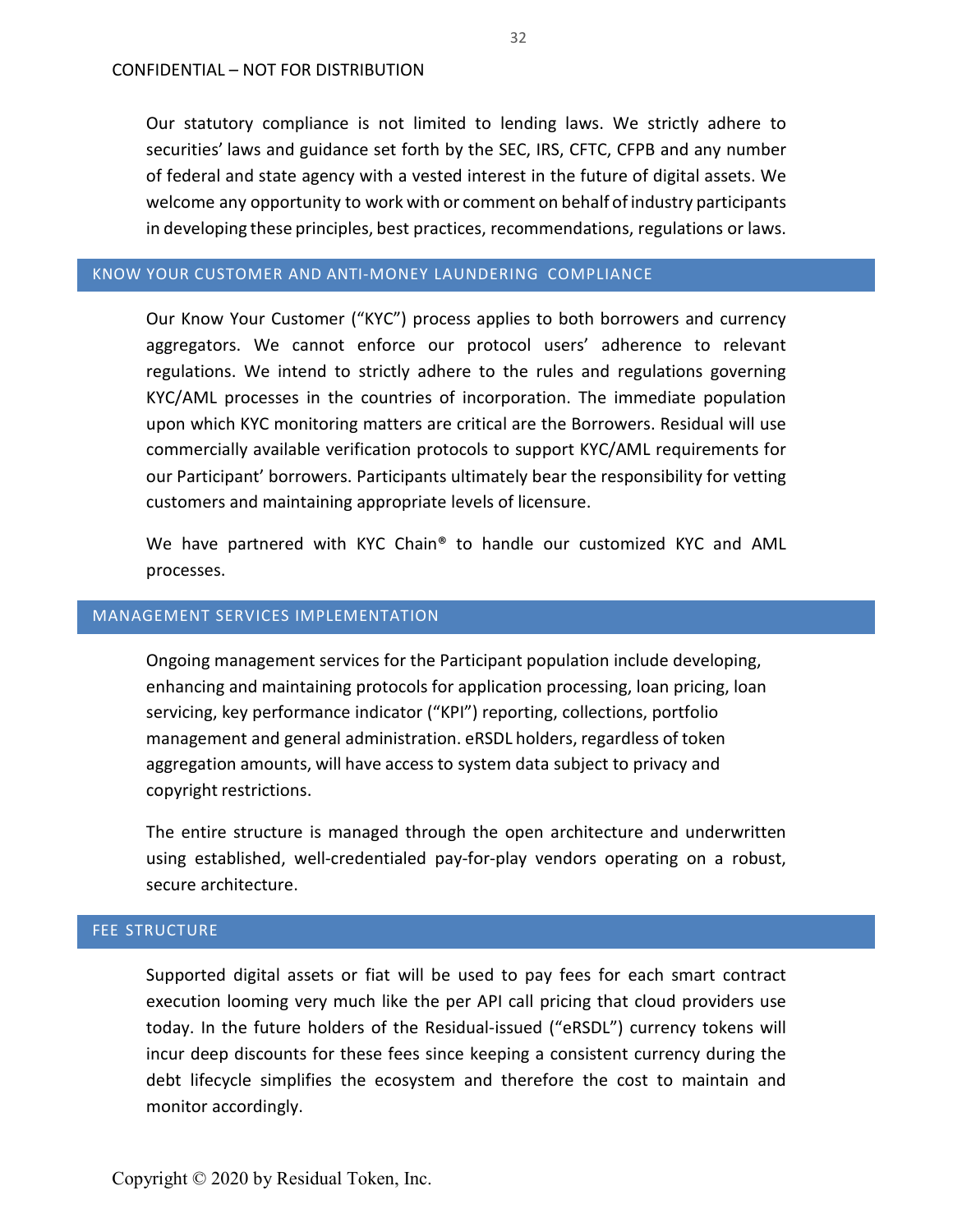Open source protocols allow NewCo entities to augment its unique platform with other origination fees, service charges, holding and disposition expenses. As required by law, we recommend NewCo understand compliance related limitations pertaining to fees, asset custodianship, asset possession, disposition and borrower reimbursement. Residual, and their affiliates will not be responsible for compliance with local, state, federal and international regulations.

## <span id="page-33-0"></span>RESIDUAL TOKENS – RSDL DERIVATIVES

One future state includes the creation of a unique currency token for our platform ("uRSDL"). The token along with the protocols will continue to provide liquidity to holders of illiquid assets. In exchange for providing this platform, Participantsestablish market rates through an auction or order book mechanism, and obligate themselves to the terms of loans offered by the sponsor bank.

Residual will be committed to protecting RSDL to foster a healthy and broad digital asset- backed lending ecosystem, encourage innovation and be a conduit for others to set up localized lending platforms.

## <span id="page-33-1"></span>PLATFORM TO INCENTIVIZE COMMUNITY

Non-large banks and non-bank lenders have been cut off from certain liquidity avenues because of restrictions put in place by regulators and inherent biases in the system. Participants have similarly faced higher costs of capital or specific covenants preventing lending to certain restricted classes. As a result lenders have faced margin compression, and borrowers have faced higher funding costs disproportionate to actual observed defaults. Residual helps put fallow cash to work, and provide instant liquidity at lower rates than the banks or the Fed.

#### <span id="page-33-2"></span>dRSDL TO REPRESENT THE DEBT ASSETS

A class of RSDL ("dRSDL") are non-fungible tokens and will represent the Debt assets themselves once accepted by all parties needed and value exchanges represented by thedebt asset. This is the tokenization of Debt and the use/promotion of this protocol as a standard with be of utmost importance of Residual Token, Inc. We will keep the delta between emerging debt token protocols such at the AAVE, Maker, COMP as small as possible where it makes sense to further ease future integrations.

This token will be critical to managing the Residual Token, Inc. usage fee generation. Residual charges a fee for each funded loan (e.g. dRSDL) token minted. 5 basis points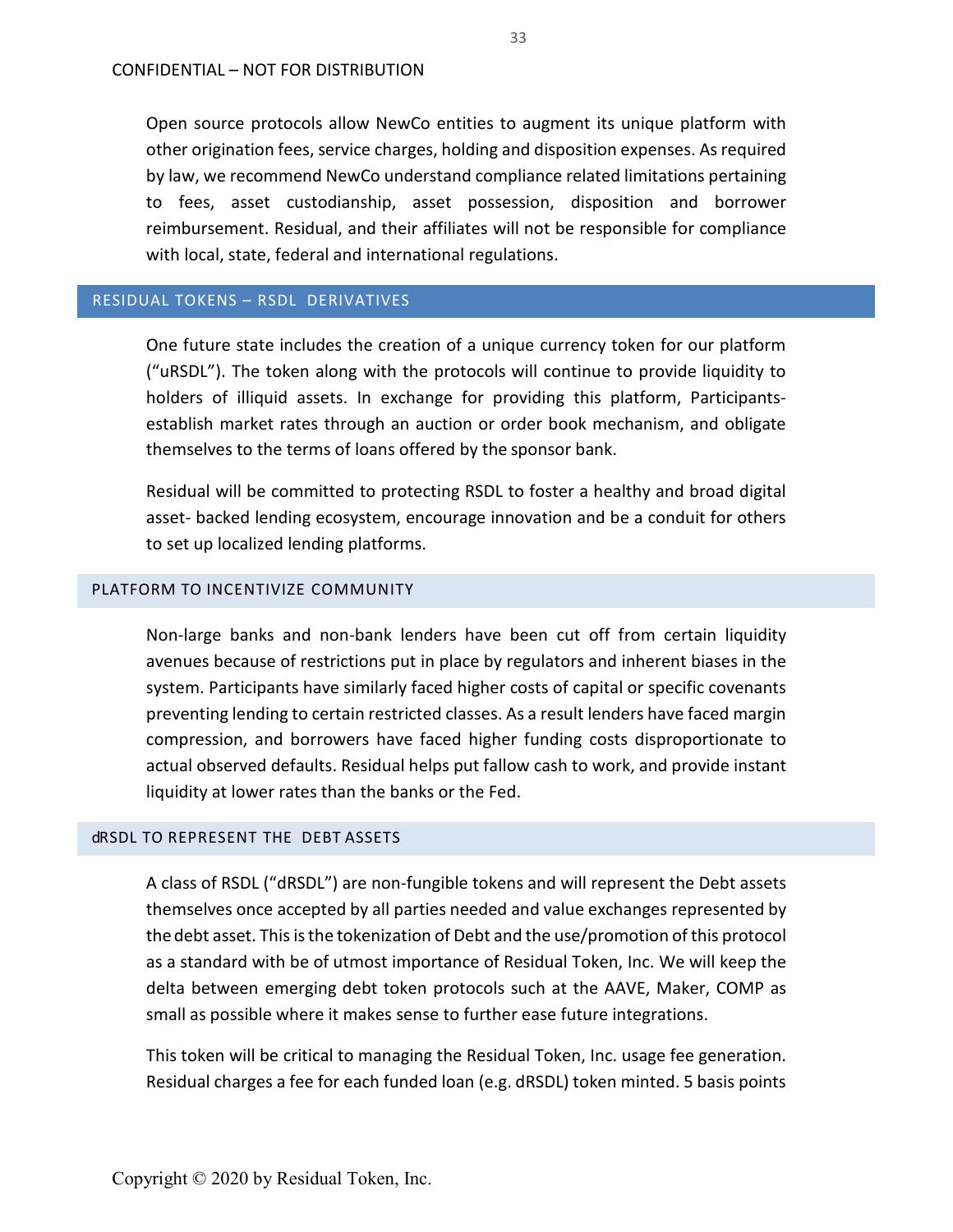for each dRSDL minted dollar will be aggregated and distributed quarterly to qualified Participants (the "Rebate") up to their cost.

## <span id="page-34-0"></span>xRSDL TO REPRESENT UNFUNDED LOANS

A class of RSDL ("xRSDL") are non-fungible tokens and will be used to track loans where the applicant does not accept the terms of the approved loan. An extension of dRDSL.

## <span id="page-34-1"></span>fRSDL TO REPRESENT FAILED LOANS

A class of RSDL ("fRSDL") are non-fungible tokens and will be used to track loans where either the Participant or the sponsor bank failed the applicant's request. The cause of the failure will be included in the blockchain to allow for behavior tracking, intelligent learning and other reporting or processing needs. An extention of dRDSL.

#### <span id="page-34-2"></span>yRSDL TO REPRESENT ESCROW/TITLE AGENT ASSETS

A class of RSDL ("yRSDL") are non-fungible tokens and will be used to manage the escrowing/custody transfer of assets, when necessary, from the Participant to a neutral account. The yRSDL token will be used to run the escrow/title agent protocols, generate data to measure transfer accuracy and efficiency, and serve as a critical element in Participantconfidence.

#### <span id="page-34-3"></span>bRSDL TO REPRESENT BORROWERS

A class of RSDL ("bRSDL") are non-fungible tokens and will be used to represent the reputation of the Participant based on attributes and behaviors in the ecosystem such as repayment history and various other activity metrics. These cannot be transferred to another identity in the system. Right now the identity is represented by an ETH/RSDL address however in the future working to map to more proper higher level identities such as Civic, uPort, and other identity ecosystems will be integrated. Our protocols will abstract away this notion of identity in order to make this ability future proof as the Decentralized identity ecosystem evolves.

#### <span id="page-34-4"></span>rRSDL TO REPRESENT LENDERS

A class of RSDL ("rRSDL") are non-fungible tokens and will be used to represent the reputation of a Participant based on attributes and behaviors in the ecosystem such as funding history and various other activity metrics. These cannot be transferred to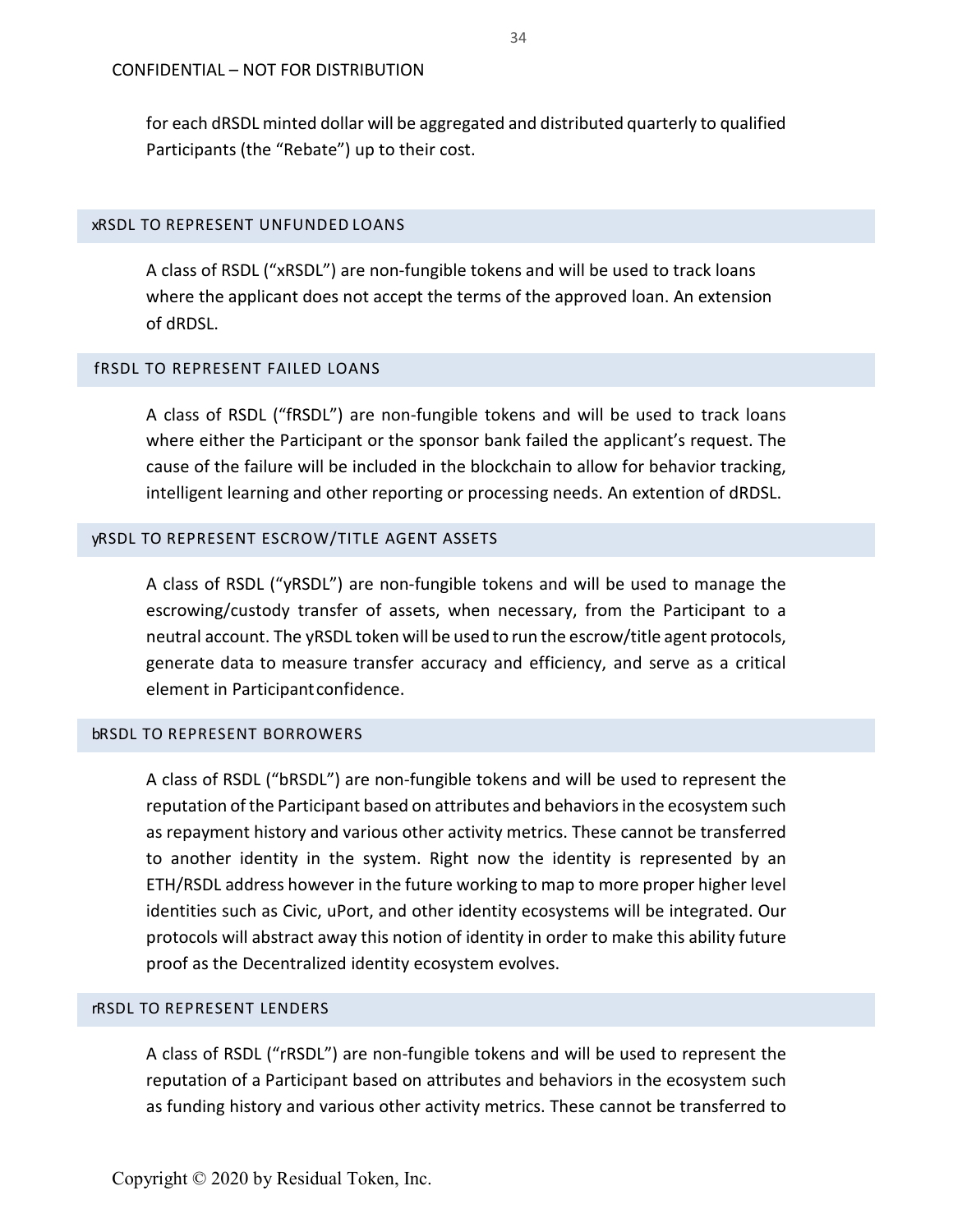another identity in the system, and holding is one prerequisite of the Participant in order to operate the protocols. Right now the identity is represented by an ETH/RSDL address however in the future working to map to more proper higher level identities such as Civic, uPort, and other identity ecosystems will be integrated. Our protocols will abstract away this notion of identity in order to make this ability future proof as the decentralized identity ecosystem evolves.

#### <span id="page-35-0"></span>cRSDL TO REPRESENT PASSING KYC/AML

cRSDL will be minted by Residual and provided to compliant Lenders. The combination of cRSDL and a certain aggregation amount of eRSDL are required to run the Treasury Toolkit® protocols. A basic model, manual policy documentation and other information will be provided to anyone holding a single eRSDL token.

Lenders also benefit from being party of our network more generally. Market intelligence, customized reporting, marketing support are just a few examples our platform offers. Akin to other professional lending international organizations, we think the ecosystem will very quickly settle on a price/risk relationship by varying asset class, and as an organization participants will share thought leadership on how to optimize that relationship. With over

\$21T is asset types to potentially mount on our platform, there will certainly be a lot to speak about.

## <span id="page-35-1"></span>TECHNICAL OVERVIEW

A more detailed technical white paper as protocols and backend systems needed to facilitate reporting and other back office workflows will bemaintained ongoing asthey are developed so that they can be properly evaluated for proper decentralization, privacy, andsecurity.

## <span id="page-35-2"></span>KEY TENETS OF RESIDUALS TECHNICAL DESIGN AND IMPLEMENTATION

- $\Box$  Facilitate evolution of the system via clean protocols and adapters;
- ❑ Decentralization and transparency while maintaining privacy in every area of the ecosystem;
- $\Box$  Each Protocol is fully decoupled and could potentially be used in other ecosystems independent of each other;
- ❑ Security of the protocol contracts and overall system is of utmost importance; and
- $\Box$  Transparency of transactions for third party review while maintaining privacy of actors is a MUST.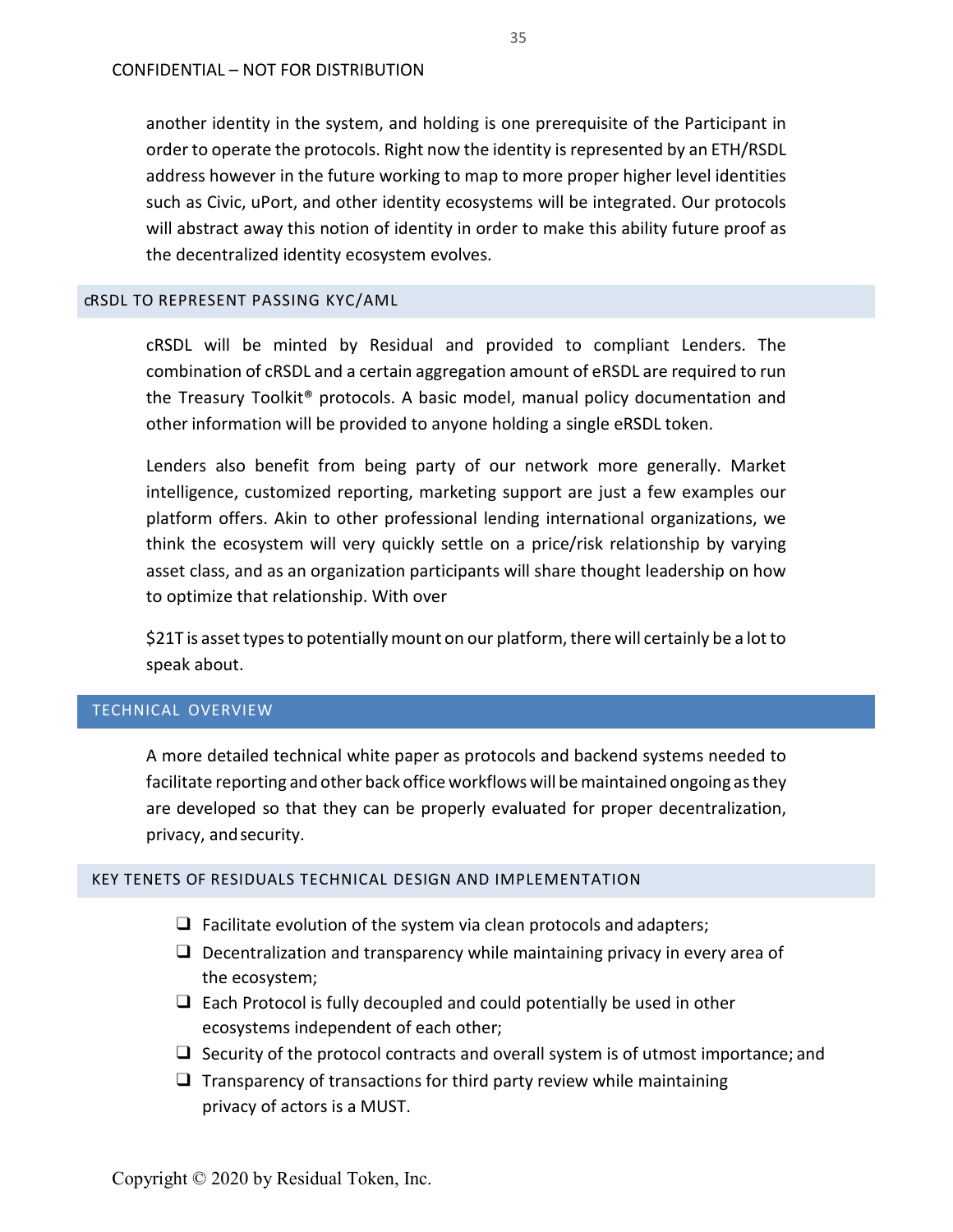## <span id="page-36-0"></span>IMPORTANCE OF DECENTRALIZATION

Decentralization removes intermediaries and their incentive to control a market and therefore introduce pricing only advantageous to themselves in in worst case manipulate markets and take advantage of consumers by lack of transparency.

It will also promote fairness across all individuals in the ecosystem regardless of geographic location or current economic status.

## <span id="page-36-1"></span>ETHEREUM PLATFORM

The first iteration of the Residual platform will be built on top of the Ethereum Network and Smart Contracts. It goes without saying that this is the leading smart contract platform and most of the asset based tokens are currently represented here. We will leave the benefits to using this platform to the other articles and website out there available and respected by the digital asset industry and try not to make the case here.

## <span id="page-36-2"></span>**SECURITY**

The security of the contracts themselves will continuously be improved via third party reviews, operational security, and continuous audit of our blockchain transactions. Open sourcing all protocol code and dApp codewill also ensure the community atlarge can review the security and we will provide bug bounty rewards of eRSDL to incentivize furtherreview.

## <span id="page-36-3"></span>THE RSDL PROTOCOLS

## ERC-20 TOKENS

Our platform allows for running on top of Ethereum. It has the widest range of smart contract expertise and tools and best practices in order to build out our own smart contracts.

Many companies are realizing its own asset class on top of this standard and therefore if we get our own protocols right we will immediately enable any new asset tokens using this standard almost immediately.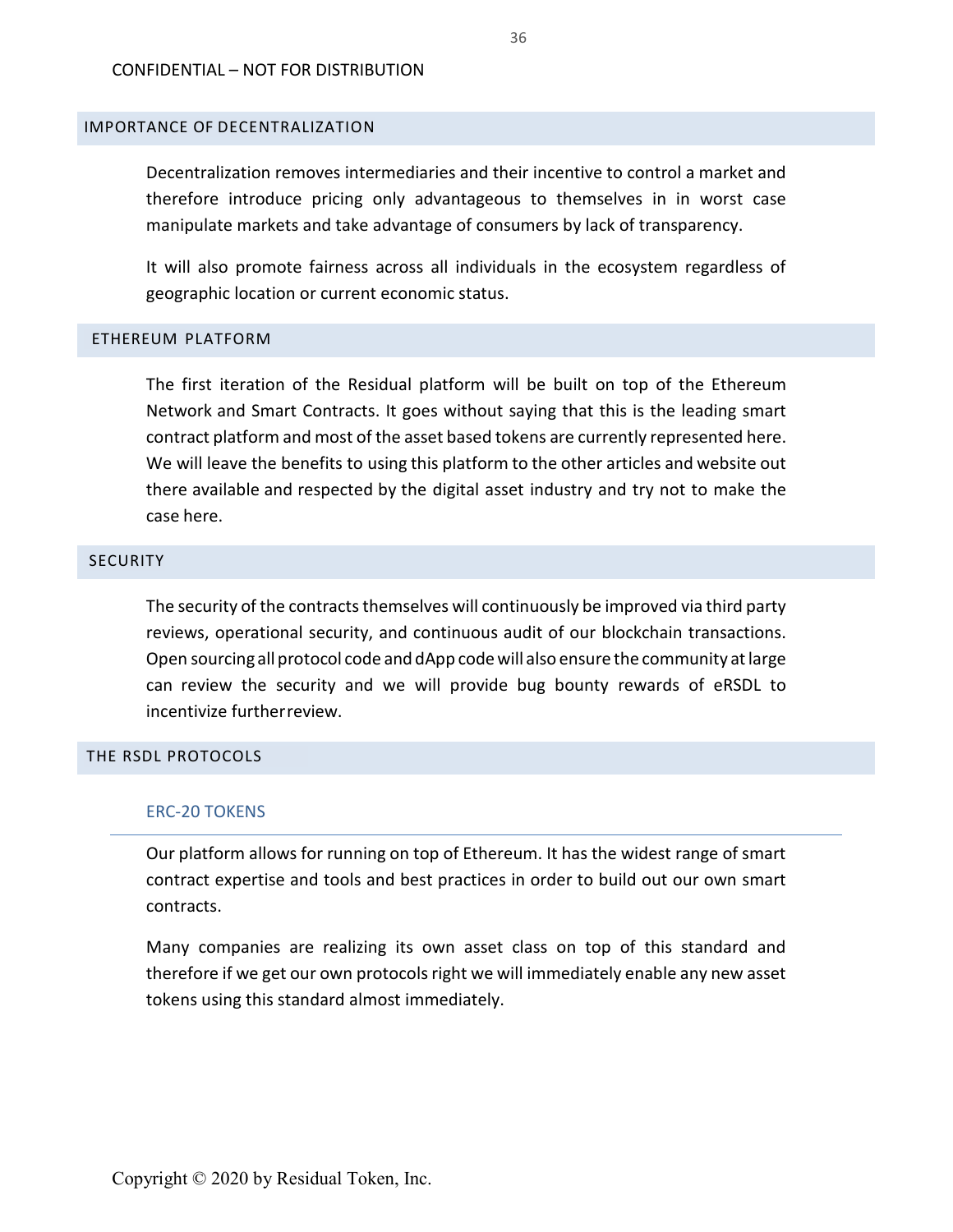#### ENS NAMES

Companies such as Residual are currently designing lending around this type of asset class and there is no reason why we cannot support this type of asset class as well.

#### NON FUNGIBLE TOKENS (DISTINGUISHABLE DIGITAL ASSETS)

These classes are our leading dApp and the initial problem our platform will to solve; to improve the velocity in the digital asset ecosystem pertaining to these types of assets. This also allows for the leveraging up of positions in a particular digital asset. We predict the market for the non-fungible token type of asset will grow into the billions based on current valuation of such assets.

#### BORROWER APPLICATION PROCESSING PROTOCOL

Our protocols provide rapid response FAQ and in-process feedback developed from years of experience on a cutting-edge, AI platform. Our goal is to allow Participant entities to quickly capture borrower data and execute funding in a manner that allows borrowers same day access to funds. Upon completion of the various data integrity checks, if accepted, our protocols generate the rate offering. User acceptance of the terms and conditions set by Participant via its protocols triggers the funding and servicing protocols.

The borrower protocol is designed to quickly capture the relevant KYC/AML data custom to the Participant's requirements. The front-end is designed using best practice data aggregation tools, and can be designed to sit on top of the existing lender's GUI. The key information is not only fed through the Decision Engine, but also establishes a user account. In doing so, we can actively monitor, solicit and inform the borrower on a variety of key topics related to the existing loan, observations around the digital assets value and other productofferings.

Upon passing our borrowing protocols, our asset escrow/custody protocol and lending protocols engage. The Borrower protocol handles the wind-down of the application process regardless as to whether the result is favorable or unfavorable to the Borrower. The Lender always has discretion to manually intervene in the loan funding process, even in the event that pre-established approval criteria have been met.

Checkbox and eSignature capture occurs in this part of the process, and is built around generic lending rule requirements. NewCo entities will need to customize the protocols based on the States and territories in which they lend and operate.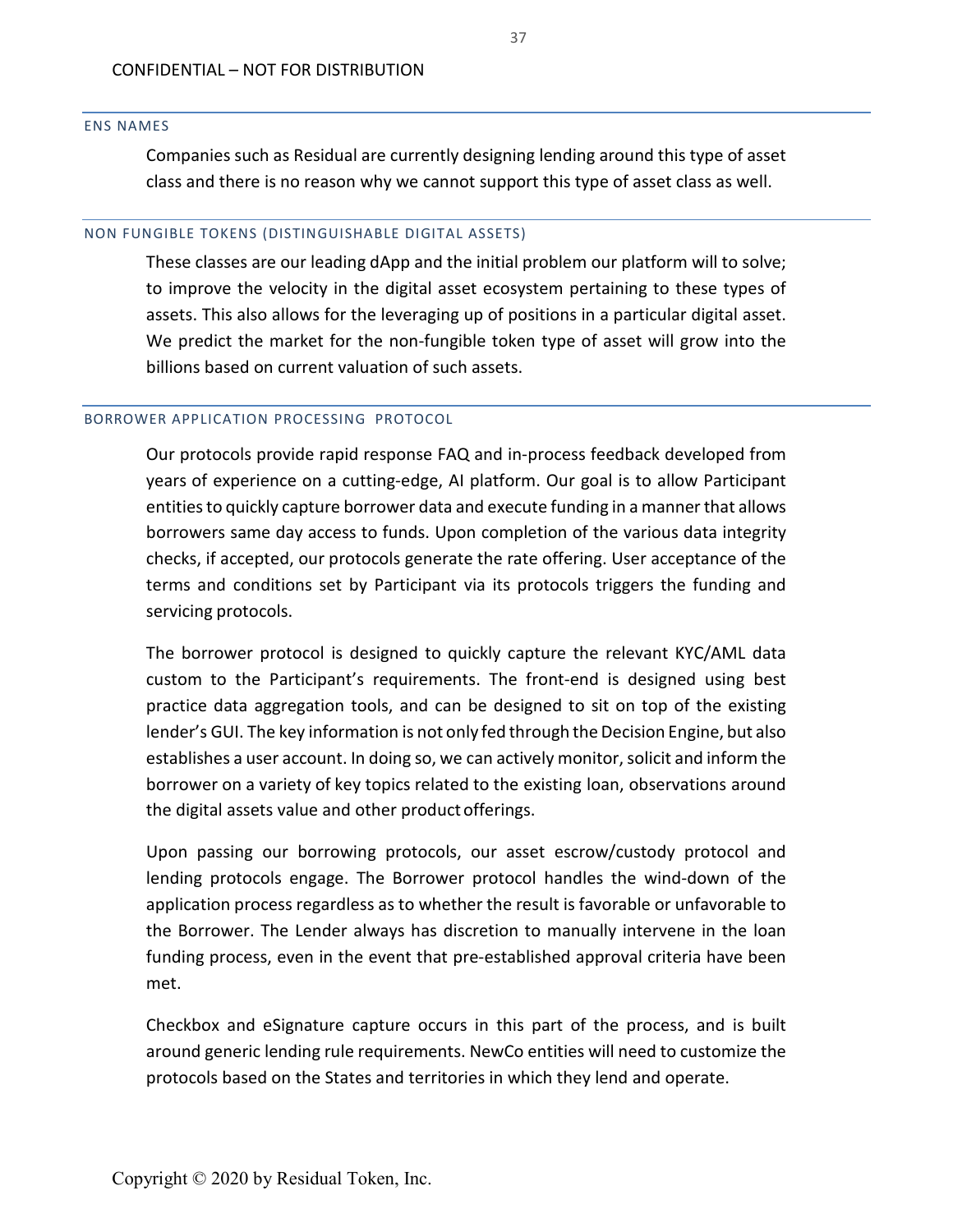#### COLLATERAL VALUATION PROTOCOLS

This protocol may not be necessary, but in the event a collateral type needs to be valued. Our valuation protocols are based on the three approaches to value: Market, Income andCost.

Under the market approach, approved collateral will have a recent observable transaction amount as part of its onboarding criteria. Protocols will actively track the relevant digital asset ledgers and adjust recorded loan-to-values accordingly. This information can be used to provide Lenders real-time portfolio management. We also participate with digital asset brokers and confirm our observed values with active, executable quotes.

Under the income approach, if we can observe distributions or other revenue from the digital asset, then we will apply these cash flows in a stochastic, capitalization model to corroborate the market approach results.

The cost approach will not apply. Tangentially, our protocols actively monitor hedging accounts and the newly minted futures market. We index price the digital asset in part based on these market observable measures of systematic risk.

The use of Oracles may or may not be used to further bring in trust into the valuation of the asset represented by the tokens that are up for collateral.

#### ASSET ESCROW/TITLE PROTOCOLS

As with traditional lending platforms neither the Borrower nor a Lender has the ability to transferthe asset unless certain conditions aremet. The Borrower and Lender agree to these standard terms and conditions. The collateral serves the specific purpose of acting as a credit enhancement tool. The Lender does not gain a benefit beyond the protection it affords the portfolio. The Borrower does not lose the benefit of capital appreciation or other benefit arising from ownership of the asset; except, for their ability to use the asset as collateral against another liability. NewCo will have absolute priority indebtedness against the digital asset to the maximum extent allowed by the laws of the jurisdiction in which NewCo is registered and the loan originated, and in the event of litigation, to the extent afforded by the courts in said jurisdiction.

Our custodial services were designed by members of Carrington Escrow, Inc., and their associated custodial entities; namely, National Title Service Corporation ("NTC"). Carrington leadership have been in the industry handling escrow and collateral matters related to real estate and personal property financing for a number of years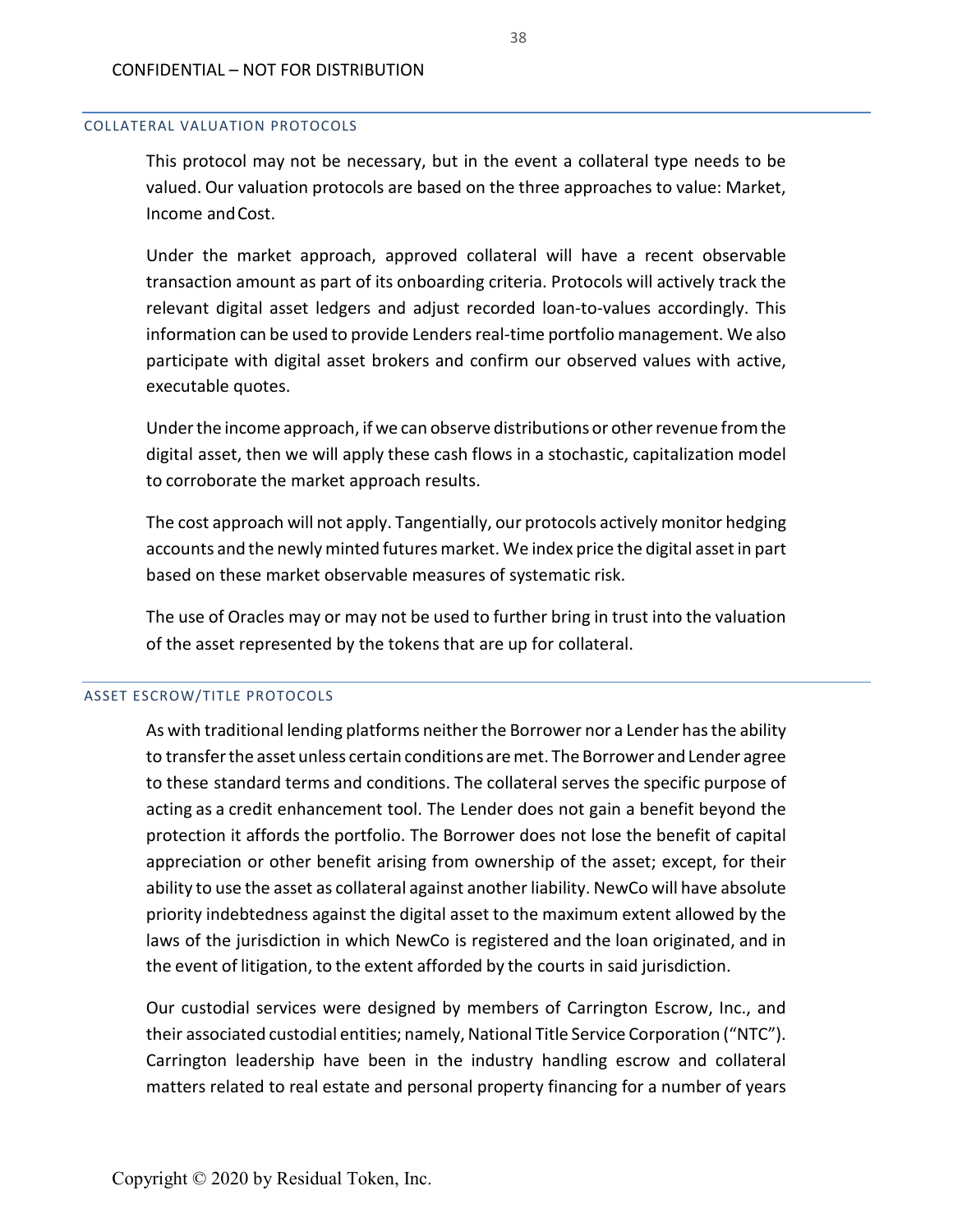across the United States. Residual and Participants will not hold assets as part of the transactions, but rather will leverage existing bona fide escrow agents and custodians as part of its best in class servicessuite.

#### LOAN PRICING ORACLE PROTOCOL

Our loan pricing oracle will recommend rates for Lenders to charge Borrowers based on monitored acceptance rates and quantitatively based on two approaches: Market and Income. This quantification will be facilitated by our team of seasoned consumer lending valuation specialists. The loan pricing process including the qualifications of our loan pricing team is described further in technical papers to be developed as part of the Oracle testing phase.

The Loan Pricing Protocol uses real-time market data on fiat and non-fiat currencies globally to correct for rapid swings in the relative value of these currencies. Under certain economic conditions the platform will even cease lending if the concluded rates are beyond that which a lender would reasonably expect the borrower pay. This will help NewCo self-check itself and minimize instances of adverse selection and bad borrowerself-selection.

Creating a fully realized prediction market using both third party oracles and AI will be added later in the roadmap once the initial business cases and market conditions are fully exposed.

#### LENDING (FUNDING) PROTOCOLS

The funding protocol manages the exchange of the agreed upon fiat or digital asset for the amount agreed to in the borrowing contract. Further, the funding protocols establish the rules the Loan Servicing platform will follow below. Additionally, this protocol governs the movement of the Borrower's collateral to the escrow/title account. The Loan Servicing protocol will call on the funding protocol in the event the Borrower defaults. The lending protocol will trigger the collateral discharge from escrow/titling company custody.

#### LOAN SERVICING PROTOCOLS

Servicing is largely managed through protocols. However, there are standard and outof- standard borrower issues for which automated processes will not suffice. Participant may plug into Residuals' FAQs and AI which will allow the Participant Borrower to address most account issues themselves.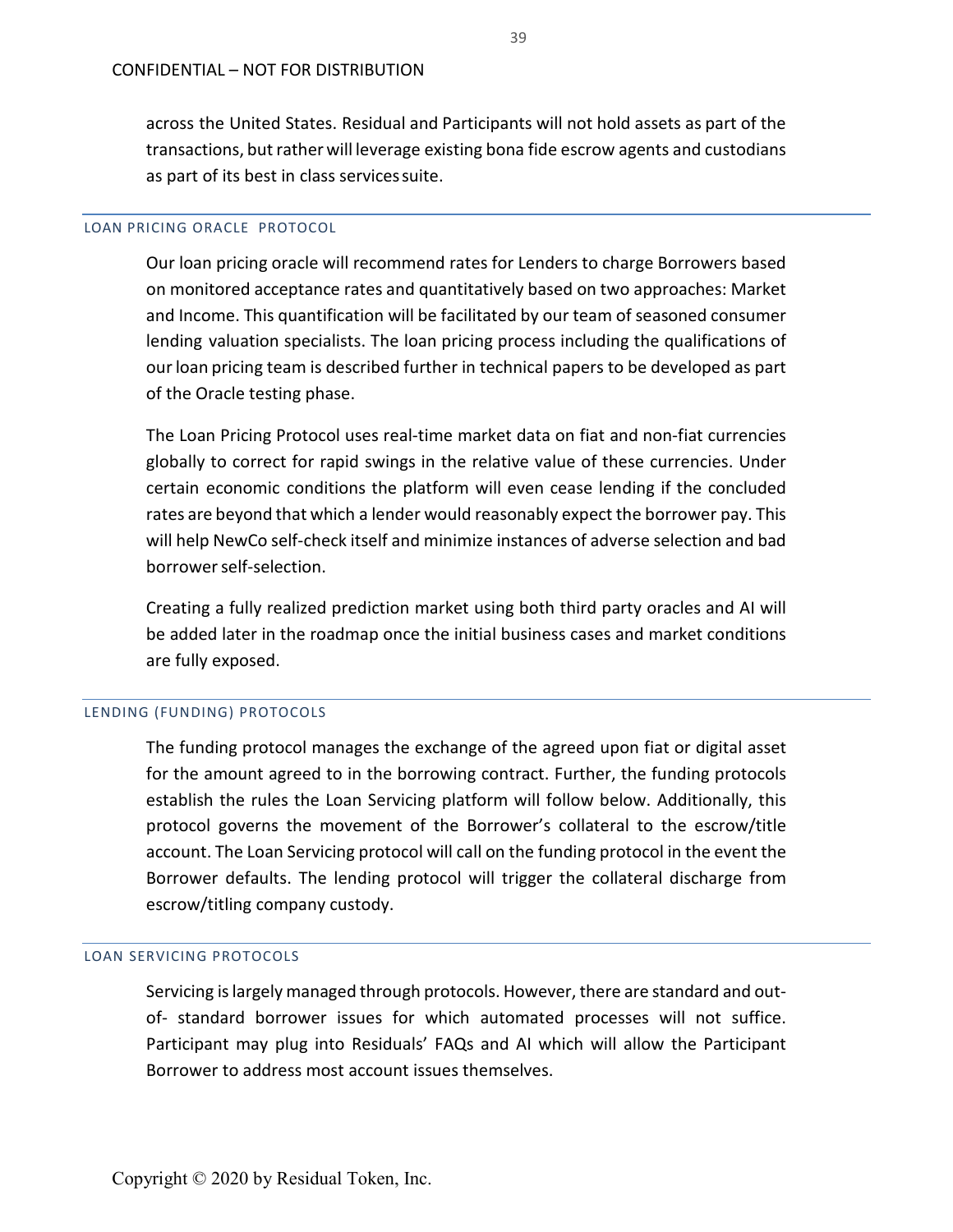Resolution progress will be available for viewing in the user's account, and alerts will be sent to the Borrower through their email or mobile device depending on options selected atsetup*.*

## REPORTING AND GENERAL ADMINISTRATION PROTOCOLS

The Treasury Toolkit® comes with a baseline reporting package sufficient to meet most regulatory and compliance agency needs. Borrowing costs relative to other market rates will also be available so that potential borrowers can assess the best route to leverage their illiquid collateral.

It is important to note that while Residual is facilitating the reporting there is nothing centralized about this ecosystem. Residual doesn't "own" the data, and it may in some instances may merely be providing this information as a convenience to the ecosystem and will use decentralized computational platforms where possible for processing as those evolve.

## <span id="page-40-0"></span>APPLICATION OF PROTOCOL FOR OUR FIRST REAL WORLD APPLICATION

The initial dApp will be the series of protocols necessary for Participant to source, vet, fund, service and process the collateral of a series of sample loans. Through a robust system test framework, facilitated by expert project managers, lessons learned and new business requirements generated will be implemented.

## <span id="page-40-1"></span>EVOLUTION OF THE PROTOCOL AND ECOSYSTEM

Residual understands the need to deal with complexity of evolving standards for representation of assets.

#### ERC721 NON FUNGIBLE ASSETS

A critical lending platform asset type is the collateralization of certain non-fungible assets. At the end of 2017, the publication and evolution of the ERC721 standard was primarily due to the acceleration of crypto collectibles as a first real world case of blockchain.

#### IMPORTANCE OF EIP 820<sup>[7](#page-40-2)</sup>

 $\overline{a}$ 

<span id="page-40-2"></span><sup>7</sup> See:<https://github.com/ethereum/EIPs/issues/820>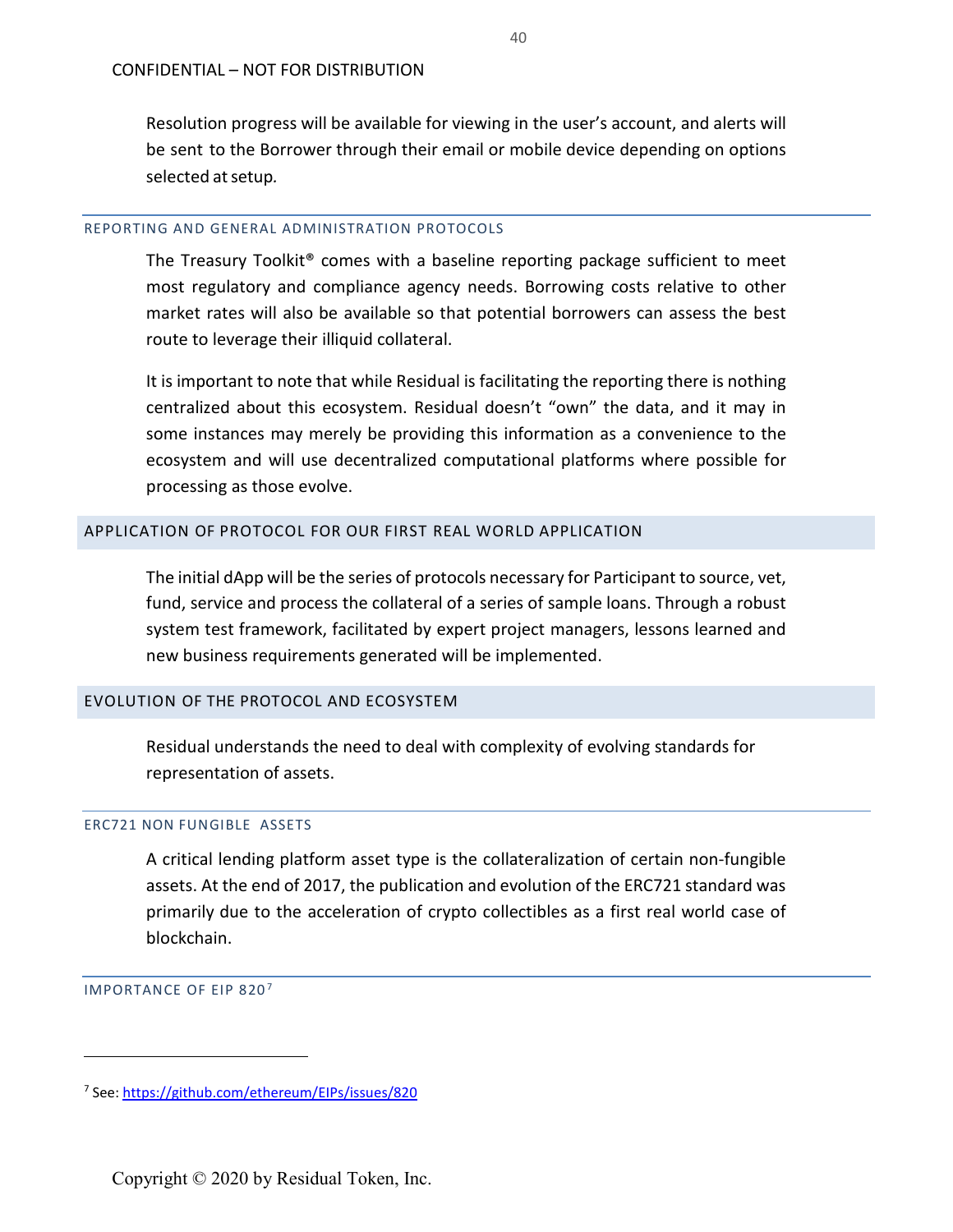Residuals' protocols will evolve using this standard to position itself to be able to always move with the standardization processes of the ETH community and for migrations to potential new blockchains and ecosystems.

#### IMPORTANCE OF INTEGRATION WITH NUMEROUS BLOCKCHAINS

Right now there is a large infrastructure race occurring. Many companies are developing new blockchains or distributed ledger technologies. These are still in their infancy but the winners of this race will be tokenizing assets and placing them on their ownblockchains.

It will be critically important to understand which blockchains are gaining adoptions and what assets are being placed there.

Various integration and pinning protocols are being developed right now such as Cosmos and a key technology problem to solve will be how to integrate and link/pin our debt tokens to those underlying assets on different blockchains.

## RELATIONSHIPS AND ASSOCIATIONS

This is a fast changing ecosystem. Partners that begin with a good foundation may one day go away due to failed executions, market conditions, or better competition. Residual will constantly review and evolve our partnerships. Currently we have relationships with a number of entities in the lending space:

- Acris Solutions, Inc. Consumer lending and Systems specialists
- Carrington Holding Company, LLC Escrow services
- National Title Service Company Custodian services
- Alchemy Lending IT
- Fusion Network Capital Markets
- Computis Blockchain Tax
- Drawbridge Lending (now Galaxy Digital)– Treasury Management
- Equity Trust self-directed IRA digital asset purchases
- KYC Chain/Selfkey® our KYC/AML provider
- March Investment Bankers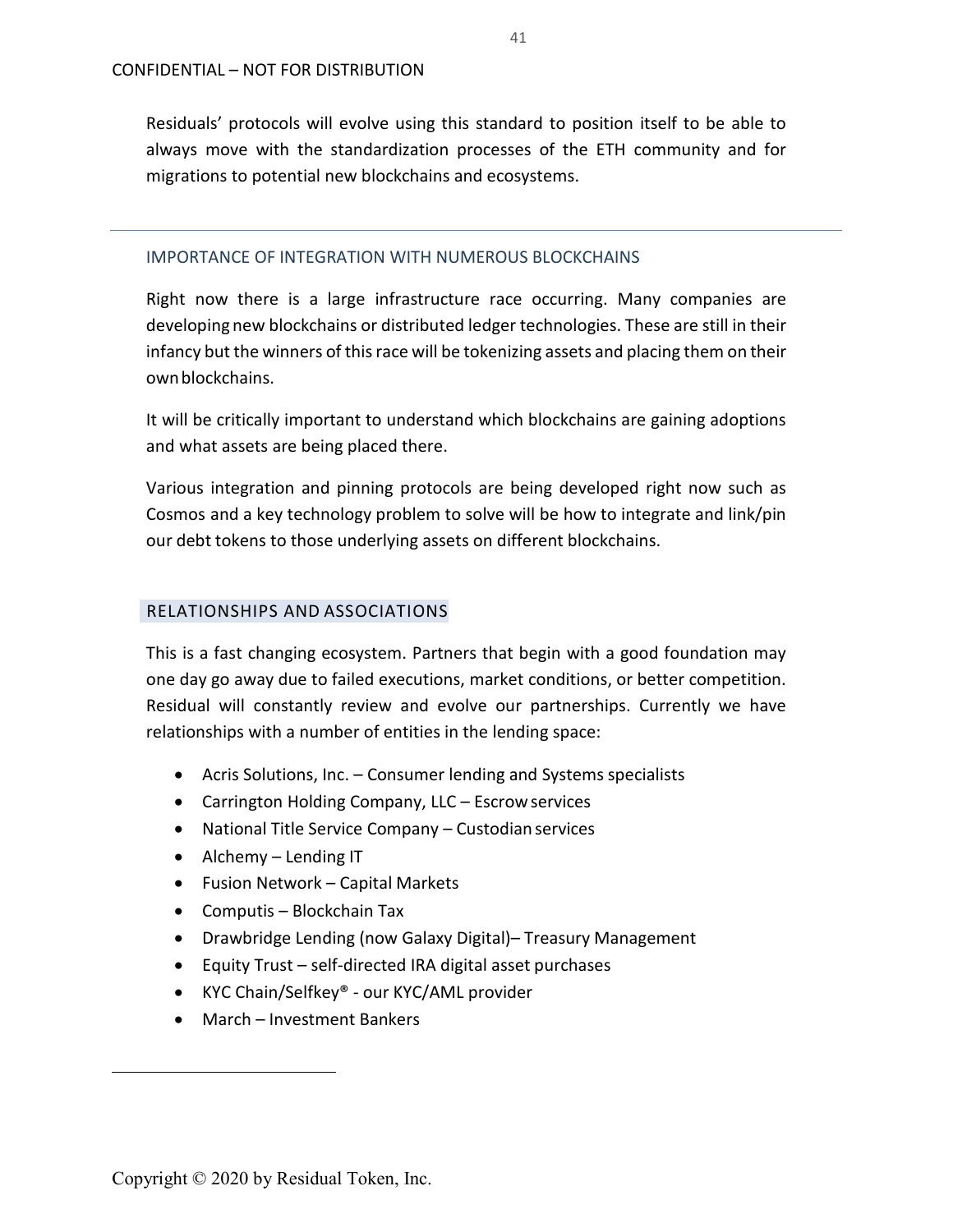Most importantly placing the proper abstractions in our protocols will isolate the cost of changing partners and also allow for multiple ongoing partnerships. As part of our development strategy, our protocols will directly manage partnerships. Each will come on board though clean protocol design, documentation, example open source code, and automated and decentralized onboarding.

#### RESIDUAL FOUNDATION GOVERNANCE MODEL

The fostering of a neutral and open standard will be governed by the decentralized Residual corporation. It will be designated as having authority to upgrade contracts and will most importantly be reviewing the ecosystem for fair and open lending and asset valuation practices. Multi Sig contracts with keys held by key representatives of Residual will occur. Future state, Residual will work towards higher order decentralized ways to govern protocol evolution similar to a DEO or the Decred platform.

#### DEVELOPMENT ROADMAP

## Q4 2020

Token design based on real-life Treasury functions completed

Adoption of eRSDL by test members

Staking begins to seed reserve

## Q1 2021

Voting on additional entrants and required staking levels to borrow from the community

Outreach to additional Lenders to add eRSDL as a liquidity source

DeFI platform built

Qualified CeFI entities borrow up to 50% of their staked capital and can lend as much as they'd like.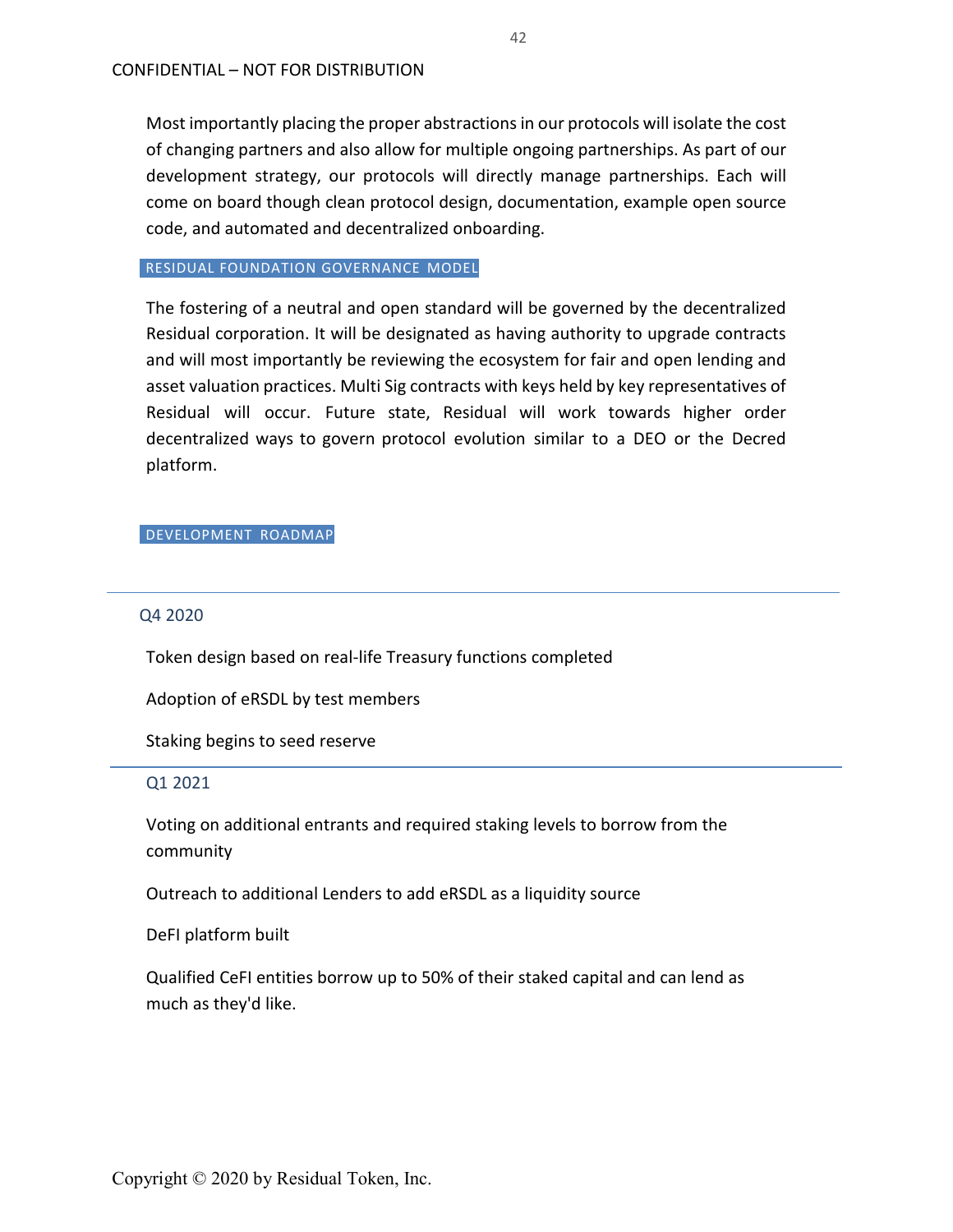#### Q2 2021

Large scale adoption of eRSDL as Treasury stop-gap for certain asset-backed lenders.

Voting on CeFI size participants limits if needed

Alignment with international lending/borrower restrictions to open cross-border

opportunities.

Onboard/Integrate 2 to 5 more partners in each Ecosystem Area

## Q3 2021

Fully decentralized platform providing capital to lenders in need, and providing returns for folks with excess capital

Asset class discussion on break-out of more discrete, lender asset types to refine pricing

## Q4 2021

Onboard 5 to 10 more partners

## THIRD PARTY SECURITY REVIEW

These will happen every Quarter before publication of new/updated protocol contracts and additional features for use. Trail of Bits is our preferred audit vendor.

## <span id="page-43-0"></span>ARCHITECTURE REVIEW

Residual Token Inc. consider architecture review procedures and governance policies core to its success and longevity. Review will occur on an ongoing through open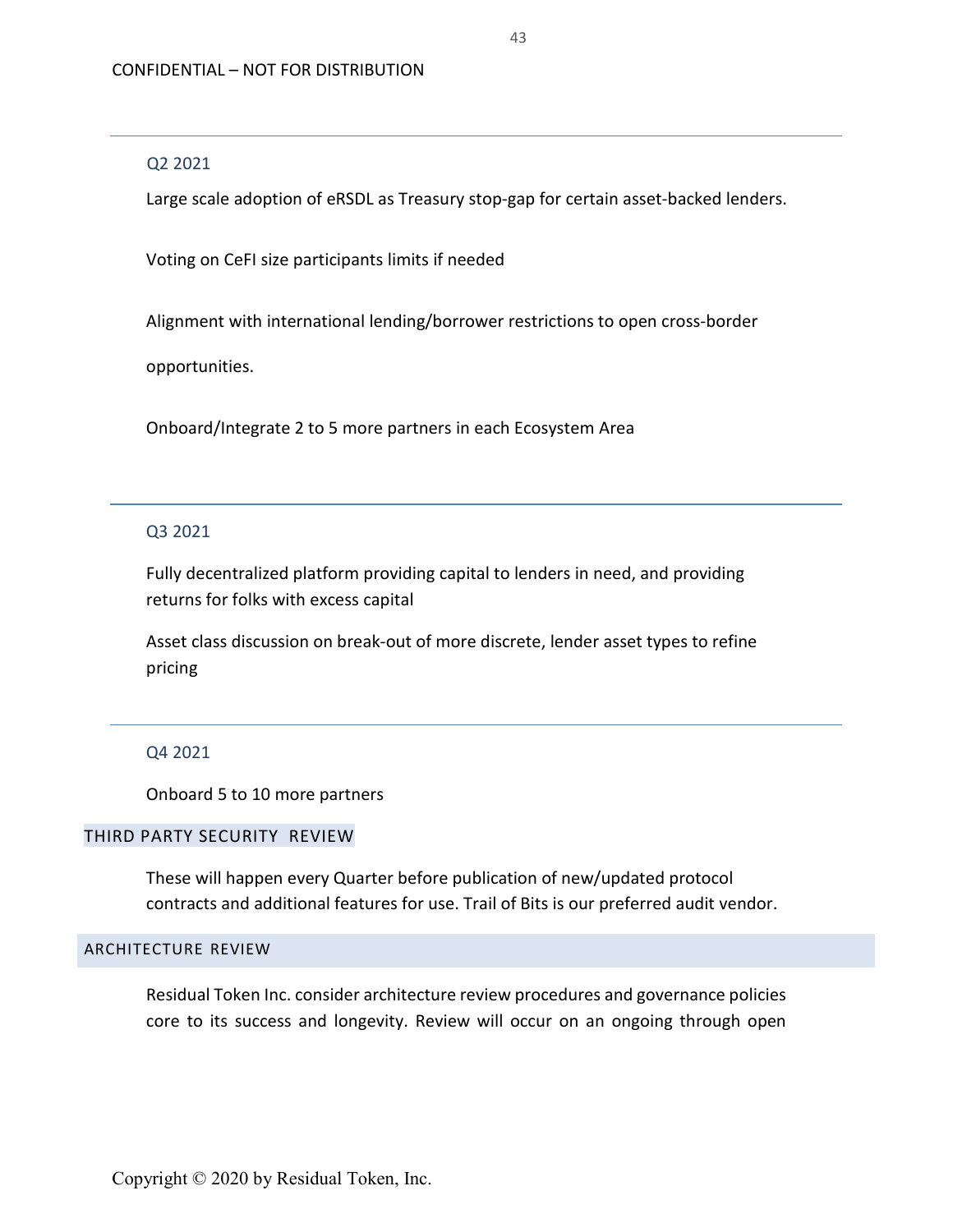source nature of the system, soliciting friendly hacking, speaking at technical events and participating in the general blockchain community.

## <span id="page-44-0"></span>WHY WE ARE DIFFERENT THAN "LENDING" PLATFORMS

The large, established lenders, banks, and other financial institutions are racing to develop blockchain solutions up and down the ledger and across the process landscape to drop lending costs, increase profitability and obtain market share.

Our platform is a boring banking product. Participants with excess cash depositing into (or technically purchasing an amount of) the banking product SPV.

Our Main Street banking experience using a good technology to make a needed banking product is our advantage.

We are building an ECOSYSTEM ,not a Bank,

Other platforms are either financing dating services for lenders and borrowers or looking to exchange currencies as part of a loan. Our borrowers pledged collateral sits in escrow/title agent custody, and serves the mutual benefit of the Participants. This condition remains the same until such time as the loan (and outstanding demands) is satisfied or the borrower fails to meets its obligations.

Other platforms charge origination fees and use static pricing technology. Our fees are transaction based, episodic as needed by Participants and adjustable as observable market conditions change.

Most importantly isthe background of the Founders and Advisors. Other digital assetbacked lending platforms involve combinations of digital asset experts and former investment bankers or Wall Street types. We are lending experts and fashioned protocols around standard, tried and tested lending models.

#### <span id="page-44-1"></span>DEPLOYMENT

Residual's website lays the foundation for us to create a development ecosystem using standard platforms such as Github, telegram, Reddit, etc. This presence also includes a purpose statement, overview describing the problem and solution, and click-through diagrams describing the roles of the various players and purpose of each of the structure's entities. Further, we have created a detailed description of each of the foundational protocols, including the source code for the protocols themselves. There will be open access to the base model developed through this platform. Access to the more advanced and specialized protocols and usage is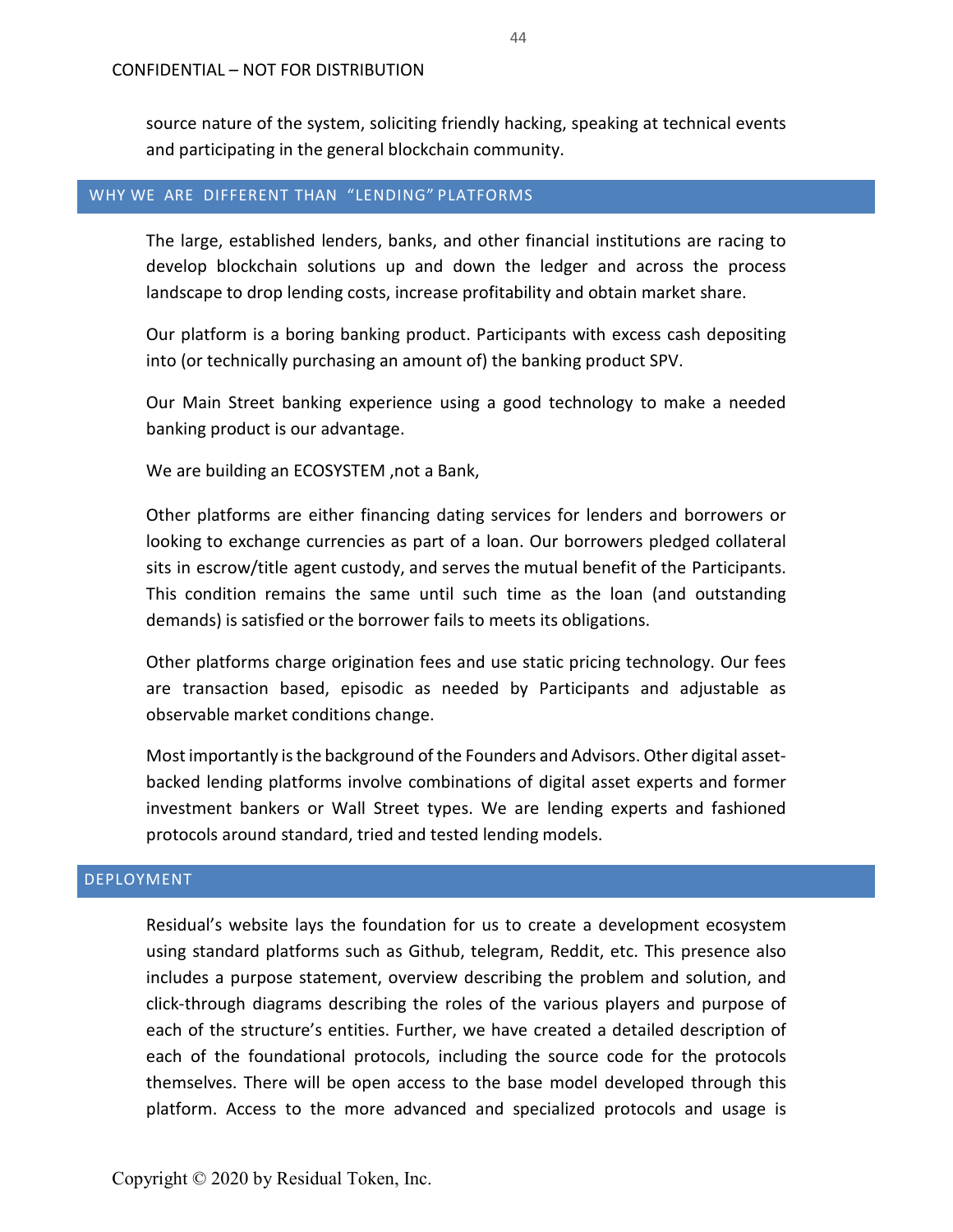predicated on typical onboarding procedures earning ("cRSDL") tokens and holding ("eRSDL") tokens. This allows for the code to remain open source, but meet Residual's requirement that all protocols be developed for the purposes of maintaining and enhancing the tokens' utility within the ecosystem.

## <span id="page-45-0"></span>LEGAL

Residual Token, Inc., its founders, and a significant portion of development team are located in the USA where all federal, state, and local laws are obeyed and compliance enforced. To ensure legal compliance throughout the Residual Token, Inc. project and company structure, Residual is working with leading law firms to ensure this. We recommend other Participants to engage experienced digital asset attorneys before leveraging the Residual protocols.

Additionally, we have added several key blockchain advisors including that are actively helping us implement standard industry best practices regarding the proper legal structure of token sales if we intend to have one in the future. They are also advising on important business and technology related aspects of running a successful blockchain startup and building Residual.

## <span id="page-45-1"></span>KEY TEAM MEMBERS

#### <span id="page-45-2"></span>HOWARD KRIEGER, ASA, CEIV



Howard is a Managing Director in CBIZ Valuation Group, LLC ("CBIZ"). He specializes in the valuation of complex financial instruments including digital asset loans, interest rate swaps, agency and non- agency mortgage-backed securities (MBS), and collateralized debt obligations (CDOs). He is a former Big-4 Senior Manager responsible for a variety of assignments including: intangible business valuation, intellectual property valuation, financial modeling, valuation of equity participating instruments and other exotic financial assets/liabilities with almost 20 years'

experience. Howard has an MBA from Rutgers Business School with a concentration in Quantitative Finance.

#### PROFESSIONAL AND INDUSTRY EXPERIENCE

Mr. Krieger has provided valuation services to many of the Big 10 banks, and has direct experience as a former employee of the banks, themselves leading consumer loan pricing functions. Before joining CBIZ, Howard was the National Leader of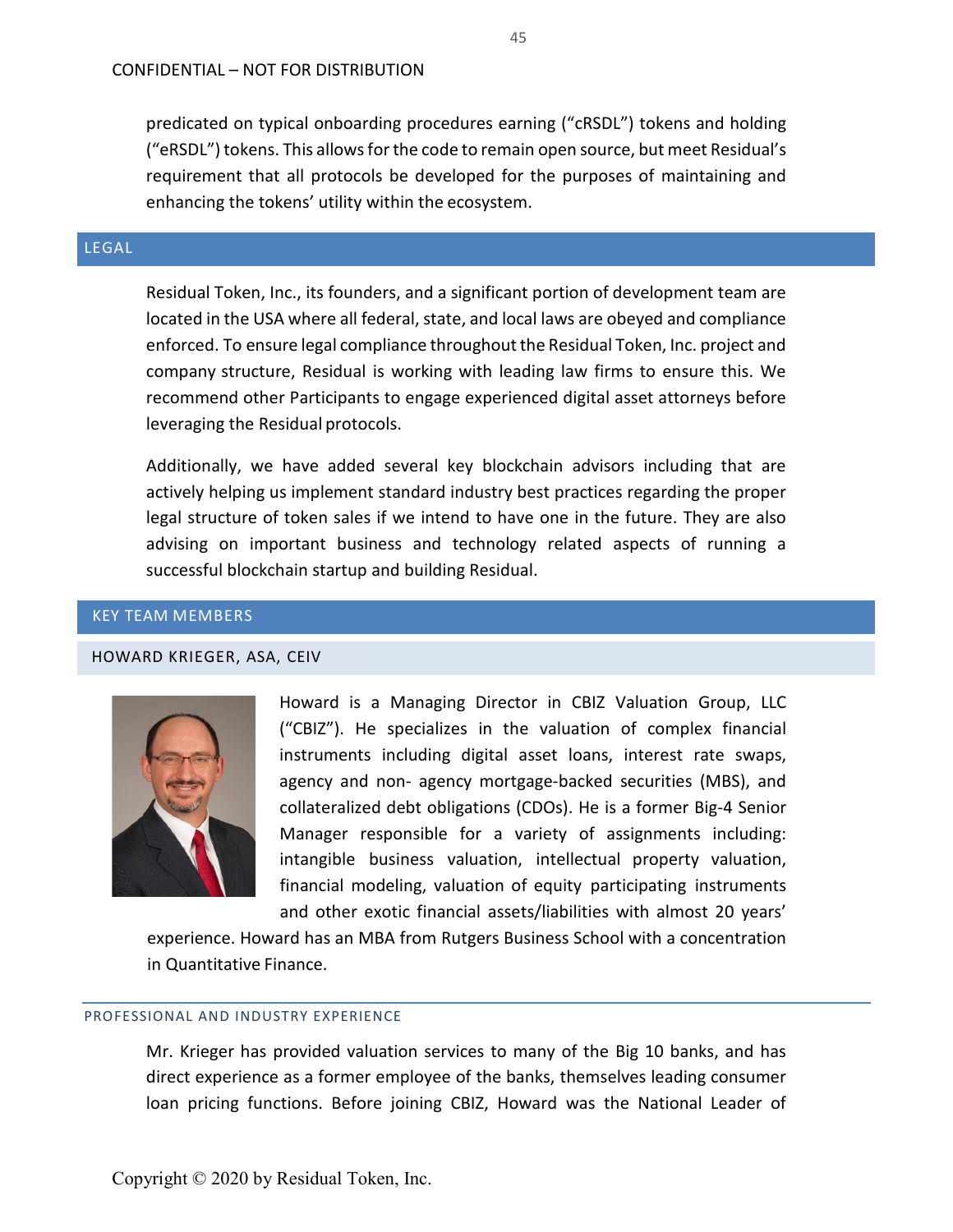WithumSmith+Brown's, PC financial reporting valuation practice. At the Big-4, he served on the firm's Valuation Services' Technical Committee and led efforts within the firm's Complex Securities valuation practice. Some of his responsibilities have included:

- ❑ Led large scale engagements with global REITs and banks valuing billions in commercial real estate debt, CMBS positions and underlying commercial real estate property.
- ❑ Led two 5-yr engagement with the Pension Benefit Guaranty Corporation related to the evaluation of assets held in terminated multi-employer and single-employer plans including Delphi, Delta, Aloha and United Airlines, among others;
- $\Box$  Served global Private Equity and Hedge Funds valuing portfolios holding hundreds of millions in agency and non-agency asset-backed securities;
- $\Box$  Led share-based compensation valuations for dozens of companies from small cap to over \$1 billion in value; and
- ❑ Validated and enhanced pricing models used by PE-backed, national consumer lending entities.

#### TECHNICAL SKILLS

- ❑ Superior knowledge of consumer debt modeling, including a keen understanding of the contributory factors to the overall value of the instrument;
- ❑ Contributing member of The Appraisal Foundation's Working Group #4: Valuing Contingent Consideration specializing in risk-neutral earn-out modelling;
- ❑ Present and write many articles on such topics as building up discount rates when valuing loan pools, calculating volatility, bargain purchase prices, beta calculations, DLOMs and valuing warrants;
- ❑ Constructed whole loan conduits to directly transfer loans from small, regional originators into securitization trusts.

#### PROFESSIONAL AFFILIATIONS

- ❑ Certified Entity and Intangible asset Valuation ("CEIV") holder current
- ❑ American Society of Appraisers
- ❑ Mortgage Bankers Association of America
- ❑ Securities Industry and Financial Markets Association ("SIFMA")
- ❑ Former: California Real Estate Broker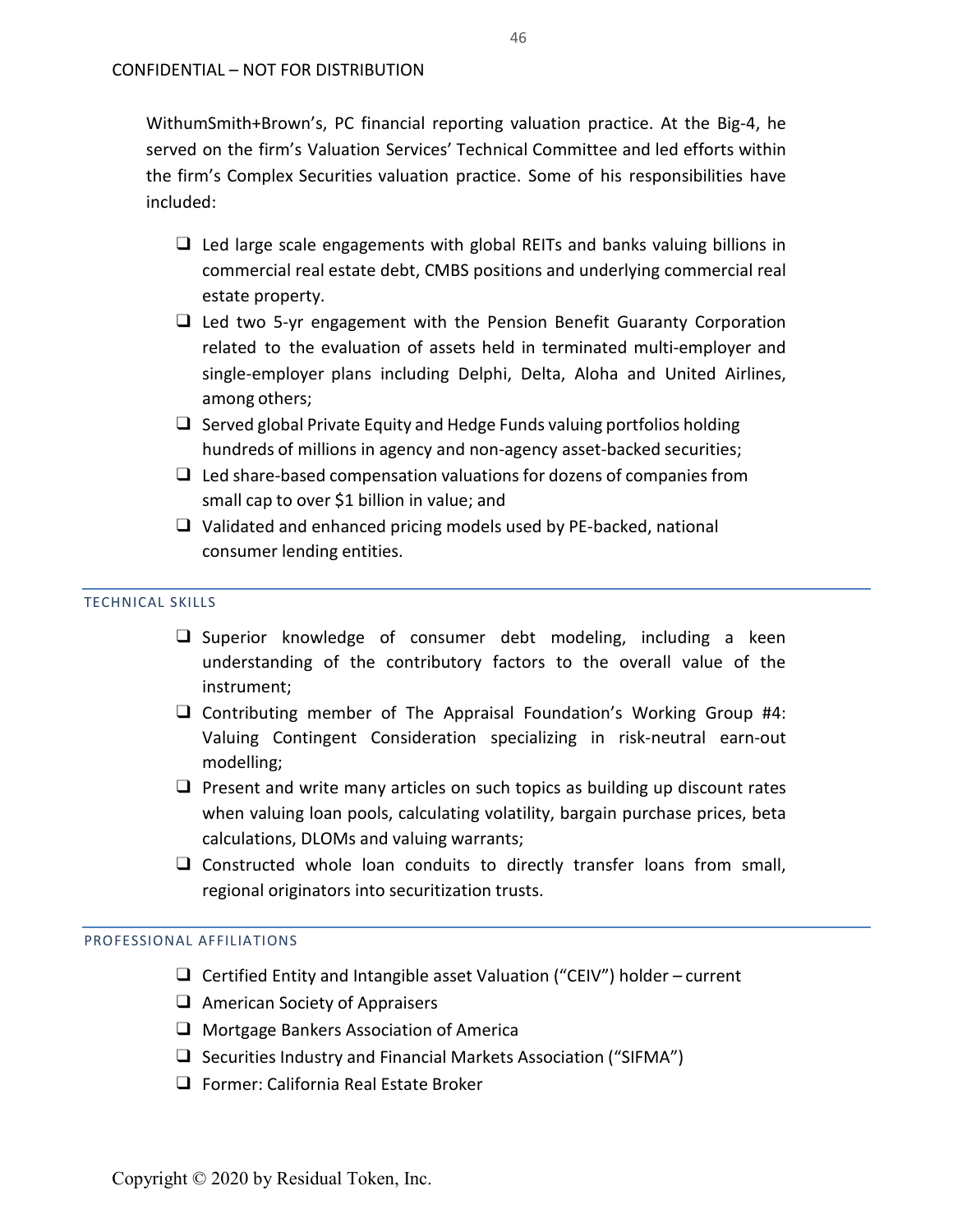## CONFIDENTIAL – NOT FOR DISTRIBUTION

- ❑ Former: FINRA 65 ("Investment Advisor") licenseholder
- ❑ Linkedin[:https://www.linkedin.com/in/howardjkrieger](https://www.linkedin.com/in/howardjkrieger)
- ❑ Twitter: <https://twitter.com/HKappraiser>

#### <span id="page-47-0"></span>RYAN MEDLIN



Ryan Medlin is a seasoned Silicon Valley entrepreneur and technologist. His most recent exit was the sale of his proximity tracking and measurement company Datasnap.io in 2015 to Neustar where he then led a team of engineers to build out Neustar's IoT Identity initiatives. This included a product for IoT which was an improvement over normal PKI providing cryptography based policy enforcement and Identity Management in a highly

distributed architecture. As part of this responsibility for the past 2 years, many Blockchain and DLT based prototypes and concepts were given a lot of resources for prototype assessments. Platforms and protocols included: IoTA, Ethereum, Hyperledger, Rootstock, Lisk, NEO and many lower level protocols including things such as Telehash and Cothority.

Ryan help found Datasnap.io and was responsible for the Architecture/Development while working with team of data scientists, developers, and data visualization experts to deliver insight from proximity-triggered engagement on mobile devices

At Vital Reactor he spent time working for a Health Technology Incubator in San Francisco building HIPPA compliant AWS infrastructure and IIS/Android apps for Cincinnati Children's Medical Center.

At Millennial Media he was Vice President of Research of development designing and building new products in the mobile advertising market. These included a RTB trading platform, native add units and other advertising related concepts.

His also has had previous experience building Financial systems for large financial companies while working for Accenture in the Charlotte, NC area and he also provided independent consulting expertise for companies such as Well Fargo Securities (formerly Wachovia Securities).

#### TECHNICAL SKILLS

- ❑ AWS/Azure/Google Cloud
- ❑ Functional Languages such as Clojure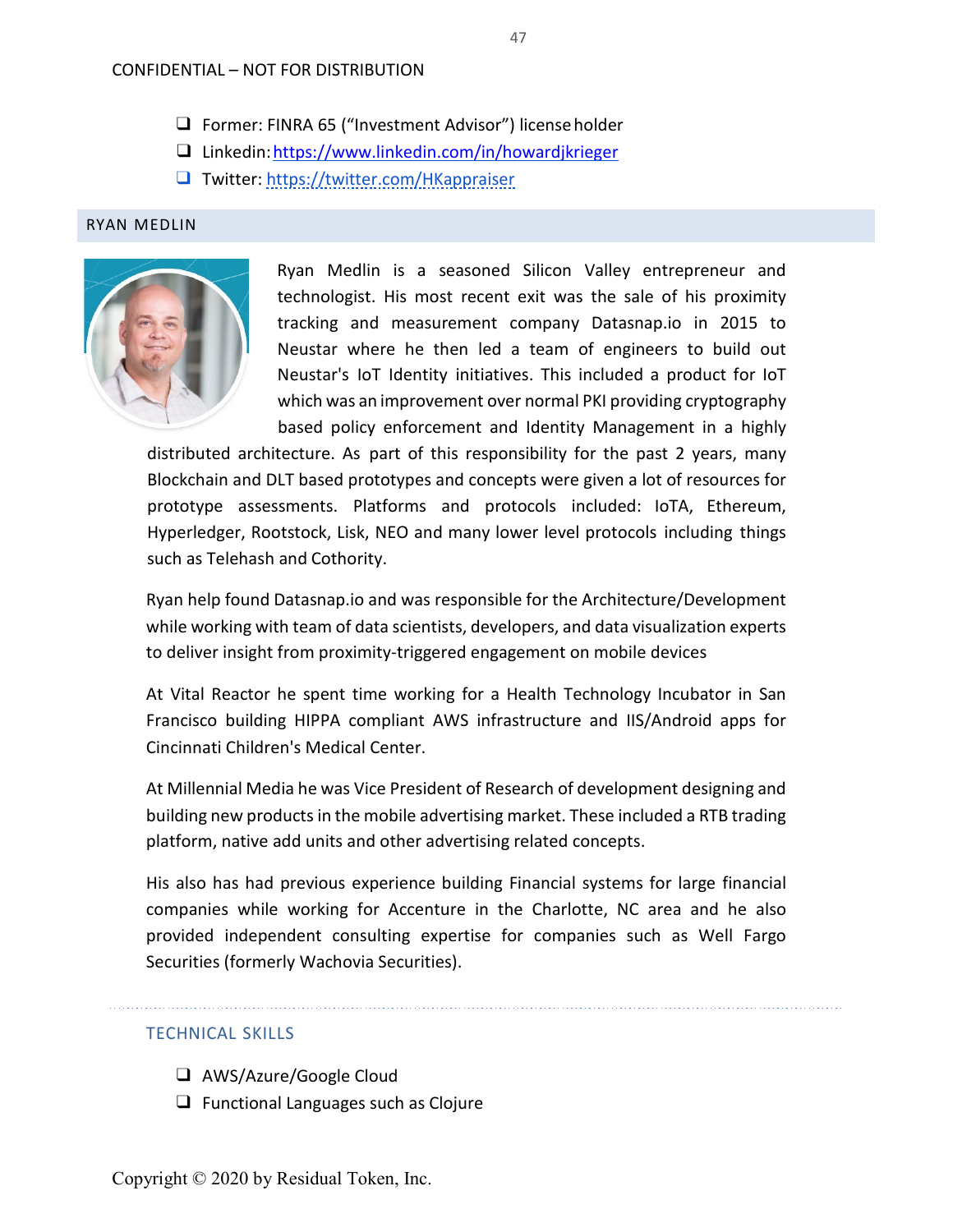- ❑ Java/Python/Go/Javascript
- $\Box$  Distributed systems and blockchain
- ❑ Solidity
- ❑ NoSQL and SQL and Immutable datastores such as Datomic
- ❑ Kafka/Storm, EMR, Cassandra, Data Pipelines
- ❑ Networking/Security/Cryptography

#### PROFESSIONAL AND INDUSTRY EXPERIENCE

- ❑ Linkedin: https:/[/www.linkedin.com/in/ryanmedlin/](http://www.linkedin.com/in/ryanmedlin/)
- ❑ Twitter: [https://twitter.com/y](https://twitter.com/HKappraiser)resnob

## <span id="page-48-0"></span>NOT AN OFFER TO SELL OR BUY SECURITIES

NOTHING CONTAINED HEREIN SHOULD BE TAKEN AS AN OFFER TO SELL SECURITIES OR THE SOLICITATION OF AN OFFER TO PURCHASE SECURITIES. ANY OFFER OF SECURITIES MAY ONLY BE MADE PURSUANT TO A WRITTEN OFFERING MEMORANDUM AND ANY SALE OF SECURITIES IN SUCH PROJECT SHALL BE EVIDENCED BY A SUBSCRIPTION FORM EXECUTED BY THE SUBSCRIBER.

The eRSDL tokens described in this whitepaper have not been and will not be registered under the United States Securities Act of 1933, as amended (the "Securities Act"), or any United States state securities laws or the laws of any foreign jurisdiction. The eRSDL token will be offered and sold under the exemption provided by Section 4(A)(2) of the Securities Act and Regulation D promulgated thereunder, or to non-U.S. Persons who are not purchasing for the account or benefit of a U.S. Person as defined under Regulation S under the Securities Act, and other exemptions of similar import in the laws of the states and other jurisdictions where the offering will be made. Irrespective of jurisdiction, no offer to sell or solicitation of an offer to buy securities may be made to any person to whom it is unlawful to make such an offer or sale. The Issuer will not be registered as an investment company under the United States Investment Company Act of 1940, as amended (the "Investment Company Act"). Consequently, investors will not be afforded the protections of the Investment Company Act.

All information and documents ("Information") offered by Residual Token, Inc. ("Issuer") in this whitepaper, on our website (www.residualtoken.com) and the links of the website ("Website") about securities or investments offered by the Issuer ("Securities") are exclusively intended for interested investors who are not subject to a legal sale or purchase restriction ("Permitted Investors"). The distribution,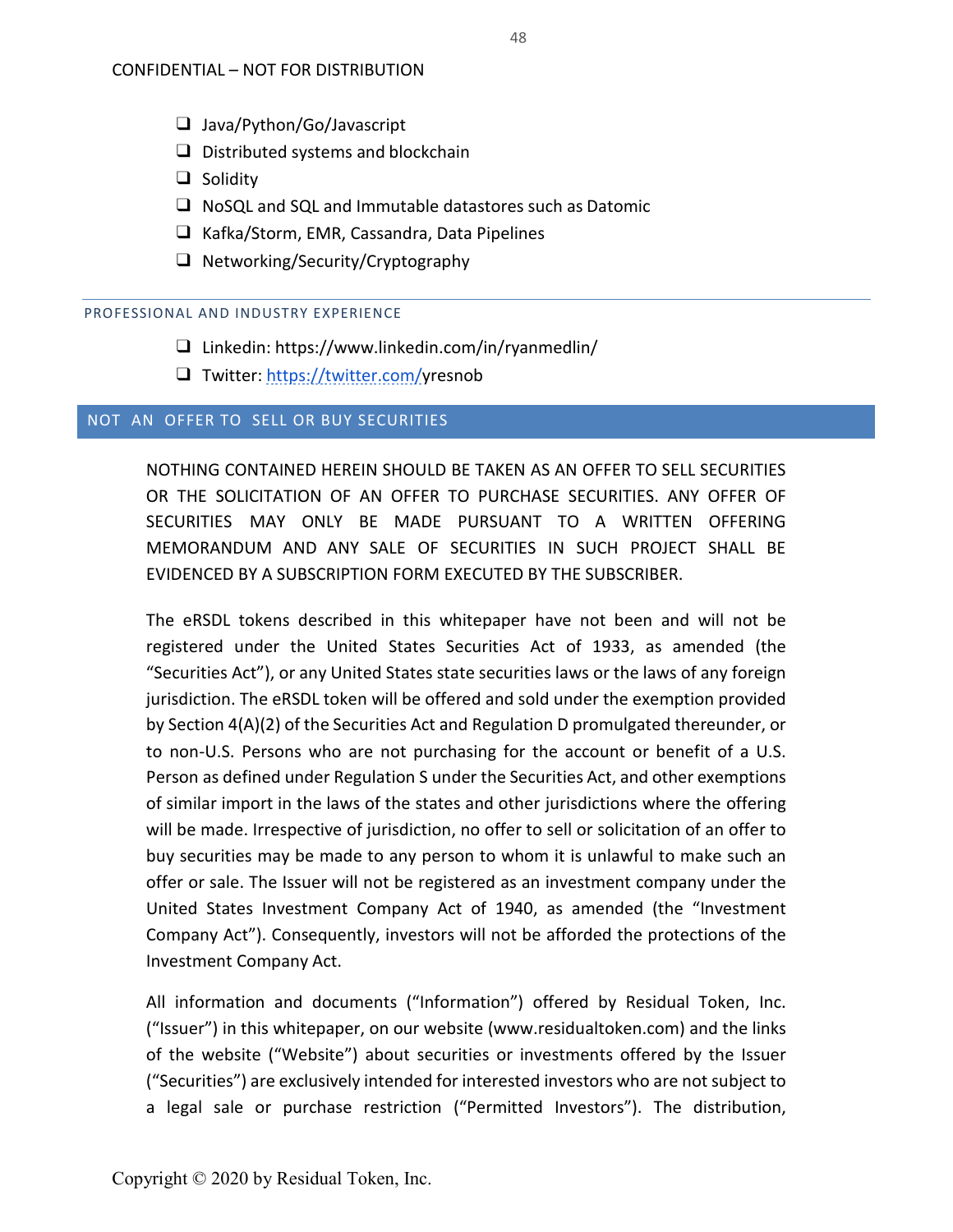publication or dissemination of the Information as well as the offering or resale of the Securities is prohibited in some states. Persons in countries in which the distribution, publication or dissemination of the information and the purchase or sale of the Securities is prohibited, may neither access the Website nor acquire the Securities.

Every interested investor is obliged to independently verify whether he or she is authorized to do so before reading this whitepaper, accessing this Website or accessing the Information contained therein. The Issuer is neither responsible nor liable for the dissemination of the whitepaper, Website or the Information to persons who have given false information about their right to access the whitepaper, Website or the Information. The Issuer rejects any liability for any claims or damages that may result from an unauthorized access or reading of the Website or the Information contained therein. An investment in the Participation Rights involves a high degree of risk, volatility and illiquidity. A prospective purchaser should thoroughly review the confidential information contained herein and the terms of the Participation Rights, and carefully consider whether an investment in the Participation Rights is suitable to the investor's financial situation and goals.

#### <span id="page-49-0"></span>RISKS

This document does not constitute a solicitation to sell or offer to buy eRSDL tokens or any other tokens produced by Residual Token, Inc. (collectively, and for the purposes of this section, defined as "Tokens"). There are risks associated with the Tokens and Residual Token, Inc.'s business model (hereafter, "Ecosystem") by purchasing, holding and using Tokens you expressly acknowledge and assume the following risks:

**Risk of Losing Access to Tokens Due to Loss of Private Key(s), Custodial Error or Purchaser Error** A private key, or a combination of private keys, is necessary to control and dispose of Tokens stored in your digital wallet or vault. Accordingly, loss of requisite private key(s) associated with your digital wallet or vault storing Tokens will result in loss of such Tokens. Moreover, any third party that gains access to such private key(s), including by gaining access to login credentials of a digital wallet or vault service you use, may be able to misappropriate your Tokens. Any errors or malfunctions caused by or otherwise related to the digital wallet or vault you choose to receive and store Tokens, including your own failure to properly maintain or use such digital wallet or vault, may also result in the loss of your Tokens. Additionally, your failure to follow precisely the procedures for buying and receiving Tokens,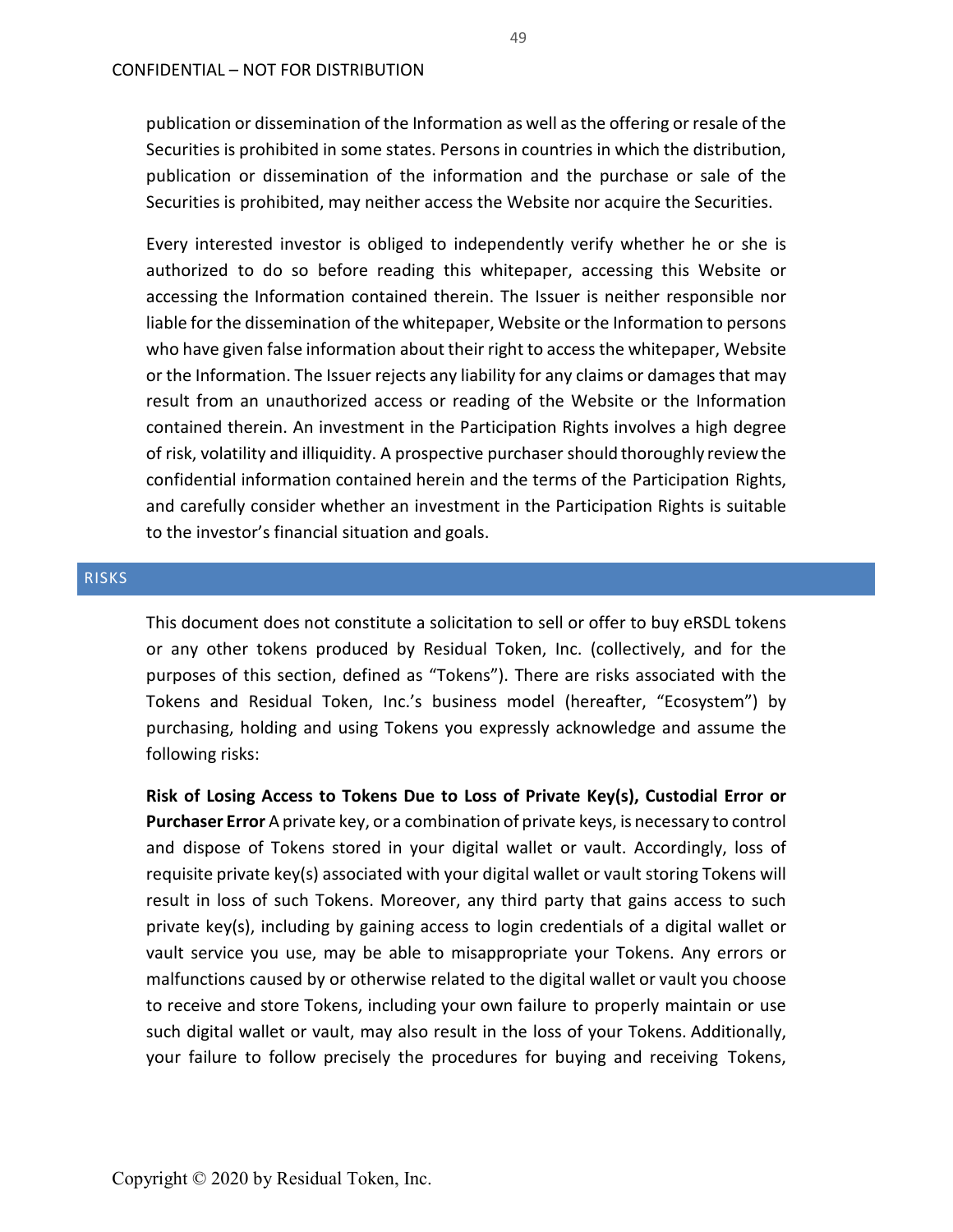including, for instance, if you provide the wrong address for receiving Tokens, may result in the loss of your Tokens.

**1. Risks Associated with the Ethereum Protocol** Because Tokens and the ecosystem are based on the Ethereum protocol, any malfunction, breakdown or abandonment of the Ethereum Blockchain platform may have a material adverse effect on the Ecosystem or Tokens. Moreover, advances in cryptography, or technical advances such as the development of quantum computing, could present risks to Tokens and the Ecosystem, including the utility of Tokens for obtaining Services, by rendering ineffective the cryptographic consensus mechanism that underpins the Ethereum protocol.

**2. Risk of Hacking and Security Weaknesses** Hackers or other malicious groups or organizations may attempt to interfere with the Ecosystem or Tokens in a variety of ways, including, but not limited to, malware attacks, denial of service attacks, consensus-based attacks, Sybil attacks, smurfing and spoofing. Furthermore, because the Ecosystem is based on open-source software, there is a risk that a third party or a member of the Company team may intentionally or unintentionally introduce weaknesses into the core infrastructure of the Ecosystem, which could negatively affect the Ecosystem and Tokens, including Tokens' utility for using the Ecosystem.

**3. Risks Associated with Marketsfor Tokens** Tokens are intended to be used solely on the Ecosystem, and Company will not support or otherwise facilitate any secondary trading or external valuation of Tokens. This restricts the contemplated avenues for using Tokens to access or use Residual Token, Inc.'s platform and services and could therefore create illiquidity risk with respect to Tokens you hold. Even if secondary trading of Tokens is facilitated by third party exchanges, such exchanges may be relatively new and subject to little or no regulatory oversight, making them more susceptible to market-related risks. Furthermore, to the extent that third-parties do ascribe an external exchange value to Tokens (e.g., as denominated in a digital or fiat currency), such value may be extremely volatile and diminish to zero.

**4. Risk of Uninsured Losses** Unlike bank accounts or accounts at some other financial institutions, Tokens are uninsured unless you specifically obtain private insurance to insure them. Thus, in the event of loss or loss of utility value, there is no public insurer or private insurance arranged by us, to offer recourse to you.

**5. Risks Associated with Uncertain Regulations and Enforcement Actions** The regulatory status of Tokens and distributed ledger technology is unclear or unsettled in many jurisdictions. It is difficult to predict how or whether regulatory agencies may apply existing regulation with respect to such technology and its applications. It is likewise difficult to predict how or whether legislatures or regulatory agencies may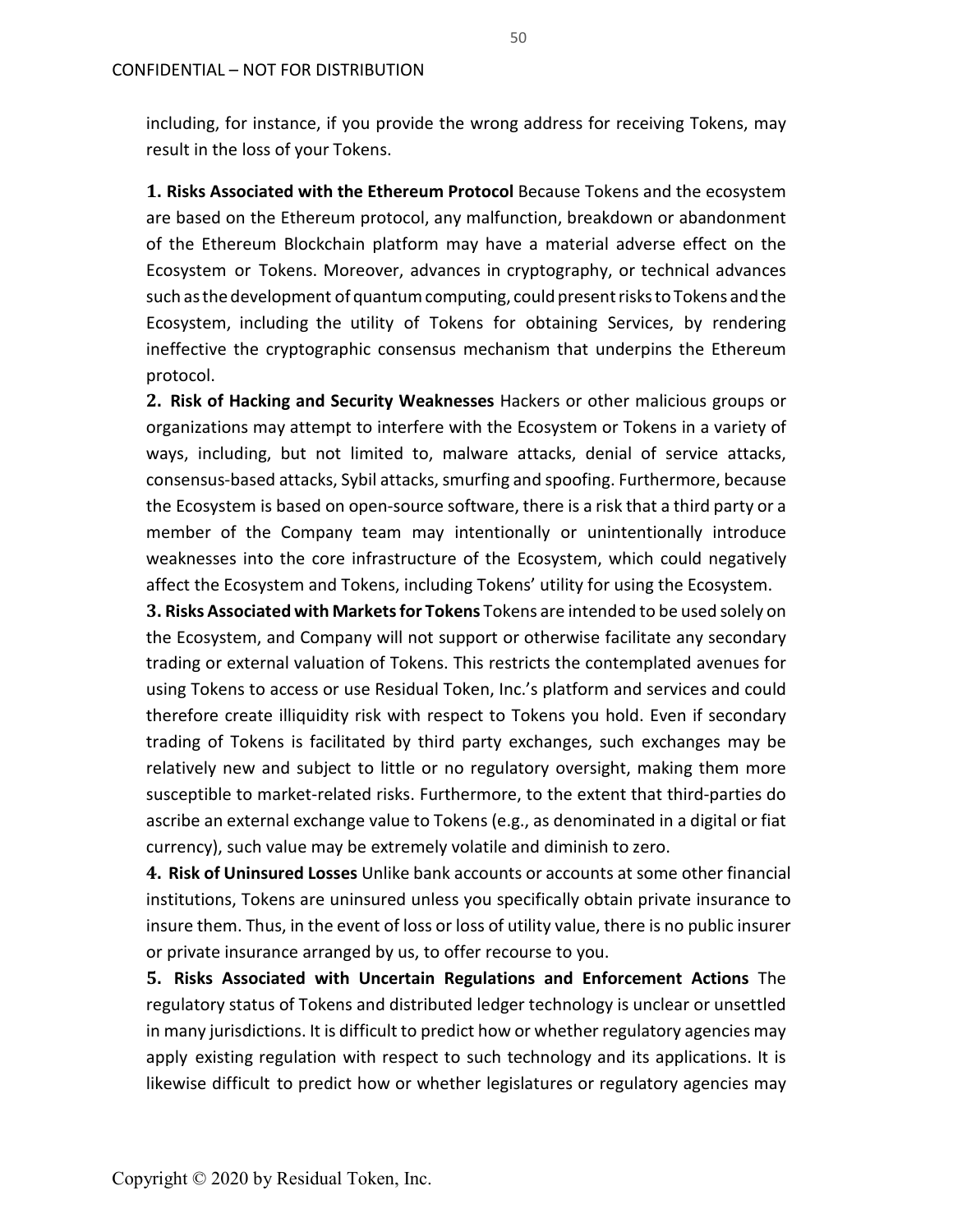implement changesto law and regulation affecting distributed ledger technology and its applications, including the Ecosystem and Tokens. Regulatory actions could negatively impact the Ecosystem and Tokensin various ways. Residual Token, Inc. and the lenders using the Ecosystem may cease operations in a jurisdiction in the event that regulatory actions, or changes to law or regulation, make it illegal to operate in such jurisdiction, or commercially undesirable to obtain the necessary regulatory approval(s) to operate in such jurisdiction.

**6. Risks Arising from Taxation** The tax characterization of Tokens is uncertain. You must seek your own tax advice in connection with purchasing Tokens, which may result in adverse tax consequences to you, including withholding taxes, income taxes and tax reporting requirements.

**7. Risk of Alternative Platforms** It is possible and, in fact, highly likely that alternative platforms could be established that utilize the same open source code and protocol underlying the Ecosystem. The Ecosystem may compete with these alternative platforms, which could negatively impact the Ecosystem and Tokens, including Tokens' utility for obtaining Residual Token, Inc.'s services.

**8. Risk of Weaknesses or Exploitable Breakthroughs in the Field of Cryptography**  Advances in cryptography, or technical advances such as the development of quantum computers, could present risks to cryptocurrencies and the Ethereum Blockchain platform and Tokens, which could result in the theft or loss of tokens.

**9. Risk of Insufficient Interest in the Ecosystem or Distributed Applications** It is possible that the Ecosystem will not be used by a large number of individuals, companies and other entities or that there will be limited public interest in the creation and development of distributed technologies (such as the Ecosystem) more generally. Such a lack of use or interest could negatively impact the development of the Ecosystem and the potential utility of Tokens.

**10. Risks Associated with the Development and Maintenance of the Ecosystem** The Ecosystem is still under development and may undergo significant changes over time. Although we intend for Tokens and the Ecosystem to follow the specifications set forth in this document, and will take commercially reasonable steps toward those ends, we may have to make changes to the specifications of Tokens or the Ecosystem for any number of legitimate reasons. This could create the risk that Tokens or the Ecosystem, as further developed and maintained, may not meet your expectations at the time of purchasing Tokens. Furthermore, despite our good faith efforts to develop and maintain the Ecosystem, it is still possible that the Ecosystem will experience malfunctions or otherwise fail to be adequately developed or maintained, which may negatively impact the Ecosystem and the potential utility of Tokens.